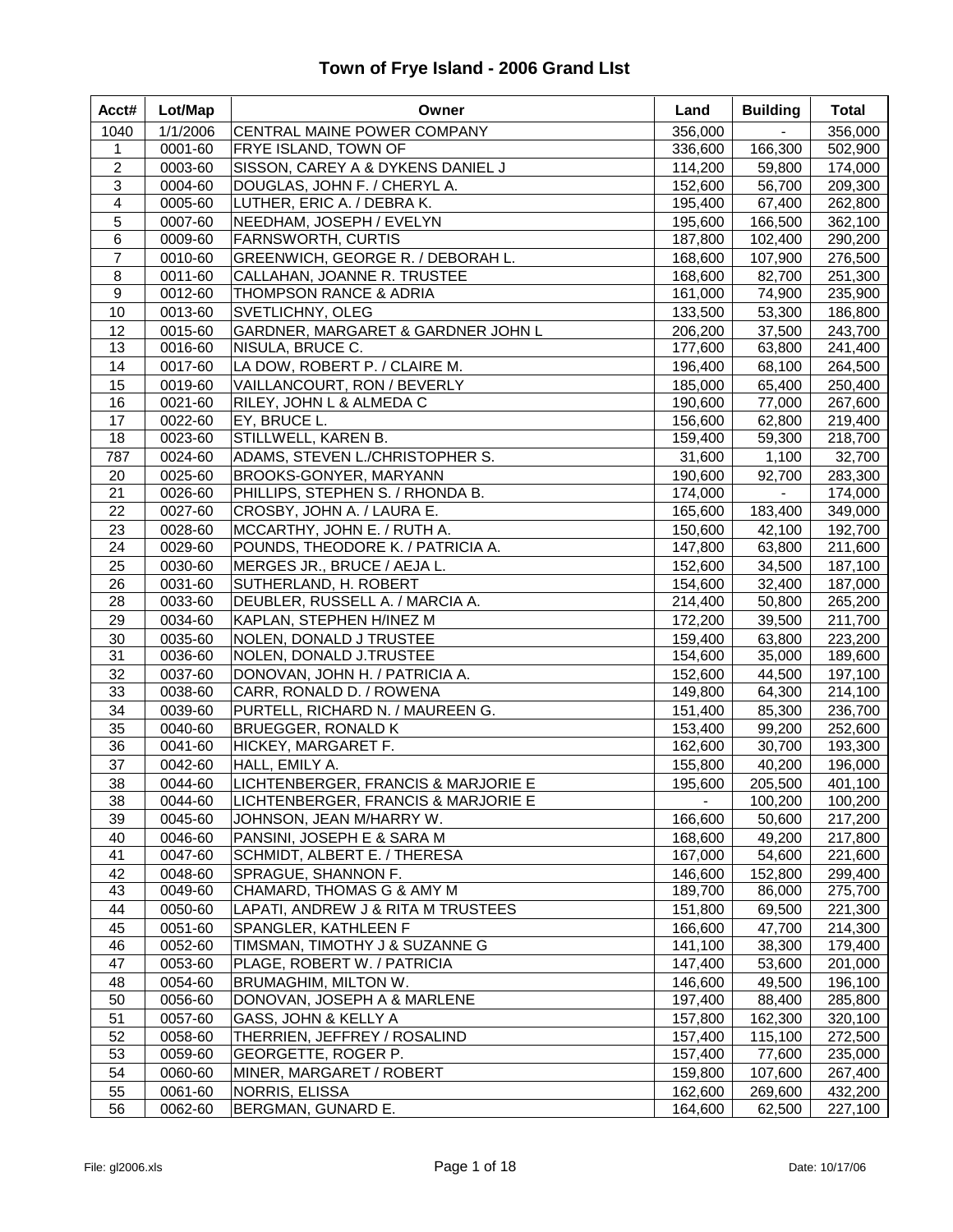| Acct# | Lot/Map | Owner                                     | Land    | <b>Building</b> | <b>Total</b> |
|-------|---------|-------------------------------------------|---------|-----------------|--------------|
| 57    | 0063-60 | MASAYDA, JOHN E.                          | 163,400 | 144,000         | 307,400      |
| 58    | 0064-60 | DESFOSSES, ROBERT R. / CAROLINE S.        | 163,000 | 40,800          | 203,800      |
| 59    | 0065-60 | LUCHOR, RICHARD J. / DIANA G.             | 153,400 | 108,400         | 261,800      |
| 60    | 0066-60 | STANFORD, LELAND P. / KATHLEEN P.         | 150,600 | 143,500         | 294,100      |
| 61    | 0067-60 | CIULLA, STEPHEN M.                        | 152,600 | 167,700         | 320,300      |
| 62    | 0068-60 | HOMMEL, CARLTON O. FAMILY TRUST           | 151,400 | 55,500          | 206,900      |
| 63    | 0069-60 | SAUNDERS, MICHAEL G. / MARY JO            | 155,800 | 77,700          | 233,500      |
| 64    | 0070-60 | ORSZAG, STEVEN / REBA                     | 155,800 | 101,500         | 257,300      |
| 65    | 0071-60 | ORSZAG ASSOCIATION, ORSZAG ASSOCIATION    | 160,600 | 310,200         | 470,800      |
| 66    | 0072-60 | TRAVIS JR., ROBERT H & CHRISTINE M        | 172,600 | 271,000         | 443,600      |
| 67    | 0073-60 | JOHNSON, MONROE J. / NAN M.               | 181,600 | 119,200         | 300,800      |
| 68    | 0074-60 | LIMAURO, REBECCA A TRUSTEE                | 186,600 | 97,800          | 284,400      |
| 866   | 0075-60 | FRYE ISLAND INC.,                         | 16,200  | $\blacksquare$  | 16,200       |
| 867   | 0076-60 | FRYE ISLAND INC.,                         | 13,100  | $\blacksquare$  | 13,100       |
| 70    | 0079-60 | CHARRETTE, EDMOND E./MARIA T. TRUST       | 195,400 | 113,700         | 309,100      |
| 71    | 0080-60 | COGLIANDRO, RICHARD                       | 154,200 | 53,800          | 208,000      |
| 72    | 0081-60 | BULLOCK, ROBERT J. / MAURA N.             | 158,600 | 42,900          | 201,500      |
| 73    | 0082-60 | BURBANK, ROBERT F. / MARIE R.             | 165,800 | 57,400          | 223,200      |
| 74    | 0083-60 | CONTI, STEPHEN P. / CHERYL M. & CO        | 163,400 | 149,100         | 312,500      |
| 75    | 0084-60 | COMERFORD, ROBERT B & JANET L.            | 168,600 | 68,700          | 237,300      |
| 76    | 0085-60 | CEDRONE, RONALD M / ELLEN F               | 161,400 | 158,400         | 319,800      |
| 77    | 0086-60 | MEYER, PATRICIA D.                        | 152,600 | 135,800         | 288,400      |
| 78    | 0087-60 | DUPUY, ANNE M.                            | 148,600 | 46,300          | 194,900      |
| 79    | 0088-60 | FITZGERALD, WILLIAM A. / BARBARA TRUSTEES | 164,600 | 200,200         | 364,800      |
| 80    | 0089-60 | PATTERSON, ELLEN M.                       | 172,600 | 231,900         | 404,500      |
| 81    | 0090-60 | RUSSELL, ALAN C. / LAURA W.               | 177,600 | 189,000         | 366,600      |
| 874   | 0091-60 | FRYE ISLAND INC.,                         | 15,500  | $\blacksquare$  | 15,500       |
| 83    | 0093-60 | GRUNER, CHRISTOPHER & YOUNG JEANNE        | 194,600 | 86,200          | 280,800      |
| 84    | 0094-60 | CONTROVILLAS, WM J. & ELEANOR TRSS        | 160,600 | 50,400          | 211,000      |
| 85    | 0099-60 | LEPAGE, ALBERT A. / DIANE M.              | 45,900  | 42,700          | 88,600       |
| 86    | 0101-60 | GILMAN, STEVEN A                          | 20,000  | $\blacksquare$  | 20,000       |
| 87    | 0102-60 | <b>BERK, JENNIFER</b>                     | 20,000  | $\blacksquare$  | 20,000       |
| 885   | 0104-60 | FRYE ISLAND, TOWN OF                      | 4,000   |                 | 4,000        |
| 884   | 0105-60 | FRYE ISLAND INC.,                         | 2,000   | $\blacksquare$  | 2,000        |
| 88    | 0106-60 | GILMAN, STEVEN A.                         | 20,000  | $\blacksquare$  | 20,000       |
| 89    | 0107-60 | NASRULLAH, MOHAMMED / SALEEM              | 20,000  | $\blacksquare$  | 20,000       |
| 90    | 0108-60 | NISULA, BRUCE C.                          | 33,800  | 106,200         | 140,000      |
| 91    | 0109-60 | BRAGA, ZELIA F.                           | 24,700  | $\blacksquare$  | 24,700       |
| 815   | 0110-60 | BRAGA JR., RICHARD A / ZELIA              | 37,000  | 52,200          | 89,200       |
| 92    | 0111-60 | ADAMS CHRISTOPHER S & STEVEN L            | 36,600  | 132,200         | 168,800      |
| 93    | 0112-60 | ADAMS CHRISTOPHER S & STEVEN L            | 4,000   | $\blacksquare$  | 4,000        |
| 94    | 0113-60 | ROBERTS, ROBERT / JANET G.                | 5,300   |                 | 5,300        |
| 95    | 0114-60 | BROWN JR., NORMAN W.                      | 36,600  | 89,800          | 126,400      |
| 96    | 0115-60 | STEWART, PHILLIP N.                       | 36,600  | 88,900          | 125,500      |
| 97    | 0116-60 | DUTTON, ARLENE CLOUSER TRUSTEE            | 36,600  | 51,100          | 87,700       |
| 98    | 0117-60 | DUTTON, ARLENE CLOUSER                    | 21,500  |                 | 21,500       |
| 99    | 0118-60 | RAY, CREED/BARBARA                        | 37,900  | 93,700          | 131,600      |
| 100   | 0119-60 | HEITZ, KENNETH W.                         | 20,000  |                 | 20,000       |
| 101   | 0120-60 | HEITZ, KENNETH W. / LISA A.               | 36,600  | 117,200         | 153,800      |
| 102   | 0121-60 | TREMPER, CHARLENE                         | 20,000  |                 | 20,000       |
| 103   | 0122-60 | SUTHERLAND, H. ROBERT                     | 20,000  |                 | 20,000       |
| 104   | 0123-60 | BAGLEY, CHRISTOPHER C & PAULA L           | 33,600  | 41,600          | 75,200       |
| 105   | 0124-60 | FRYE ISLAND, TOWN OF                      | 29,000  | $\blacksquare$  | 29,000       |
| 818   | 0127-60 | FRYE ISLAND, TOWN OF                      | 30,000  | $\blacksquare$  | 30,000       |
| 861   | 0128-60 | FRYE ISLAND, TOWN OF                      | 1,900   | $\blacksquare$  | 1,900        |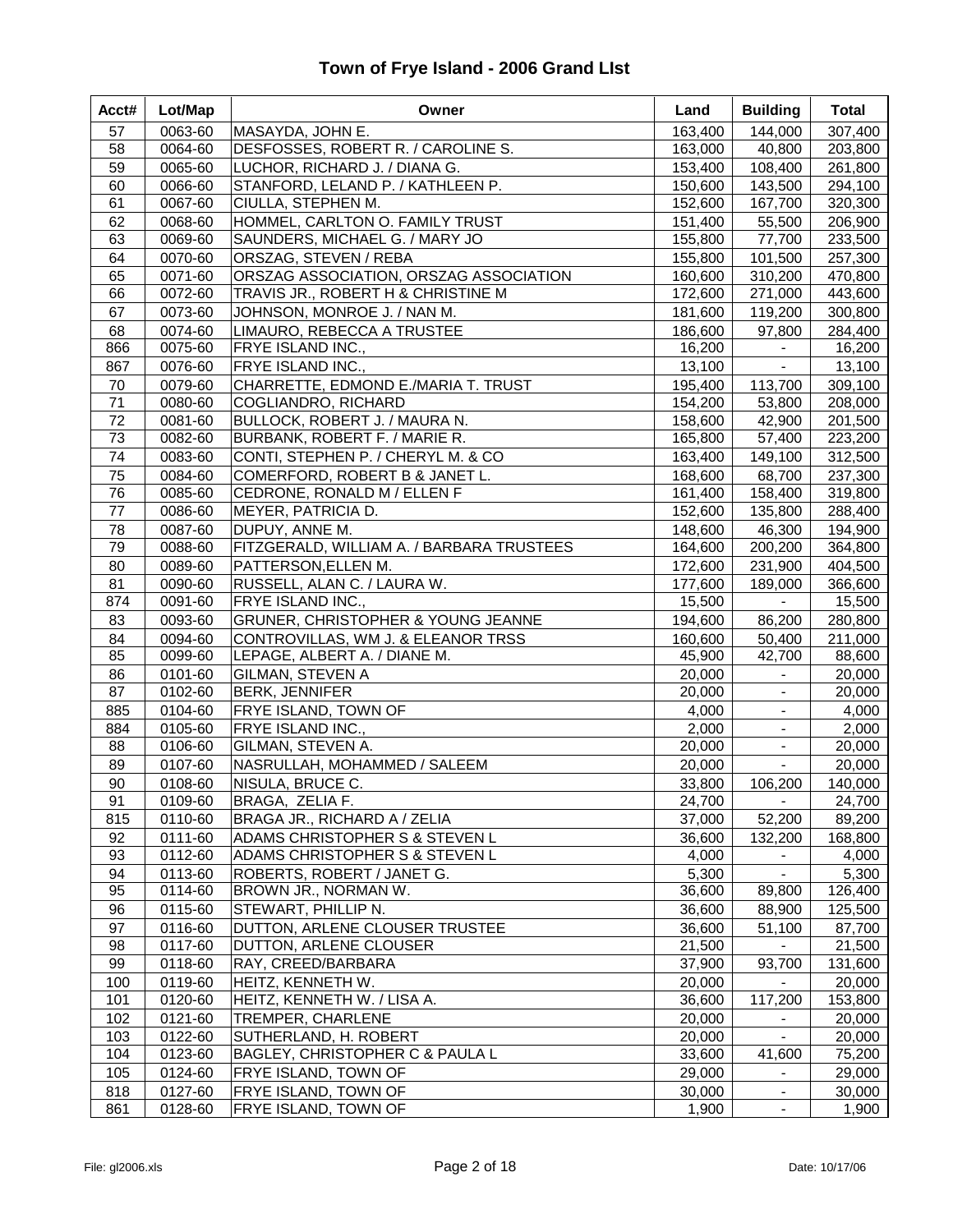| Acct#      | Lot/Map            | Owner                                                            | Land             | <b>Building</b>     | <b>Total</b>       |
|------------|--------------------|------------------------------------------------------------------|------------------|---------------------|--------------------|
| 106        | 0129-60            | SULLIVAN, MARK W. / MARILYN A.                                   | 34,100           | 109,300             | 143,400            |
| 107        | 0130-60            | KEANE, CHRISTOPHER & MURDOCK LIND                                | 20,000           | $\blacksquare$      | 20,000             |
| 108        | 0132-60            | FRYE ISLAND, TOWN OF                                             | 3,600            | $\omega_{\rm c}$    | 3,600              |
| 109        | 0134-60            | DAVIS, KENNETH B./BRENDA R.                                      | 36,600           | 67,800              | 104,400            |
| 110        | 0135-60            | VON HUSEN, JOHN/SALLY FORD VON HUSEN                             | 20,800           | $\sim$              | 20,800             |
| 111        | 0136-60            | WEIR, DONALD E                                                   | 42,000           | 37,400              | 79,400             |
| 863        | 0137-60            | FRYE ISLAND, TOWN OF                                             | 1,900            |                     | 1,900              |
| 112        | 0138-60            | FILLER, ANDREW D./JENNIFER VENTRES                               | 18,000           | $\blacksquare$      | 18,000             |
| 113        | 0139-60            | FILLER, JENNIFER VENTRES                                         | 35,600           | 93,000              | 128,600            |
| 114        | 0140-60            | OCONNOR, LOIS A.                                                 | 19,000           | $\sim$              | 19,000             |
| 115        | 0141-60            | HIRSCH, JAMES R. / BETH A.                                       | 35,900           | 142,500             | 178,400            |
| 116        | 0142-60            | <b>CORTHELL, JAMES</b>                                           | 19,600           | $\sim$              | 19,600             |
| 117        | 0143-60            | WILSON, DONALD / JANE M.                                         | 36,300           | 71,200              | 107,500            |
| 118        | 0144-60            | PHELAN, DAVID M.                                                 | 19,900           | $\sim$              | 19,900             |
| 119        | 0145-60            | ATKINSON, JOHN A. / JACQUELINE A.                                | 34,900           | 133,500             | 168,400            |
| 120        | 0146-60            | TULLOCH, COLLEEN M. & JOHN G                                     | 37,900           | 81,000              | 118,900            |
| 121        | 0147-60            | BRYANT, JAY                                                      | 20,900           | $\omega_{\rm{eff}}$ | 20,900             |
| 122        | 0148-60            | BRYANT, PENNY                                                    | 21,400           | $\omega_{\rm c}$    | 21,400             |
| 123        | 0149-60            | HUSSELBEE, CARL R. / MICHELLE E.                                 | 38,500           | 218,600             | 257,100            |
| 124        | 0150-60            | SAUNDERS, MICHAEL / MARY JO                                      | 20,600           | $\sim$              | 20,600             |
| 125        | 0151-60            | BROWN, JOHN R & PATRICIA P                                       | 36,300           | 100,400             | 136,700            |
| 126        | 0152-60            | O'REILLY, DAVID J / KATHLEEN M                                   | 22,300           | $\blacksquare$      | 22,300             |
| 127        | 0153-60            | JOHNSON, MONROE J. / NAN M.                                      | 21,900           | $\sim$              | 21,900             |
| 128        | 0154-60            | LEVINE, RALPH                                                    | 38,100           | 51,600              | 89,700             |
| 129        | 0155-60            | ALBINO, STEPHEN A.                                               | 35,700           | 78,500              | 114,200            |
| 130        | 0156-60            | TORIGIAN, STEVEN / MICHELLE                                      | 37,500           | 42,900              | 80,400             |
| 132        | 0158-60            | CLARK, WATSON / JOANNE                                           | 47,300           | 167,600             | 214,900            |
| 133        | 0159-60            | MC CARTHY, TIMOTHY E. / MARY A.                                  | 36,600           | 128,300             | 164,900            |
| 134<br>136 | 0160-60<br>0162-60 | <b>BRAUN, WILLIAM / ELENOR</b><br>BOYD, ROBERT E. / GERALDINE A. | 46,600<br>36,600 | 254,800<br>92,700   | 301,400<br>129,300 |
| 137        | 0163-60            | ARKOFF, HAROLD & MCCART ROBERT JR                                | 22,700           | $\sim$              | 22,700             |
| 138        | 0164-60            | HURLEY, MICHAEL / ANNE                                           | 46,400           | 45,300              | 91,700             |
| 139        | 0166-60            | SHAUGHNESSEY, DAVID G. / JOAN E.                                 | 36,200           | 86,900              | 123,100            |
| 140        | 0167-60            | KILBURN, STEVEN P. / ANN MARIE                                   | 35,200           | 57,000              | 92,200             |
| 141        | 0168-60            | MEAD, ANDREW & DEIDRE                                            | 14,900           | $\sim$              | 14,900             |
| 142        | 0169-60            | KIRNER, MICHAL K. / MARIANNE E.                                  | 33,300           | 107,100             | 140,400            |
| 143        | 0170-60            | CIARCIA, MICHAEL A. / MARGARET A.                                | 36,600           | 80,400              | 117,000            |
| 144        | 0171-60            | CIARCIA, MARGARET A.                                             | 20,000           | $\blacksquare$      | 20,000             |
| 145        | 0172-60            | LAMPARELLI, MICHAEL D & SUSAN R                                  | 36,600           | 52,000              | 88,600             |
| 146        | 0173-60            | KOCH-GOVERT, KIMBERLY L.                                         | 7,200            |                     | 7,200              |
| 147        | 0174-60            | HADLEY, HAROLD A.                                                | 45,900           | 161,900             | 207,800            |
| 148        | 0176-60            | FRYE ISLAND INC.,                                                | 2,100            |                     | 2,100              |
| 149        | 0201-60            | FLOWERDEW, LOUISE A.                                             | 215,500          | 218,500             | 434,000            |
| 151        | 0203-60            | COVILLE, MARK P. / LYNDA C.                                      | 166,900          | 142,500             | 309,400            |
| 892        | 0204-60            | FRYE ISLAND INC.,                                                | 13,900           |                     | 13,900             |
| 152        | 0205-60            | KANE, CATHERINE D. TRUSTEE                                       | 162,200          | 248,100             | 410,300            |
| 153        | 0206-60            | ROSEN, CRAIG H. / CAMMI L.                                       | 228,100          | 213,500             | 441,600            |
| 891        | 0207-60            | FRYE ISLAND INC.,                                                | 13,900           |                     | 13,900             |
| 154        | 0208-60            | TEDFORD, GREGORY S. / MARIE T.                                   | 152,000          | 135,100             | 287,100            |
| 155        | 0209-60            | FANTASIA, ROBERT / SUZANNE                                       | 156,800          | 69,200              | 226,000            |
| 156        | 0210-61            | EPSTEIN, RONALD A. / EILEEN M.                                   | 161,100          | 58,600              | 219,700            |
| 157        | 0211-61            | SANSONETTI, ROBERT / ANDREA                                      | 186,900          | 74,500              | 261,400            |
| 158        | 0212-61            | ROGERS JR., SIDNEY D. / ANNE M.                                  | 161,900          | 106,900             | 268,800            |
| 159        | 0213-61            | MACK, JOHN R. & PENDA LAURA M.                                   | 210,200          | 129,400             | 339,600            |
| 160        | 0216-61            | CHALMERS JR., EDWARD                                             | 149,000          | $\blacksquare$      | 149,000            |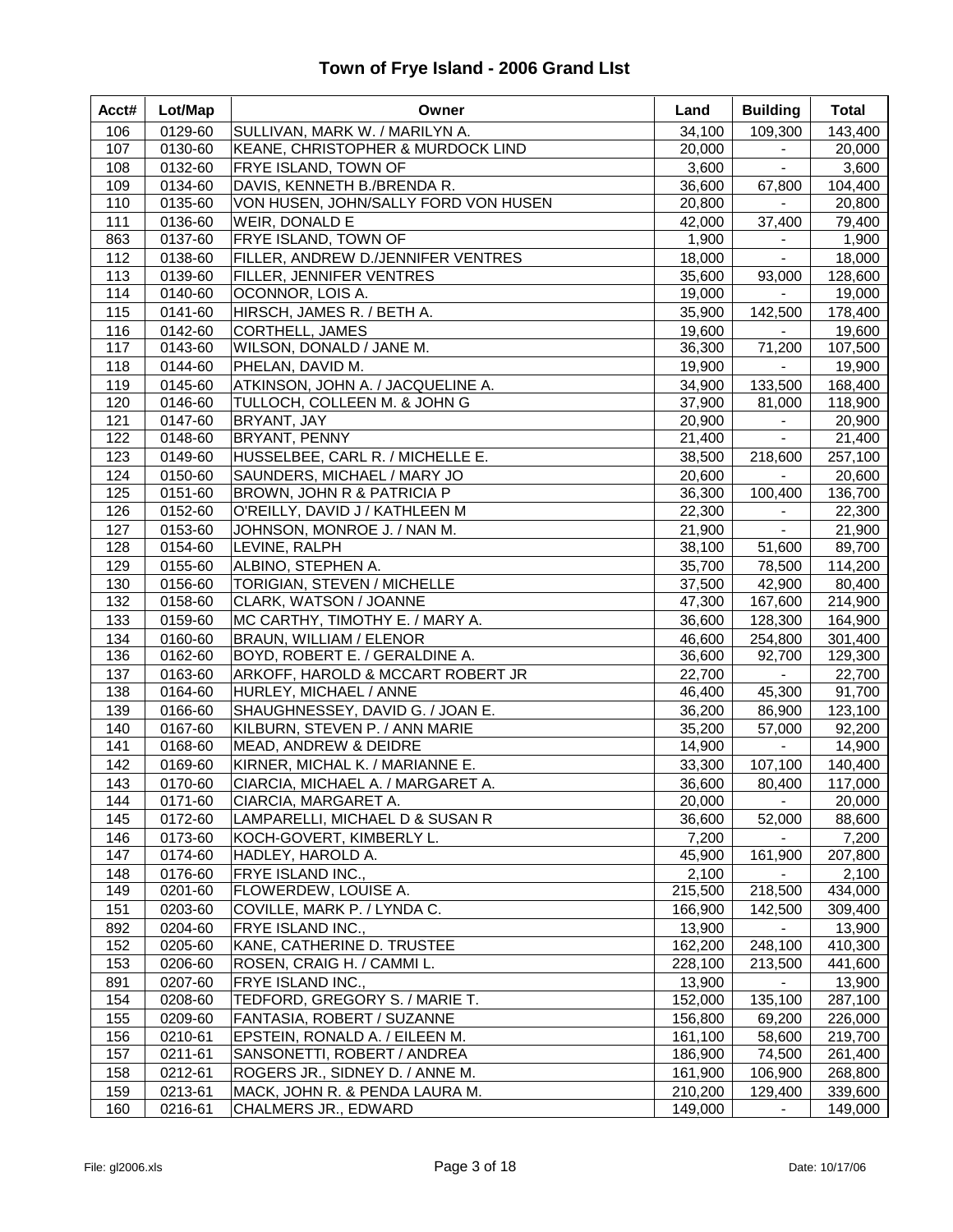| Acct#      | Lot/Map            | Owner                                                          | Land               | <b>Building</b>           | <b>Total</b>       |
|------------|--------------------|----------------------------------------------------------------|--------------------|---------------------------|--------------------|
| 161        | 0217-61            | CHARRETTE, EDMOND / ANNIE                                      | 164,800            | 41,300                    | 206,100            |
| 162        | 0218-61            | JOHNSON, DAVID R.                                              | 167,700            | 45,600                    | 213,300            |
| 163        | 0219-61            | NANNOLA, PATRICK L. / NANCY                                    | 204,200            | 128,700                   | 332,900            |
| 165        | 0221-61            | BRYANT, KENNETH H & IRMGARD K TTEES                            | 161,800            | 85,000                    | 246,800            |
| 166        | 0222-61            | WAGNER, AMY / DAVE                                             | 161,800            | 132,900                   | 294,700            |
| 167        | 0223-61            | TRUEMAN, CHERYL & CRAIG TRUSTEES                               | 208,000            | 92,000                    | 300,000            |
| 169        | 0225-61            | TOOMEY, TIMOTHY A                                              | 59,300             |                           | 59,300             |
| 911        | 0226-61            | FRYE ISLAND, TOWN OF                                           | 15,600             | $\blacksquare$            | 15,600             |
| 1016       | 0230-61            | FRYE ISLAND, TOWN OF                                           | 30,900             | $\blacksquare$            | 30,900             |
| 170        | 0236-61            | FRYE ISLAND, TOWN OF                                           | 25,900             | $\blacksquare$            | 25,900             |
| 171        | 0237-61            | BREEN, JAMES / DIANE                                           | 16,600             | $\blacksquare$            | 16,600             |
| 172        | 0238-61            | SAVAGE, TODD S. / LINDA M. & PRENT                             | 31,200             | 116,700                   | 147,900            |
| 173        | 0239-61            | RACKLEY, LOUISE M.                                             | 44,800             | 135,100                   | 179,900            |
| 174        | 0241-61            | LEAVITT, WILLIAM Z. / PATRICIA M.                              | 157,700            | 66,900                    | 224,600            |
| 175        | 0242-61            | STONE, STEPHANIE T.                                            | 166,600            | 129,700                   | 296,300            |
| 176        | 0243-61            | BREEN, JAMES / DIANE                                           | 165,900            | 133,900                   | 299,800            |
| 177        | 0244-61            | CONLON, NANCY M.                                               | 159,200            | 62,400                    | 221,600            |
| 178        | 0245-61            | EASTMAN, WARREN O. / PATRICIA LIVI                             | 153,600            | 71,000                    | 224,600            |
| 179        | 0246-61            | STORER, SANDRA A. / JAMES A.                                   | 185,100            | 113,700                   | 298,800            |
| 180        | 0247-61            | LEONARD, DOROTHY L TRUSTEE                                     | 162,000            | 111,300                   | 273,300            |
| 181        | 0248-61            | WELTER, RICHARD A. / BONNIE L.                                 | 154,100            | 108,500                   | 262,600            |
| 182        | 0249-61            | BARRY, JAMES F. / CORNELIA M.                                  | 147,900            | 84,400                    | 232,300            |
| 183        | 0250-61            | MORIARTY, WILLIAM F.                                           | 151,700            | 79,300                    | 231,000            |
| 184        | 0251-61            | <b>BROWNSTEIN, SYLVIA</b>                                      | 195,100            | 138,500                   | 333,600            |
| 186        | 0253-61            | OLCOTT JR, JOHN Z / LISA M                                     | 155,800            | 91,700                    | 247,500            |
| 187        | 0254-61            | DOYLE, MARY E & ROBERT                                         | 191,800            | 229,400                   | 421,200            |
| 189        | 0256-61            | SULLIVAN, JOSEPH D. / EILEEN                                   | 123,900            | 102,000                   | 225,900            |
| 190        | 0257-61            | GIGGEY, ROBERT W. / KATHLEEN T.                                | 146,700            | 79,600                    | 226,300            |
| 191        | 0259-61            | BOVE, SUZANNE                                                  | 146,900            | 51,700                    | 198,600            |
| 192        | 0261-61            | COMLEY, JUDITH L.                                              | 154,900            | 152,900                   | 307,800            |
| 193        | 0262-61            | COMLEY, JUDITH L.                                              | 115,500            | $\blacksquare$            | 115,500            |
| 194        | 0263-61            | BRYANT, JAY / PENNY                                            | 144,100            | 24,800                    | 168,900            |
| 195        | 0265-61            | PORELL, JANICE A.                                              | 169,200            | 121,500                   | 290,700            |
| 197        | 0266-61            | GIGGEY, RICHARD E.                                             | 138,400            | 115,900                   | 254,300            |
| 198        | 0267-61            | SMART, JOHN F. & PATRICIA E.                                   | 144,600            | 160,600                   | 305,200            |
| 199        | 0268-61            | SPEED, WILLIAM J.                                              | 145,200            | 109,400                   | 254,600            |
| 200        | 0269-61            | NUN, JOHN B. / MIRIAM J. TRUSTEES                              | 144,900            | 157,600                   | 302,500            |
| 201        | 0270-61            | GAUDET ANNE M & DELLACROCE K J                                 | 142,400            | 101,600                   | 244,000            |
| 202        | 0271-61            | ARANYI, STEVEN F. / BARBARA A.                                 | 133,000            | 66,100                    | 199,100            |
| 203        | 0272-61            | SCARRITT, SUSAN D. & EVANS BETH D                              | 128,800            | 108,700                   | 237,500            |
| 204        | 0273-61            | ADVERTISING AGENCY ASSOCIATES INC, ADVERTISING AG              | 125,800            |                           | 125,800            |
| 205<br>206 | 0274-61<br>0275-61 | RICE, GEOFFREY I.                                              | 128,100<br>168,700 | $\blacksquare$<br>197,900 | 128,100<br>366,600 |
|            |                    | RICE, HARRIET S.                                               | 150,200            | 259,600                   | 409,800            |
| 207        | 0276-61            | PERRY, PHIL M. / NANCY S. TTEES                                | 141,800            |                           |                    |
| 208<br>209 | 0277-61<br>0278-61 | VANDE HEI, RICHARD P. / ELAINE A.<br>REALI, FRANK / CARMELA A. | 136,600            | 145,000<br>8,900          | 286,800<br>145,500 |
| 210        | 0279-61            | SCHIESSER, WILLIAM D / SHANNON F                               | 134,400            | 78,800                    | 213,200            |
| 211        | 0280-61            | <b>VESPRINI, MICHAEL / ALECIA</b>                              | 158,000            | 89,800                    | 247,800            |
| 212        | 0281-62            |                                                                | 157,200            | 163,700                   | 320,900            |
|            |                    | LENTINE, PETER J                                               |                    |                           |                    |
| 213        | 0282-62            | PETERSON, PAUL T.                                              | 156,700            | 83,600                    | 240,300            |
| 912<br>214 | 0283-61<br>0284-62 | ROSS, ALAN / KATHLEEN<br>LUTZ, RONALD W. / JEAN C.             | 56,400<br>158,400  | 80,500                    | 56,400<br>238,900  |
|            |                    |                                                                | 157,500            |                           |                    |
| 215        | 0285-62<br>0286-62 | WRZESINSKY, ERNEST R. / LORRAINE                               |                    | 95,100                    | 252,600            |
| 216<br>217 | 0287-62            | CLEMENT, ANTON S. / SONDRA R.<br>MORIN, GRACE M.               | 158,200<br>160,300 | 176,200<br>44,600         | 334,400<br>204,900 |
|            |                    |                                                                |                    |                           |                    |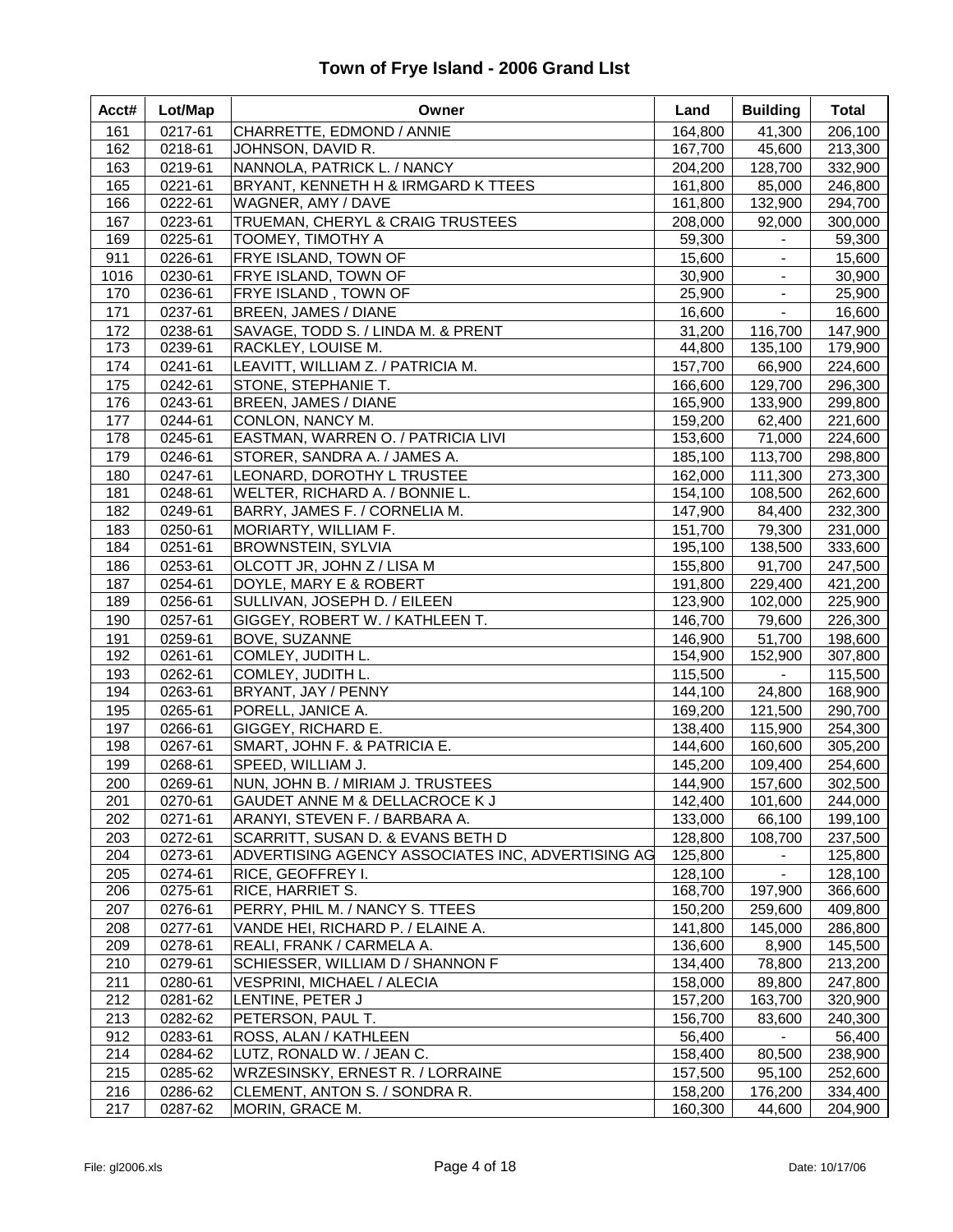| 151,100<br>214,600<br>218<br>0288-62<br>SULLIVAN, MARK W. / MARILYN A.<br>365,700<br>219<br>0289-62<br>HANCHETT, PATRICIA B.<br>153,000<br>132,600<br>285,600<br>220<br>0290-62<br>HANCHETT, KENNETH<br>139,700<br>139,700<br>$\sim$<br>OHANESIAN, JACOB H. / CHARLOTTE<br>150,600<br>130,600<br>281,200<br>221<br>0291-62<br>222<br>0292-62<br>DEFELICE, ROBERT J<br>152,100<br>84,500<br>236,600<br>223<br>0293-62<br>NANNOLA, VALERIE CAVANAUGH<br>155,100<br>168,700<br>323,800<br>223<br>NANNOLA, VALERIE CAVANAUGH<br>0293-62<br>913<br>0294-60<br>13,000<br>FRYE ISLAND INC.,<br>13,000<br>$\blacksquare$<br>0295-62<br>FREDERICK, MARION H.<br>470,700<br>224<br>194,700<br>276,000<br>225<br>0297-62<br>146,900<br>122,600<br>269,500<br>BOND, DAVID M & HEIDI L<br>226<br>0298-62<br>BELL, JEFFREY J. / DENISE B.<br>163,100<br>214,000<br>377,100<br>162,200<br>130,600<br>292,800<br>227<br>0299-62<br>DAVIS, DONALD E. / LAURA C.<br>228<br>CATALANO, STEVEN D & CHRISTIN L<br>155,000<br>127,000<br>282,000<br>0300-62<br>229<br>0301-60<br>YUEER, REN<br>41,800<br>85,400<br>127,200<br>230<br>DYSENCHUK, PAUL B. / DAVID J.<br>41,700<br>46,300<br>0302-60<br>88,000<br>231<br>0303-60<br>FLAHIVE, LINDA C.<br>22,500<br>22,500<br>232<br>FLAHIVE, PAUL E. / LINDA C.<br>21,800<br>0304-60<br>21,800<br>$\equiv$<br>233<br>0305-60<br>SPRING, PHILIP / KAREN<br>84,200<br>120,300<br>36,100<br>234<br>0306-60<br>CLITHERO, ROBYN / WILLIAM<br>19,500<br>$\omega_{\rm{max}}$<br>19,500<br>TALVY, PETER R. / NANCY L.<br>36,600<br>104,400<br>141,000<br>235<br>0307-60<br>236<br>ZARRELLA, ALEXANDER F. / ROBERTA E<br>35,600<br>114,700<br>150,300<br>0308-60<br>893<br>0310-60<br><b>FRYE ISLAND INC.,</b><br>2,100<br>2,100<br>$\blacksquare$<br>237<br>0311-60<br>CASEY, JOSEPH P/MICHELLE M.<br>19,800<br>16,600<br>36,400<br>238<br>36,700<br>57,500<br>94,200<br>0312-61<br>RUSSO, ROBERT T. / JEAN L.<br>0313-61<br>TEDFORD, GREGORY S. / MARIE T.<br>96,300<br>134,100<br>239<br>37,800<br>240<br>0314-61<br>TRENCHARD, WILLIAM A. / JOYCE L.<br>38,900<br>85,900<br>124,800<br>242<br>0316-61<br>RILEY, BRIAN / CAROL<br>47,400<br>66,500<br>113,900<br>243<br>0317-61<br>MANN, EDWARD R. / KATHLEEN<br>36,200<br>83,200<br>119,400<br>111,500<br>244<br>0318-61<br>ASPESI, RICHARD B. / MARY E.<br>35,400<br>76,100<br>245<br>0320-61<br>43,400<br>59,600<br>103,000<br>KIRSCHENBAUM, MELVIN / ARLENE R.<br>914<br>0322-60<br><b>FRYE ISLAND, TOWN OF</b><br>1,600<br>1,600<br>$\sim$<br>246<br>0323-61<br>KUIKEN, JAMES L. / JOYCE C.<br>35,000<br>57,100<br>92,100<br>915<br>0326-60<br>FRYE ISLAND, TOWN OF<br>6,400<br>6,400<br>JORDAN, JAMES / STEPHANIE A.<br>247<br>0331-61<br>19,800<br>19,800<br>$\blacksquare$<br>SHARPE, BERNARD N & PATRICIA A TRUSTEES<br>104,700<br>248<br>0337-61<br>38,700<br>143,400<br>249<br>0338-61<br>HODGE, JOHN A. / THERESA B.<br>40,400<br>76,600<br>117,000<br>155,900<br>250<br>0340-61<br>FLEISCHMAN, STEPHEN H<br>39,500<br>116,400<br>251<br>0341-61<br>KURGAN JR., ANTHONY M & JOSEPHINE<br>37,800<br>64,300<br>102,100<br>149,300<br>252<br>0342-61<br>MUSOROFITI, JOHN / LENORE<br>36,500<br>112,800<br>0343-61<br>19,900<br>253<br><b>CONSIDINE, MARYELLEN</b><br>19,900<br>254<br>0344-61<br>LIMING, STEPHEN C. / MICHELLE<br>36,100<br>96,600<br>132,700<br>255<br>0345-61<br>LANNON, ROBERT E & MICHAEL C &<br>32,700<br>62,500<br>95,200<br>916<br>0346-61<br>FRYE ISLAND INC.,<br>1,400<br>1,400<br>256<br>0347-61<br>WILSON, SCOTT G. / ROBIN M.<br>30,400<br>172,800<br>203,200<br>OLCOTT JR., JOHN Z / LISA M<br>18,500<br>257<br>0348-61<br>18,500<br>1,900<br>917<br>0349-61<br>FRYE ISLAND INC.,<br>1,900<br>258<br>0350-61<br>FRYE ISLAND, TOWN OF<br>18,200<br>18,200<br>259<br>0351-61<br><b>BROWN, JANICE</b><br>15,800<br>15,800<br>105,300<br>260<br>0352-61<br>BROWN, CHARLES H. / JANICE<br>34,000<br>139,300<br>261<br>0353-61<br>GIGGEY, ROBERT W. / KATHLEEN T.<br>19,600<br>19,600<br>262<br>BRYANT, JAY C./PENNY A<br>36,200<br>104,300<br>140,500<br>0354-61<br>BICKUM, CHRISTOPHER D. / ALLISON M<br>263<br>0355-61<br>39,700<br>75,900<br>115,600<br>264<br>0356-61<br>DAVIS, RICHARD A.<br>39,600<br>101,000<br>140,600<br>265<br>0357-61<br>JAKUBIAK, ARTHUR Z.<br>20,400<br>20,400 | Acct# | Lot/Map | Owner                            | Land   | <b>Building</b> | <b>Total</b> |
|----------------------------------------------------------------------------------------------------------------------------------------------------------------------------------------------------------------------------------------------------------------------------------------------------------------------------------------------------------------------------------------------------------------------------------------------------------------------------------------------------------------------------------------------------------------------------------------------------------------------------------------------------------------------------------------------------------------------------------------------------------------------------------------------------------------------------------------------------------------------------------------------------------------------------------------------------------------------------------------------------------------------------------------------------------------------------------------------------------------------------------------------------------------------------------------------------------------------------------------------------------------------------------------------------------------------------------------------------------------------------------------------------------------------------------------------------------------------------------------------------------------------------------------------------------------------------------------------------------------------------------------------------------------------------------------------------------------------------------------------------------------------------------------------------------------------------------------------------------------------------------------------------------------------------------------------------------------------------------------------------------------------------------------------------------------------------------------------------------------------------------------------------------------------------------------------------------------------------------------------------------------------------------------------------------------------------------------------------------------------------------------------------------------------------------------------------------------------------------------------------------------------------------------------------------------------------------------------------------------------------------------------------------------------------------------------------------------------------------------------------------------------------------------------------------------------------------------------------------------------------------------------------------------------------------------------------------------------------------------------------------------------------------------------------------------------------------------------------------------------------------------------------------------------------------------------------------------------------------------------------------------------------------------------------------------------------------------------------------------------------------------------------------------------------------------------------------------------------------------------------------------------------------------------------------------------------------------------------------------------------------------------------------------------------------------------------------------------------------------------------------------------------------------------------------------------------------------------------------------------------------------------------------------------------------------------------------------------------------------------------------------------------------------------------------------------------------------------------------------------------------------------------------------------------------------------------------------------------------------------------------------------------------------------|-------|---------|----------------------------------|--------|-----------------|--------------|
|                                                                                                                                                                                                                                                                                                                                                                                                                                                                                                                                                                                                                                                                                                                                                                                                                                                                                                                                                                                                                                                                                                                                                                                                                                                                                                                                                                                                                                                                                                                                                                                                                                                                                                                                                                                                                                                                                                                                                                                                                                                                                                                                                                                                                                                                                                                                                                                                                                                                                                                                                                                                                                                                                                                                                                                                                                                                                                                                                                                                                                                                                                                                                                                                                                                                                                                                                                                                                                                                                                                                                                                                                                                                                                                                                                                                                                                                                                                                                                                                                                                                                                                                                                                                                                                                                              |       |         |                                  |        |                 |              |
|                                                                                                                                                                                                                                                                                                                                                                                                                                                                                                                                                                                                                                                                                                                                                                                                                                                                                                                                                                                                                                                                                                                                                                                                                                                                                                                                                                                                                                                                                                                                                                                                                                                                                                                                                                                                                                                                                                                                                                                                                                                                                                                                                                                                                                                                                                                                                                                                                                                                                                                                                                                                                                                                                                                                                                                                                                                                                                                                                                                                                                                                                                                                                                                                                                                                                                                                                                                                                                                                                                                                                                                                                                                                                                                                                                                                                                                                                                                                                                                                                                                                                                                                                                                                                                                                                              |       |         |                                  |        |                 |              |
|                                                                                                                                                                                                                                                                                                                                                                                                                                                                                                                                                                                                                                                                                                                                                                                                                                                                                                                                                                                                                                                                                                                                                                                                                                                                                                                                                                                                                                                                                                                                                                                                                                                                                                                                                                                                                                                                                                                                                                                                                                                                                                                                                                                                                                                                                                                                                                                                                                                                                                                                                                                                                                                                                                                                                                                                                                                                                                                                                                                                                                                                                                                                                                                                                                                                                                                                                                                                                                                                                                                                                                                                                                                                                                                                                                                                                                                                                                                                                                                                                                                                                                                                                                                                                                                                                              |       |         |                                  |        |                 |              |
|                                                                                                                                                                                                                                                                                                                                                                                                                                                                                                                                                                                                                                                                                                                                                                                                                                                                                                                                                                                                                                                                                                                                                                                                                                                                                                                                                                                                                                                                                                                                                                                                                                                                                                                                                                                                                                                                                                                                                                                                                                                                                                                                                                                                                                                                                                                                                                                                                                                                                                                                                                                                                                                                                                                                                                                                                                                                                                                                                                                                                                                                                                                                                                                                                                                                                                                                                                                                                                                                                                                                                                                                                                                                                                                                                                                                                                                                                                                                                                                                                                                                                                                                                                                                                                                                                              |       |         |                                  |        |                 |              |
|                                                                                                                                                                                                                                                                                                                                                                                                                                                                                                                                                                                                                                                                                                                                                                                                                                                                                                                                                                                                                                                                                                                                                                                                                                                                                                                                                                                                                                                                                                                                                                                                                                                                                                                                                                                                                                                                                                                                                                                                                                                                                                                                                                                                                                                                                                                                                                                                                                                                                                                                                                                                                                                                                                                                                                                                                                                                                                                                                                                                                                                                                                                                                                                                                                                                                                                                                                                                                                                                                                                                                                                                                                                                                                                                                                                                                                                                                                                                                                                                                                                                                                                                                                                                                                                                                              |       |         |                                  |        |                 |              |
|                                                                                                                                                                                                                                                                                                                                                                                                                                                                                                                                                                                                                                                                                                                                                                                                                                                                                                                                                                                                                                                                                                                                                                                                                                                                                                                                                                                                                                                                                                                                                                                                                                                                                                                                                                                                                                                                                                                                                                                                                                                                                                                                                                                                                                                                                                                                                                                                                                                                                                                                                                                                                                                                                                                                                                                                                                                                                                                                                                                                                                                                                                                                                                                                                                                                                                                                                                                                                                                                                                                                                                                                                                                                                                                                                                                                                                                                                                                                                                                                                                                                                                                                                                                                                                                                                              |       |         |                                  |        |                 |              |
|                                                                                                                                                                                                                                                                                                                                                                                                                                                                                                                                                                                                                                                                                                                                                                                                                                                                                                                                                                                                                                                                                                                                                                                                                                                                                                                                                                                                                                                                                                                                                                                                                                                                                                                                                                                                                                                                                                                                                                                                                                                                                                                                                                                                                                                                                                                                                                                                                                                                                                                                                                                                                                                                                                                                                                                                                                                                                                                                                                                                                                                                                                                                                                                                                                                                                                                                                                                                                                                                                                                                                                                                                                                                                                                                                                                                                                                                                                                                                                                                                                                                                                                                                                                                                                                                                              |       |         |                                  |        |                 |              |
|                                                                                                                                                                                                                                                                                                                                                                                                                                                                                                                                                                                                                                                                                                                                                                                                                                                                                                                                                                                                                                                                                                                                                                                                                                                                                                                                                                                                                                                                                                                                                                                                                                                                                                                                                                                                                                                                                                                                                                                                                                                                                                                                                                                                                                                                                                                                                                                                                                                                                                                                                                                                                                                                                                                                                                                                                                                                                                                                                                                                                                                                                                                                                                                                                                                                                                                                                                                                                                                                                                                                                                                                                                                                                                                                                                                                                                                                                                                                                                                                                                                                                                                                                                                                                                                                                              |       |         |                                  |        |                 |              |
|                                                                                                                                                                                                                                                                                                                                                                                                                                                                                                                                                                                                                                                                                                                                                                                                                                                                                                                                                                                                                                                                                                                                                                                                                                                                                                                                                                                                                                                                                                                                                                                                                                                                                                                                                                                                                                                                                                                                                                                                                                                                                                                                                                                                                                                                                                                                                                                                                                                                                                                                                                                                                                                                                                                                                                                                                                                                                                                                                                                                                                                                                                                                                                                                                                                                                                                                                                                                                                                                                                                                                                                                                                                                                                                                                                                                                                                                                                                                                                                                                                                                                                                                                                                                                                                                                              |       |         |                                  |        |                 |              |
|                                                                                                                                                                                                                                                                                                                                                                                                                                                                                                                                                                                                                                                                                                                                                                                                                                                                                                                                                                                                                                                                                                                                                                                                                                                                                                                                                                                                                                                                                                                                                                                                                                                                                                                                                                                                                                                                                                                                                                                                                                                                                                                                                                                                                                                                                                                                                                                                                                                                                                                                                                                                                                                                                                                                                                                                                                                                                                                                                                                                                                                                                                                                                                                                                                                                                                                                                                                                                                                                                                                                                                                                                                                                                                                                                                                                                                                                                                                                                                                                                                                                                                                                                                                                                                                                                              |       |         |                                  |        |                 |              |
|                                                                                                                                                                                                                                                                                                                                                                                                                                                                                                                                                                                                                                                                                                                                                                                                                                                                                                                                                                                                                                                                                                                                                                                                                                                                                                                                                                                                                                                                                                                                                                                                                                                                                                                                                                                                                                                                                                                                                                                                                                                                                                                                                                                                                                                                                                                                                                                                                                                                                                                                                                                                                                                                                                                                                                                                                                                                                                                                                                                                                                                                                                                                                                                                                                                                                                                                                                                                                                                                                                                                                                                                                                                                                                                                                                                                                                                                                                                                                                                                                                                                                                                                                                                                                                                                                              |       |         |                                  |        |                 |              |
|                                                                                                                                                                                                                                                                                                                                                                                                                                                                                                                                                                                                                                                                                                                                                                                                                                                                                                                                                                                                                                                                                                                                                                                                                                                                                                                                                                                                                                                                                                                                                                                                                                                                                                                                                                                                                                                                                                                                                                                                                                                                                                                                                                                                                                                                                                                                                                                                                                                                                                                                                                                                                                                                                                                                                                                                                                                                                                                                                                                                                                                                                                                                                                                                                                                                                                                                                                                                                                                                                                                                                                                                                                                                                                                                                                                                                                                                                                                                                                                                                                                                                                                                                                                                                                                                                              |       |         |                                  |        |                 |              |
|                                                                                                                                                                                                                                                                                                                                                                                                                                                                                                                                                                                                                                                                                                                                                                                                                                                                                                                                                                                                                                                                                                                                                                                                                                                                                                                                                                                                                                                                                                                                                                                                                                                                                                                                                                                                                                                                                                                                                                                                                                                                                                                                                                                                                                                                                                                                                                                                                                                                                                                                                                                                                                                                                                                                                                                                                                                                                                                                                                                                                                                                                                                                                                                                                                                                                                                                                                                                                                                                                                                                                                                                                                                                                                                                                                                                                                                                                                                                                                                                                                                                                                                                                                                                                                                                                              |       |         |                                  |        |                 |              |
|                                                                                                                                                                                                                                                                                                                                                                                                                                                                                                                                                                                                                                                                                                                                                                                                                                                                                                                                                                                                                                                                                                                                                                                                                                                                                                                                                                                                                                                                                                                                                                                                                                                                                                                                                                                                                                                                                                                                                                                                                                                                                                                                                                                                                                                                                                                                                                                                                                                                                                                                                                                                                                                                                                                                                                                                                                                                                                                                                                                                                                                                                                                                                                                                                                                                                                                                                                                                                                                                                                                                                                                                                                                                                                                                                                                                                                                                                                                                                                                                                                                                                                                                                                                                                                                                                              |       |         |                                  |        |                 |              |
|                                                                                                                                                                                                                                                                                                                                                                                                                                                                                                                                                                                                                                                                                                                                                                                                                                                                                                                                                                                                                                                                                                                                                                                                                                                                                                                                                                                                                                                                                                                                                                                                                                                                                                                                                                                                                                                                                                                                                                                                                                                                                                                                                                                                                                                                                                                                                                                                                                                                                                                                                                                                                                                                                                                                                                                                                                                                                                                                                                                                                                                                                                                                                                                                                                                                                                                                                                                                                                                                                                                                                                                                                                                                                                                                                                                                                                                                                                                                                                                                                                                                                                                                                                                                                                                                                              |       |         |                                  |        |                 |              |
|                                                                                                                                                                                                                                                                                                                                                                                                                                                                                                                                                                                                                                                                                                                                                                                                                                                                                                                                                                                                                                                                                                                                                                                                                                                                                                                                                                                                                                                                                                                                                                                                                                                                                                                                                                                                                                                                                                                                                                                                                                                                                                                                                                                                                                                                                                                                                                                                                                                                                                                                                                                                                                                                                                                                                                                                                                                                                                                                                                                                                                                                                                                                                                                                                                                                                                                                                                                                                                                                                                                                                                                                                                                                                                                                                                                                                                                                                                                                                                                                                                                                                                                                                                                                                                                                                              |       |         |                                  |        |                 |              |
|                                                                                                                                                                                                                                                                                                                                                                                                                                                                                                                                                                                                                                                                                                                                                                                                                                                                                                                                                                                                                                                                                                                                                                                                                                                                                                                                                                                                                                                                                                                                                                                                                                                                                                                                                                                                                                                                                                                                                                                                                                                                                                                                                                                                                                                                                                                                                                                                                                                                                                                                                                                                                                                                                                                                                                                                                                                                                                                                                                                                                                                                                                                                                                                                                                                                                                                                                                                                                                                                                                                                                                                                                                                                                                                                                                                                                                                                                                                                                                                                                                                                                                                                                                                                                                                                                              |       |         |                                  |        |                 |              |
|                                                                                                                                                                                                                                                                                                                                                                                                                                                                                                                                                                                                                                                                                                                                                                                                                                                                                                                                                                                                                                                                                                                                                                                                                                                                                                                                                                                                                                                                                                                                                                                                                                                                                                                                                                                                                                                                                                                                                                                                                                                                                                                                                                                                                                                                                                                                                                                                                                                                                                                                                                                                                                                                                                                                                                                                                                                                                                                                                                                                                                                                                                                                                                                                                                                                                                                                                                                                                                                                                                                                                                                                                                                                                                                                                                                                                                                                                                                                                                                                                                                                                                                                                                                                                                                                                              |       |         |                                  |        |                 |              |
|                                                                                                                                                                                                                                                                                                                                                                                                                                                                                                                                                                                                                                                                                                                                                                                                                                                                                                                                                                                                                                                                                                                                                                                                                                                                                                                                                                                                                                                                                                                                                                                                                                                                                                                                                                                                                                                                                                                                                                                                                                                                                                                                                                                                                                                                                                                                                                                                                                                                                                                                                                                                                                                                                                                                                                                                                                                                                                                                                                                                                                                                                                                                                                                                                                                                                                                                                                                                                                                                                                                                                                                                                                                                                                                                                                                                                                                                                                                                                                                                                                                                                                                                                                                                                                                                                              |       |         |                                  |        |                 |              |
|                                                                                                                                                                                                                                                                                                                                                                                                                                                                                                                                                                                                                                                                                                                                                                                                                                                                                                                                                                                                                                                                                                                                                                                                                                                                                                                                                                                                                                                                                                                                                                                                                                                                                                                                                                                                                                                                                                                                                                                                                                                                                                                                                                                                                                                                                                                                                                                                                                                                                                                                                                                                                                                                                                                                                                                                                                                                                                                                                                                                                                                                                                                                                                                                                                                                                                                                                                                                                                                                                                                                                                                                                                                                                                                                                                                                                                                                                                                                                                                                                                                                                                                                                                                                                                                                                              |       |         |                                  |        |                 |              |
|                                                                                                                                                                                                                                                                                                                                                                                                                                                                                                                                                                                                                                                                                                                                                                                                                                                                                                                                                                                                                                                                                                                                                                                                                                                                                                                                                                                                                                                                                                                                                                                                                                                                                                                                                                                                                                                                                                                                                                                                                                                                                                                                                                                                                                                                                                                                                                                                                                                                                                                                                                                                                                                                                                                                                                                                                                                                                                                                                                                                                                                                                                                                                                                                                                                                                                                                                                                                                                                                                                                                                                                                                                                                                                                                                                                                                                                                                                                                                                                                                                                                                                                                                                                                                                                                                              |       |         |                                  |        |                 |              |
|                                                                                                                                                                                                                                                                                                                                                                                                                                                                                                                                                                                                                                                                                                                                                                                                                                                                                                                                                                                                                                                                                                                                                                                                                                                                                                                                                                                                                                                                                                                                                                                                                                                                                                                                                                                                                                                                                                                                                                                                                                                                                                                                                                                                                                                                                                                                                                                                                                                                                                                                                                                                                                                                                                                                                                                                                                                                                                                                                                                                                                                                                                                                                                                                                                                                                                                                                                                                                                                                                                                                                                                                                                                                                                                                                                                                                                                                                                                                                                                                                                                                                                                                                                                                                                                                                              |       |         |                                  |        |                 |              |
|                                                                                                                                                                                                                                                                                                                                                                                                                                                                                                                                                                                                                                                                                                                                                                                                                                                                                                                                                                                                                                                                                                                                                                                                                                                                                                                                                                                                                                                                                                                                                                                                                                                                                                                                                                                                                                                                                                                                                                                                                                                                                                                                                                                                                                                                                                                                                                                                                                                                                                                                                                                                                                                                                                                                                                                                                                                                                                                                                                                                                                                                                                                                                                                                                                                                                                                                                                                                                                                                                                                                                                                                                                                                                                                                                                                                                                                                                                                                                                                                                                                                                                                                                                                                                                                                                              |       |         |                                  |        |                 |              |
|                                                                                                                                                                                                                                                                                                                                                                                                                                                                                                                                                                                                                                                                                                                                                                                                                                                                                                                                                                                                                                                                                                                                                                                                                                                                                                                                                                                                                                                                                                                                                                                                                                                                                                                                                                                                                                                                                                                                                                                                                                                                                                                                                                                                                                                                                                                                                                                                                                                                                                                                                                                                                                                                                                                                                                                                                                                                                                                                                                                                                                                                                                                                                                                                                                                                                                                                                                                                                                                                                                                                                                                                                                                                                                                                                                                                                                                                                                                                                                                                                                                                                                                                                                                                                                                                                              |       |         |                                  |        |                 |              |
|                                                                                                                                                                                                                                                                                                                                                                                                                                                                                                                                                                                                                                                                                                                                                                                                                                                                                                                                                                                                                                                                                                                                                                                                                                                                                                                                                                                                                                                                                                                                                                                                                                                                                                                                                                                                                                                                                                                                                                                                                                                                                                                                                                                                                                                                                                                                                                                                                                                                                                                                                                                                                                                                                                                                                                                                                                                                                                                                                                                                                                                                                                                                                                                                                                                                                                                                                                                                                                                                                                                                                                                                                                                                                                                                                                                                                                                                                                                                                                                                                                                                                                                                                                                                                                                                                              |       |         |                                  |        |                 |              |
|                                                                                                                                                                                                                                                                                                                                                                                                                                                                                                                                                                                                                                                                                                                                                                                                                                                                                                                                                                                                                                                                                                                                                                                                                                                                                                                                                                                                                                                                                                                                                                                                                                                                                                                                                                                                                                                                                                                                                                                                                                                                                                                                                                                                                                                                                                                                                                                                                                                                                                                                                                                                                                                                                                                                                                                                                                                                                                                                                                                                                                                                                                                                                                                                                                                                                                                                                                                                                                                                                                                                                                                                                                                                                                                                                                                                                                                                                                                                                                                                                                                                                                                                                                                                                                                                                              |       |         |                                  |        |                 |              |
|                                                                                                                                                                                                                                                                                                                                                                                                                                                                                                                                                                                                                                                                                                                                                                                                                                                                                                                                                                                                                                                                                                                                                                                                                                                                                                                                                                                                                                                                                                                                                                                                                                                                                                                                                                                                                                                                                                                                                                                                                                                                                                                                                                                                                                                                                                                                                                                                                                                                                                                                                                                                                                                                                                                                                                                                                                                                                                                                                                                                                                                                                                                                                                                                                                                                                                                                                                                                                                                                                                                                                                                                                                                                                                                                                                                                                                                                                                                                                                                                                                                                                                                                                                                                                                                                                              |       |         |                                  |        |                 |              |
|                                                                                                                                                                                                                                                                                                                                                                                                                                                                                                                                                                                                                                                                                                                                                                                                                                                                                                                                                                                                                                                                                                                                                                                                                                                                                                                                                                                                                                                                                                                                                                                                                                                                                                                                                                                                                                                                                                                                                                                                                                                                                                                                                                                                                                                                                                                                                                                                                                                                                                                                                                                                                                                                                                                                                                                                                                                                                                                                                                                                                                                                                                                                                                                                                                                                                                                                                                                                                                                                                                                                                                                                                                                                                                                                                                                                                                                                                                                                                                                                                                                                                                                                                                                                                                                                                              |       |         |                                  |        |                 |              |
|                                                                                                                                                                                                                                                                                                                                                                                                                                                                                                                                                                                                                                                                                                                                                                                                                                                                                                                                                                                                                                                                                                                                                                                                                                                                                                                                                                                                                                                                                                                                                                                                                                                                                                                                                                                                                                                                                                                                                                                                                                                                                                                                                                                                                                                                                                                                                                                                                                                                                                                                                                                                                                                                                                                                                                                                                                                                                                                                                                                                                                                                                                                                                                                                                                                                                                                                                                                                                                                                                                                                                                                                                                                                                                                                                                                                                                                                                                                                                                                                                                                                                                                                                                                                                                                                                              |       |         |                                  |        |                 |              |
|                                                                                                                                                                                                                                                                                                                                                                                                                                                                                                                                                                                                                                                                                                                                                                                                                                                                                                                                                                                                                                                                                                                                                                                                                                                                                                                                                                                                                                                                                                                                                                                                                                                                                                                                                                                                                                                                                                                                                                                                                                                                                                                                                                                                                                                                                                                                                                                                                                                                                                                                                                                                                                                                                                                                                                                                                                                                                                                                                                                                                                                                                                                                                                                                                                                                                                                                                                                                                                                                                                                                                                                                                                                                                                                                                                                                                                                                                                                                                                                                                                                                                                                                                                                                                                                                                              |       |         |                                  |        |                 |              |
|                                                                                                                                                                                                                                                                                                                                                                                                                                                                                                                                                                                                                                                                                                                                                                                                                                                                                                                                                                                                                                                                                                                                                                                                                                                                                                                                                                                                                                                                                                                                                                                                                                                                                                                                                                                                                                                                                                                                                                                                                                                                                                                                                                                                                                                                                                                                                                                                                                                                                                                                                                                                                                                                                                                                                                                                                                                                                                                                                                                                                                                                                                                                                                                                                                                                                                                                                                                                                                                                                                                                                                                                                                                                                                                                                                                                                                                                                                                                                                                                                                                                                                                                                                                                                                                                                              |       |         |                                  |        |                 |              |
|                                                                                                                                                                                                                                                                                                                                                                                                                                                                                                                                                                                                                                                                                                                                                                                                                                                                                                                                                                                                                                                                                                                                                                                                                                                                                                                                                                                                                                                                                                                                                                                                                                                                                                                                                                                                                                                                                                                                                                                                                                                                                                                                                                                                                                                                                                                                                                                                                                                                                                                                                                                                                                                                                                                                                                                                                                                                                                                                                                                                                                                                                                                                                                                                                                                                                                                                                                                                                                                                                                                                                                                                                                                                                                                                                                                                                                                                                                                                                                                                                                                                                                                                                                                                                                                                                              |       |         |                                  |        |                 |              |
|                                                                                                                                                                                                                                                                                                                                                                                                                                                                                                                                                                                                                                                                                                                                                                                                                                                                                                                                                                                                                                                                                                                                                                                                                                                                                                                                                                                                                                                                                                                                                                                                                                                                                                                                                                                                                                                                                                                                                                                                                                                                                                                                                                                                                                                                                                                                                                                                                                                                                                                                                                                                                                                                                                                                                                                                                                                                                                                                                                                                                                                                                                                                                                                                                                                                                                                                                                                                                                                                                                                                                                                                                                                                                                                                                                                                                                                                                                                                                                                                                                                                                                                                                                                                                                                                                              |       |         |                                  |        |                 |              |
|                                                                                                                                                                                                                                                                                                                                                                                                                                                                                                                                                                                                                                                                                                                                                                                                                                                                                                                                                                                                                                                                                                                                                                                                                                                                                                                                                                                                                                                                                                                                                                                                                                                                                                                                                                                                                                                                                                                                                                                                                                                                                                                                                                                                                                                                                                                                                                                                                                                                                                                                                                                                                                                                                                                                                                                                                                                                                                                                                                                                                                                                                                                                                                                                                                                                                                                                                                                                                                                                                                                                                                                                                                                                                                                                                                                                                                                                                                                                                                                                                                                                                                                                                                                                                                                                                              |       |         |                                  |        |                 |              |
|                                                                                                                                                                                                                                                                                                                                                                                                                                                                                                                                                                                                                                                                                                                                                                                                                                                                                                                                                                                                                                                                                                                                                                                                                                                                                                                                                                                                                                                                                                                                                                                                                                                                                                                                                                                                                                                                                                                                                                                                                                                                                                                                                                                                                                                                                                                                                                                                                                                                                                                                                                                                                                                                                                                                                                                                                                                                                                                                                                                                                                                                                                                                                                                                                                                                                                                                                                                                                                                                                                                                                                                                                                                                                                                                                                                                                                                                                                                                                                                                                                                                                                                                                                                                                                                                                              |       |         |                                  |        |                 |              |
|                                                                                                                                                                                                                                                                                                                                                                                                                                                                                                                                                                                                                                                                                                                                                                                                                                                                                                                                                                                                                                                                                                                                                                                                                                                                                                                                                                                                                                                                                                                                                                                                                                                                                                                                                                                                                                                                                                                                                                                                                                                                                                                                                                                                                                                                                                                                                                                                                                                                                                                                                                                                                                                                                                                                                                                                                                                                                                                                                                                                                                                                                                                                                                                                                                                                                                                                                                                                                                                                                                                                                                                                                                                                                                                                                                                                                                                                                                                                                                                                                                                                                                                                                                                                                                                                                              |       |         |                                  |        |                 |              |
|                                                                                                                                                                                                                                                                                                                                                                                                                                                                                                                                                                                                                                                                                                                                                                                                                                                                                                                                                                                                                                                                                                                                                                                                                                                                                                                                                                                                                                                                                                                                                                                                                                                                                                                                                                                                                                                                                                                                                                                                                                                                                                                                                                                                                                                                                                                                                                                                                                                                                                                                                                                                                                                                                                                                                                                                                                                                                                                                                                                                                                                                                                                                                                                                                                                                                                                                                                                                                                                                                                                                                                                                                                                                                                                                                                                                                                                                                                                                                                                                                                                                                                                                                                                                                                                                                              |       |         |                                  |        |                 |              |
|                                                                                                                                                                                                                                                                                                                                                                                                                                                                                                                                                                                                                                                                                                                                                                                                                                                                                                                                                                                                                                                                                                                                                                                                                                                                                                                                                                                                                                                                                                                                                                                                                                                                                                                                                                                                                                                                                                                                                                                                                                                                                                                                                                                                                                                                                                                                                                                                                                                                                                                                                                                                                                                                                                                                                                                                                                                                                                                                                                                                                                                                                                                                                                                                                                                                                                                                                                                                                                                                                                                                                                                                                                                                                                                                                                                                                                                                                                                                                                                                                                                                                                                                                                                                                                                                                              |       |         |                                  |        |                 |              |
|                                                                                                                                                                                                                                                                                                                                                                                                                                                                                                                                                                                                                                                                                                                                                                                                                                                                                                                                                                                                                                                                                                                                                                                                                                                                                                                                                                                                                                                                                                                                                                                                                                                                                                                                                                                                                                                                                                                                                                                                                                                                                                                                                                                                                                                                                                                                                                                                                                                                                                                                                                                                                                                                                                                                                                                                                                                                                                                                                                                                                                                                                                                                                                                                                                                                                                                                                                                                                                                                                                                                                                                                                                                                                                                                                                                                                                                                                                                                                                                                                                                                                                                                                                                                                                                                                              |       |         |                                  |        |                 |              |
|                                                                                                                                                                                                                                                                                                                                                                                                                                                                                                                                                                                                                                                                                                                                                                                                                                                                                                                                                                                                                                                                                                                                                                                                                                                                                                                                                                                                                                                                                                                                                                                                                                                                                                                                                                                                                                                                                                                                                                                                                                                                                                                                                                                                                                                                                                                                                                                                                                                                                                                                                                                                                                                                                                                                                                                                                                                                                                                                                                                                                                                                                                                                                                                                                                                                                                                                                                                                                                                                                                                                                                                                                                                                                                                                                                                                                                                                                                                                                                                                                                                                                                                                                                                                                                                                                              |       |         |                                  |        |                 |              |
|                                                                                                                                                                                                                                                                                                                                                                                                                                                                                                                                                                                                                                                                                                                                                                                                                                                                                                                                                                                                                                                                                                                                                                                                                                                                                                                                                                                                                                                                                                                                                                                                                                                                                                                                                                                                                                                                                                                                                                                                                                                                                                                                                                                                                                                                                                                                                                                                                                                                                                                                                                                                                                                                                                                                                                                                                                                                                                                                                                                                                                                                                                                                                                                                                                                                                                                                                                                                                                                                                                                                                                                                                                                                                                                                                                                                                                                                                                                                                                                                                                                                                                                                                                                                                                                                                              |       |         |                                  |        |                 |              |
|                                                                                                                                                                                                                                                                                                                                                                                                                                                                                                                                                                                                                                                                                                                                                                                                                                                                                                                                                                                                                                                                                                                                                                                                                                                                                                                                                                                                                                                                                                                                                                                                                                                                                                                                                                                                                                                                                                                                                                                                                                                                                                                                                                                                                                                                                                                                                                                                                                                                                                                                                                                                                                                                                                                                                                                                                                                                                                                                                                                                                                                                                                                                                                                                                                                                                                                                                                                                                                                                                                                                                                                                                                                                                                                                                                                                                                                                                                                                                                                                                                                                                                                                                                                                                                                                                              |       |         |                                  |        |                 |              |
|                                                                                                                                                                                                                                                                                                                                                                                                                                                                                                                                                                                                                                                                                                                                                                                                                                                                                                                                                                                                                                                                                                                                                                                                                                                                                                                                                                                                                                                                                                                                                                                                                                                                                                                                                                                                                                                                                                                                                                                                                                                                                                                                                                                                                                                                                                                                                                                                                                                                                                                                                                                                                                                                                                                                                                                                                                                                                                                                                                                                                                                                                                                                                                                                                                                                                                                                                                                                                                                                                                                                                                                                                                                                                                                                                                                                                                                                                                                                                                                                                                                                                                                                                                                                                                                                                              |       |         |                                  |        |                 |              |
|                                                                                                                                                                                                                                                                                                                                                                                                                                                                                                                                                                                                                                                                                                                                                                                                                                                                                                                                                                                                                                                                                                                                                                                                                                                                                                                                                                                                                                                                                                                                                                                                                                                                                                                                                                                                                                                                                                                                                                                                                                                                                                                                                                                                                                                                                                                                                                                                                                                                                                                                                                                                                                                                                                                                                                                                                                                                                                                                                                                                                                                                                                                                                                                                                                                                                                                                                                                                                                                                                                                                                                                                                                                                                                                                                                                                                                                                                                                                                                                                                                                                                                                                                                                                                                                                                              |       |         |                                  |        |                 |              |
|                                                                                                                                                                                                                                                                                                                                                                                                                                                                                                                                                                                                                                                                                                                                                                                                                                                                                                                                                                                                                                                                                                                                                                                                                                                                                                                                                                                                                                                                                                                                                                                                                                                                                                                                                                                                                                                                                                                                                                                                                                                                                                                                                                                                                                                                                                                                                                                                                                                                                                                                                                                                                                                                                                                                                                                                                                                                                                                                                                                                                                                                                                                                                                                                                                                                                                                                                                                                                                                                                                                                                                                                                                                                                                                                                                                                                                                                                                                                                                                                                                                                                                                                                                                                                                                                                              |       |         |                                  |        |                 |              |
|                                                                                                                                                                                                                                                                                                                                                                                                                                                                                                                                                                                                                                                                                                                                                                                                                                                                                                                                                                                                                                                                                                                                                                                                                                                                                                                                                                                                                                                                                                                                                                                                                                                                                                                                                                                                                                                                                                                                                                                                                                                                                                                                                                                                                                                                                                                                                                                                                                                                                                                                                                                                                                                                                                                                                                                                                                                                                                                                                                                                                                                                                                                                                                                                                                                                                                                                                                                                                                                                                                                                                                                                                                                                                                                                                                                                                                                                                                                                                                                                                                                                                                                                                                                                                                                                                              |       |         |                                  |        |                 |              |
|                                                                                                                                                                                                                                                                                                                                                                                                                                                                                                                                                                                                                                                                                                                                                                                                                                                                                                                                                                                                                                                                                                                                                                                                                                                                                                                                                                                                                                                                                                                                                                                                                                                                                                                                                                                                                                                                                                                                                                                                                                                                                                                                                                                                                                                                                                                                                                                                                                                                                                                                                                                                                                                                                                                                                                                                                                                                                                                                                                                                                                                                                                                                                                                                                                                                                                                                                                                                                                                                                                                                                                                                                                                                                                                                                                                                                                                                                                                                                                                                                                                                                                                                                                                                                                                                                              |       |         |                                  |        |                 |              |
|                                                                                                                                                                                                                                                                                                                                                                                                                                                                                                                                                                                                                                                                                                                                                                                                                                                                                                                                                                                                                                                                                                                                                                                                                                                                                                                                                                                                                                                                                                                                                                                                                                                                                                                                                                                                                                                                                                                                                                                                                                                                                                                                                                                                                                                                                                                                                                                                                                                                                                                                                                                                                                                                                                                                                                                                                                                                                                                                                                                                                                                                                                                                                                                                                                                                                                                                                                                                                                                                                                                                                                                                                                                                                                                                                                                                                                                                                                                                                                                                                                                                                                                                                                                                                                                                                              |       |         |                                  |        |                 |              |
|                                                                                                                                                                                                                                                                                                                                                                                                                                                                                                                                                                                                                                                                                                                                                                                                                                                                                                                                                                                                                                                                                                                                                                                                                                                                                                                                                                                                                                                                                                                                                                                                                                                                                                                                                                                                                                                                                                                                                                                                                                                                                                                                                                                                                                                                                                                                                                                                                                                                                                                                                                                                                                                                                                                                                                                                                                                                                                                                                                                                                                                                                                                                                                                                                                                                                                                                                                                                                                                                                                                                                                                                                                                                                                                                                                                                                                                                                                                                                                                                                                                                                                                                                                                                                                                                                              |       |         |                                  |        |                 |              |
|                                                                                                                                                                                                                                                                                                                                                                                                                                                                                                                                                                                                                                                                                                                                                                                                                                                                                                                                                                                                                                                                                                                                                                                                                                                                                                                                                                                                                                                                                                                                                                                                                                                                                                                                                                                                                                                                                                                                                                                                                                                                                                                                                                                                                                                                                                                                                                                                                                                                                                                                                                                                                                                                                                                                                                                                                                                                                                                                                                                                                                                                                                                                                                                                                                                                                                                                                                                                                                                                                                                                                                                                                                                                                                                                                                                                                                                                                                                                                                                                                                                                                                                                                                                                                                                                                              |       |         |                                  |        |                 |              |
|                                                                                                                                                                                                                                                                                                                                                                                                                                                                                                                                                                                                                                                                                                                                                                                                                                                                                                                                                                                                                                                                                                                                                                                                                                                                                                                                                                                                                                                                                                                                                                                                                                                                                                                                                                                                                                                                                                                                                                                                                                                                                                                                                                                                                                                                                                                                                                                                                                                                                                                                                                                                                                                                                                                                                                                                                                                                                                                                                                                                                                                                                                                                                                                                                                                                                                                                                                                                                                                                                                                                                                                                                                                                                                                                                                                                                                                                                                                                                                                                                                                                                                                                                                                                                                                                                              |       |         |                                  |        |                 |              |
|                                                                                                                                                                                                                                                                                                                                                                                                                                                                                                                                                                                                                                                                                                                                                                                                                                                                                                                                                                                                                                                                                                                                                                                                                                                                                                                                                                                                                                                                                                                                                                                                                                                                                                                                                                                                                                                                                                                                                                                                                                                                                                                                                                                                                                                                                                                                                                                                                                                                                                                                                                                                                                                                                                                                                                                                                                                                                                                                                                                                                                                                                                                                                                                                                                                                                                                                                                                                                                                                                                                                                                                                                                                                                                                                                                                                                                                                                                                                                                                                                                                                                                                                                                                                                                                                                              |       |         |                                  |        |                 |              |
|                                                                                                                                                                                                                                                                                                                                                                                                                                                                                                                                                                                                                                                                                                                                                                                                                                                                                                                                                                                                                                                                                                                                                                                                                                                                                                                                                                                                                                                                                                                                                                                                                                                                                                                                                                                                                                                                                                                                                                                                                                                                                                                                                                                                                                                                                                                                                                                                                                                                                                                                                                                                                                                                                                                                                                                                                                                                                                                                                                                                                                                                                                                                                                                                                                                                                                                                                                                                                                                                                                                                                                                                                                                                                                                                                                                                                                                                                                                                                                                                                                                                                                                                                                                                                                                                                              |       |         |                                  |        |                 |              |
|                                                                                                                                                                                                                                                                                                                                                                                                                                                                                                                                                                                                                                                                                                                                                                                                                                                                                                                                                                                                                                                                                                                                                                                                                                                                                                                                                                                                                                                                                                                                                                                                                                                                                                                                                                                                                                                                                                                                                                                                                                                                                                                                                                                                                                                                                                                                                                                                                                                                                                                                                                                                                                                                                                                                                                                                                                                                                                                                                                                                                                                                                                                                                                                                                                                                                                                                                                                                                                                                                                                                                                                                                                                                                                                                                                                                                                                                                                                                                                                                                                                                                                                                                                                                                                                                                              | 266   | 0358-61 | LARHETTE, SIDNEY W. / MARLENE A. | 37,000 | 70,700          | 107,700      |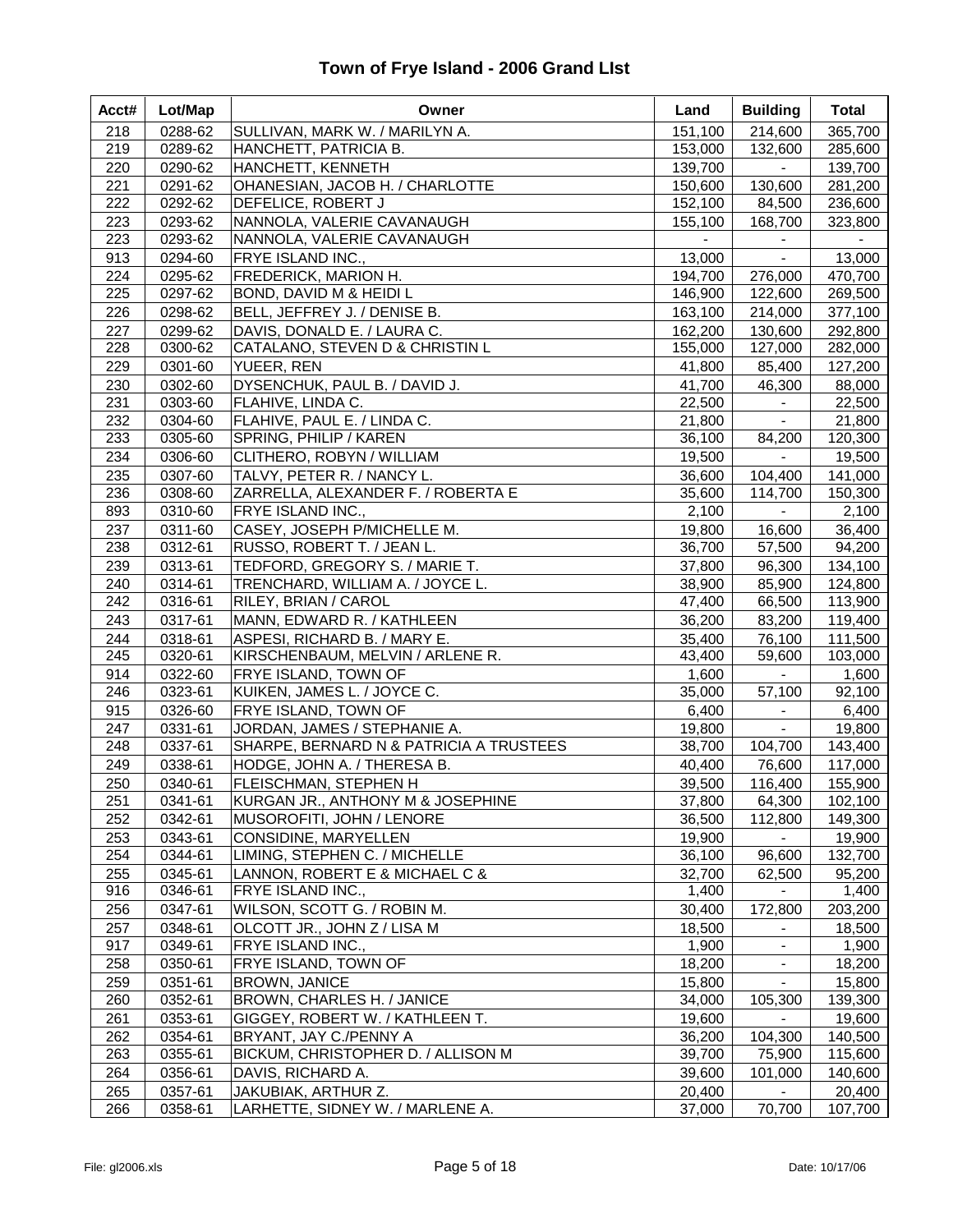| Acct# | Lot/Map | Owner                                   | Land    | <b>Building</b>             | <b>Total</b> |
|-------|---------|-----------------------------------------|---------|-----------------------------|--------------|
| 267   | 0359-61 | SULLIVAN, MARK W. / MARILYN A.          | 21,000  |                             | 21,000       |
| 268   | 0360-61 | <b>FRYE ISLAND INC.,</b>                | 23,200  | $\blacksquare$              | 23,200       |
| 269   | 0361-61 | O'CONNOR, JAMES L./LAURETTA L.          | 7,200   | $\blacksquare$              | 7,200        |
| 918   | 0362-61 | FRYE ISLAND INC.,                       | 2,000   | $\equiv$                    | 2,000        |
| 270   | 0363-61 | <b>FRYE ISLAND INC.,</b>                | 6,300   | $\blacksquare$              | 6,300        |
| 271   | 0364-61 | <b>FRYE ISLAND, TOWN OF</b>             | 19,400  | $\blacksquare$              | 19,400       |
| 919   | 0365-61 | <b>FRYE ISLAND INC.,</b>                | 1,900   | $\blacksquare$              | 1,900        |
| 272   | 0366-61 | ZINCK, TRACEY                           | 19,900  | $\blacksquare$              | 19,900       |
| 920   | 0368-61 | FRYE ISLAND INC.,                       | 4,000   | $\blacksquare$              | 4,000        |
| 273   | 0370-61 | REALI, FRANK / CARMELA A.               | 21,400  | $\blacksquare$              | 21,400       |
| 274   | 0371-61 | HUGHES, KATHERINE C & SWEET JASON E     | 40,900  | 90,900                      | 131,800      |
| 275   | 0372-61 | HOUSE, PHYLLIS S. & HOUSE RICHARD       | 46,400  | 64,800                      | 111,200      |
| 276   | 0374-61 | ANTHONY, DEBORAH A & WESLEY R           | 37,700  | 101,600                     | 139,300      |
| 278   | 0376-62 | BELMORE, RALPH P & JANET E              | 48,400  | 84,500                      | 132,900      |
| 279   | 0377-62 | CAMPBELL, WILFRED P. / KATHLEEN H.      | 37,000  | 84,800                      | 121,800      |
| 280   | 0378-62 | KANNIARD, RANDY / KATHY                 | 37,000  | 189,400                     | 226,400      |
| 281   | 0379-62 | RICHARD, PAUL B                         | 36,900  | 107,300                     | 144,200      |
| 282   | 0380-62 | ROSS, ALAN W. / KATHLEEN A.             | 36,900  | 112,700                     | 149,600      |
| 283   | 0381-62 | <b>GILMAN, STEVEN A</b>                 | 20,200  | 57,300                      | 77,500       |
| 284   | 0382-62 | <b>CLEMENT, ANTON S.</b>                | 20,100  | $\mathcal{L}_{\mathcal{A}}$ | 20,100       |
| 285   | 0383-62 | CLEMENT, JULIE A.                       | 20,100  | $\blacksquare$              | 20,100       |
| 286   | 0384-62 | <b>GILMAN, PATRICIA A</b>               | 36,600  | 67,600                      | 104,200      |
| 287   | 0385-62 | GLEESON, DAVID S. / DIANNE L.           | 37,100  | 68,200                      | 105,300      |
| 288   | 0386-62 | HUCHTHAUSEN, PETER / KATHLEEN           | 35,700  | 44,600                      | 80,300       |
| 289   | 0387-62 | EDWARDS, DEBORAH L                      | 29,100  |                             | 29,100       |
| 829   | 0389-62 | EDWARDS, DEBORAH L                      | 23,000  |                             | 23,000       |
| 290   | 0391-62 | PLUMER JR., JOHN R / MARIE              | 20,500  | $\blacksquare$              | 20,500       |
| 291   | 0392-62 | SCHRIMMER, LISA M                       | 46,000  | 81,700                      | 127,700      |
| 1066  |         | 0394-001-62 FRYE ISLAND INC.,           | 12,300  | $\blacksquare$              | 12,300       |
| 1065  |         | 0394-001-62 MUDARRI, RICHARD J / MARY T | 28,900  |                             | 28,900       |
| 293   | 0395-62 | DAVIS, BARBARA J & TERESA E             | 6,900   |                             | 6,900        |
| 921   | 0396-62 | <b>FRYE ISLAND INC.,</b>                | 3,700   | $\blacksquare$              | 3,700        |
| 294   | 0398-62 | NYE, DAVID B.                           | 42,900  | 142,800                     | 185,700      |
| 295   | 0399-62 | WAGNER, DAVID & AMY T                   | 53,600  | 70,000                      | 123,600      |
| 922   | 0401-62 | <b>FRYE ISLAND INC.,</b>                | 2,100   | $\blacksquare$              | 2,100        |
| 296   | 0402-62 | <b>WHITE-COONEY, SHIRLEY</b>            | 6,000   | $\blacksquare$              | 6,000        |
| 297   | 0403-62 | WILSON, KEVIN R. / SUSAN J.             | 34,500  | 107,800                     | 142,300      |
| 298   | 0500-62 | BLACK, DWAYNE R & MARCIA P              | 223,600 | 74,500                      | 298,100      |
| 299   | 0501-60 | TREACY, LOIS E. TTEE & BEDELL ERIC N    | 376,600 | 121,200                     | 497,800      |
| 299   | 0501-60 | TREACY, LOIS E. TTEE & BEDELL ERIC N    |         | 25,200                      | 25,200       |
| 299   | 0501-60 | TREACY, LOIS E. TTEE & BEDELL ERIC N    |         | 62,400                      | 62,400       |
| 299   | 0501-60 | TREACY, LOIS E. TTEE & BEDELL ERIC N    |         | 104,000                     | 104,000      |
| 301   | 0503-61 | DALEY, JEFFREY M. & MARY ANN            | 192,600 | 29,800                      | 222,400      |
| 301   | 0503-61 | DALEY, JEFFREY M. & MARY ANN            |         | 9,100                       | 9,100        |
| 301   | 0503-61 | DALEY, JEFFREY M. & MARY ANN            |         | 6,500                       | 6,500        |
| 302   | 0504-60 | LANE, M THERESA TRUSTEE                 | 38,600  | 800                         | 39,400       |
| 303   | 0505-61 | THOMAS, MARK / ROBERTA                  | 152,600 | 100,800                     | 253,400      |
| 304   | 0506-62 | MCFARLAND, JANISE                       | 480,200 | 38,800                      | 519,000      |
| 305   | 0507-60 | LANE, BRUCE R. / M THERESA              | 115,800 | 54,300                      | 170,100      |
| 306   | 0508-62 | MACGREGOR III, JOHN W TRUSTEE           | 195,000 | 250,200                     | 445,200      |
| 856   | 0510-60 | LA DOW, ROBERT P / CLAIRE M             |         |                             |              |
| 307   | 0800-60 | <b>FRYE ISLAND, TOWN OF</b>             | 9,500   | $\blacksquare$              | 9,500        |
| 308   | 0801-60 | LEDGARD II, HARRY J & LEVY PERRI        | 26,100  | 37,400                      | 63,500       |
| 309   | 0802-60 | SAVAGE, TODD S. & LINDA M. & PRENT      | 9,500   |                             | 9,500        |
| 310   | 0803-60 | CORNEAU, DAWNMARIE & ROBERT M           | 26,100  | 67,700                      | 93,800       |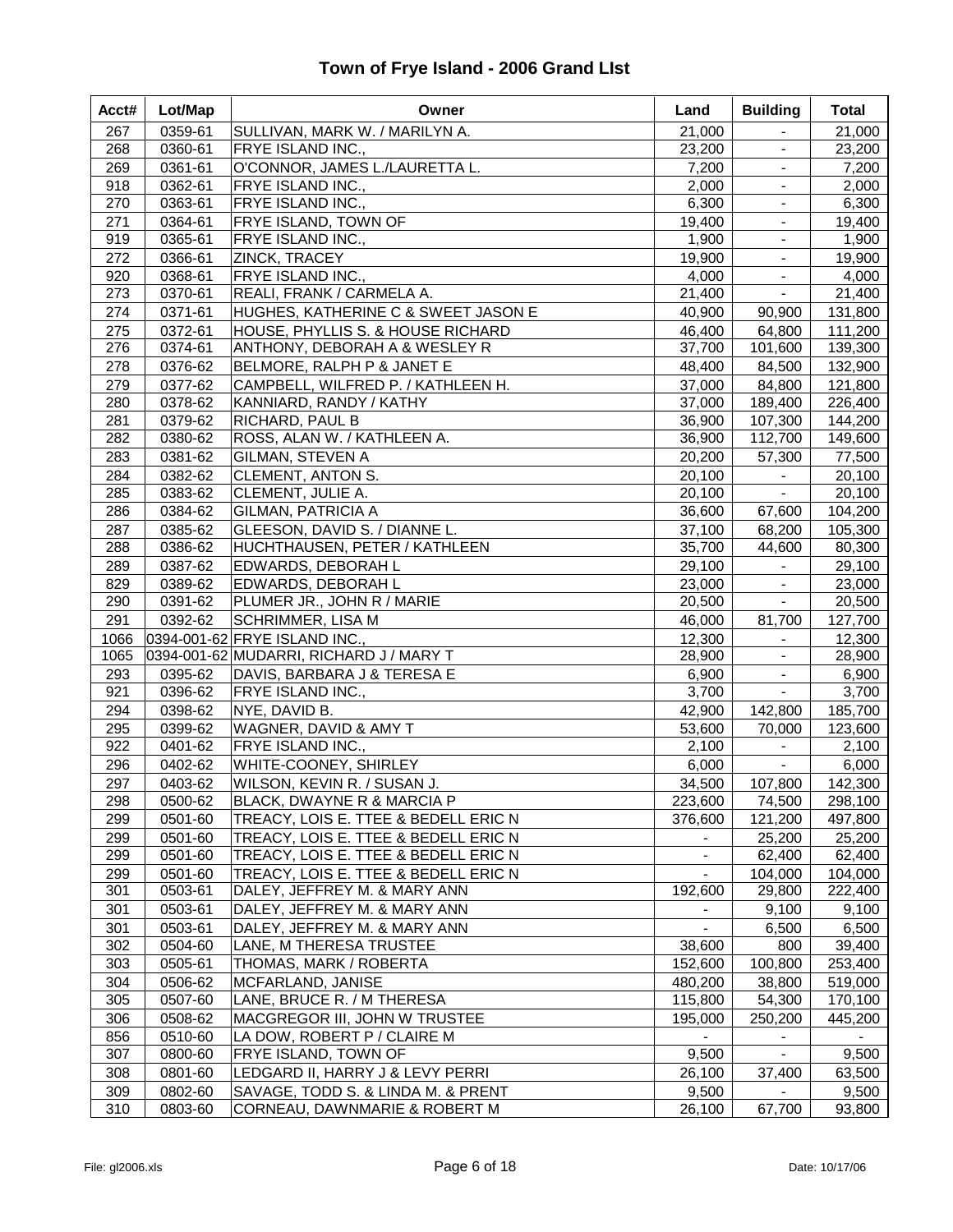| Acct# | Lot/Map | Owner                                  | Land   | <b>Building</b>     | Total   |
|-------|---------|----------------------------------------|--------|---------------------|---------|
| 865   | 0804-60 | FRYE ISLAND, TOWN OF                   | 1,400  |                     | 1,400   |
| 311   | 0806-60 | BUXTON, RICHARD / NANCY                | 1,900  | 5,800               | 7,700   |
| 864   | 0807-60 | FRYE ISLAND, TOWN OF                   | 900    | $\omega$ .          | 900     |
| 312   | 0808-60 | MARTYN, RICHARD / CONSTANCE            | 29,600 | 59,600              | 89,200  |
| 313   | 0810-60 | RIVARD, JOAN M.                        | 9,500  | $\blacksquare$      | 9,500   |
| 808   | 0812-60 | RIVARD, JOHN E & Joan M CO-TRUSTEES    | 30,100 | 120,700             | 150,800 |
| 314   | 0813-60 | RASHID, MARK J. / BARBARA J.           | 30,100 | 68,800              | 98,900  |
| 315   | 0815-60 | LACERTE, RICHARD & JEANNINE TRUSTEES   | 30,100 | 126,100             | 156,200 |
| 316   | 0817-60 | <b>GIELLA, ESTATE OF</b>               | 9,500  | $\blacksquare$      | 9,500   |
| 317   | 0818-60 | FOSTER, BERNARD S. / LINDA T.          | 9,100  | $\blacksquare$      | 9,100   |
| 318   | 0819-60 | POLONKA, CHRISTINE                     | 25,700 | 109,600             | 135,300 |
| 319   | 0820-60 | ROGERS, WINIFRED                       | 9,100  | $\sim 10^{-11}$     | 9,100   |
| 320   | 0821-60 | BRISTOL, SALLY A.                      | 25,100 | 134,500             | 159,600 |
| 321   | 0822-60 | LOCKE, STEPHEN K/BARBARA A             | 26,100 | 111,400             | 137,500 |
| 322   | 0823-60 | WALDRON, KAREN A.                      | 26,100 | 116,300             | 142,400 |
| 323   | 0824-60 | <b>GIBSON, THERESE B</b>               | 9,500  | $\blacksquare$      | 9,500   |
| 324   | 0825-60 | GIBSON, ROBERT A / THERESE B           | 26,100 | 46,400              | 72,500  |
| 325   | 0826-60 | GASS, JOHN                             | 9,500  | 12,400              | 21,900  |
| 326   | 0827-60 | GASS, KELLY A                          | 9,500  | 12,400              | 21,900  |
| 327   | 0828-60 | KIVEKAS, STEVEN A. / SUZANNE           | 26,100 | 87,700              | 113,800 |
| 328   | 0829-60 | KAPLAN, MICHAEL D.                     | 26,100 | 106,000             | 132,100 |
| 809   | 0831-60 | TINSMAN, TIMOTHY / SUZANNE             | 44,600 | 98,300              | 142,900 |
| 887   | 0851-60 | FRYE ISLAND INC.,                      | 1,000  | $\sim$              | 1,000   |
| 330   | 0852-60 | KELLY, DANA R. / LESLIE M.             | 2,300  | $\blacksquare$      | 2,300   |
| 888   | 0853-60 | FRYE ISLAND INC.,                      | 1,100  | $\blacksquare$      | 1,100   |
| 331   | 0854-60 | HOLGERSEN, HAROLD M. / KATHRYN J.      | 27,600 | 66,800              | 94,400  |
| 889   | 0855-60 | FRYE ISLAND INC.,                      | 1,100  | $\blacksquare$      | 1,100   |
| 332   | 0856-60 | VEINOT, JAN ELLEN                      | 11,000 | $\blacksquare$      | 11,000  |
| 890   | 0858-60 | FRYE ISLAND INC.,                      | 1,500  | $\blacksquare$      | 1,500   |
| 333   | 0859-60 | DONIO JR., SAMUEL A. / NANCY M.        | 28,600 | 113,500             | 142,100 |
| 334   | 0860-60 | MILLEY, WARREN L.                      | 32,100 | 32,700              | 64,800  |
| 877   | 0862-60 | FRYE ISLAND INC.,                      | 1,100  | $\blacksquare$      | 1,100   |
| 336   | 0863-60 | MASULLA, RONALD J.                     | 27,600 | 44,800              | 72,400  |
| 876   | 0866-60 | FRYE ISLAND INC.,                      | 2,100  | $\mathcal{L}^{\pm}$ | 2,100   |
| 337   | 0868-60 | LEPENVEN, MAURICE E / PATRICIA         | 27,600 | 38,300              | 65,900  |
| 338   | 0869-60 | LEPENVEN, MAURICE E.                   | 11,000 | $\blacksquare$      | 11,000  |
| 875   | 0870-60 | FRYE ISLAND INC.,                      | 1,100  | $\blacksquare$      | 1,100   |
| 340   | 0872-60 | HICKIE, BRUCE E/ KATHLEEN F/ CAROLYN A | 32,100 | 109,500             | 141,600 |
| 878   | 0873-60 | FRYE ISLAND INC.,                      | 1,100  | $\blacksquare$      | 1,100   |
| 341   | 0874-60 | GILMAN, STEVEN A.                      | 10,900 | $\blacksquare$      | 10,900  |
| 342   | 0875-60 | GILMAN, KIMBERLY                       | 2,200  | $\blacksquare$      | 2,200   |
| 343   | 0876-60 | FRYE ISLAND, TOWN OF                   | 2,200  |                     | 2,200   |
| 344   | 0877-60 | LARSON, J. BRYAN & LEIGH &             | 27,500 | 75,700              | 103,200 |
| 345   | 0878-60 | HAFEY, HEIDI MOSES                     | 10,900 |                     | 10,900  |
| 879   | 0880-60 | FRYE ISLAND INC.,                      | 1,700  |                     | 1,700   |
| 346   | 0881-60 | SAVOIE, GARY / TINA                    | 10,900 |                     | 10,900  |
| 347   | 0884-60 | <b>TIBERII, ANTHONY</b>                | 10,900 |                     | 10,900  |
| 881   | 0885-60 | FRYE ISLAND INC.,                      | 2,200  |                     | 2,200   |
| 834   | 0887-60 | BUCKLEY, BRIAN D/LISA G                | 38,900 | 119,800             | 158,700 |
| 349   | 0888-60 | LANNON, ROBERT E MICHAEL C &           | 10,900 |                     | 10,900  |
| 350   | 0889-60 | PERSSON, STEPHEN / KATHLEEN            | 27,400 | 64,700              | 92,100  |
| 351   | 0890-60 | PIRA, DAVID P./RULE LYNN C             | 11,000 |                     | 11,000  |
| 352   | 0891-60 | BROADDUS, ANDREW                       | 31,600 | 90,000              | 121,600 |
| 882   | 0893-60 | FRYE ISLAND INC.,                      | 1,200  |                     | 1,200   |
| 354   | 0895-60 | JACKSON, WILLIAM R JR                  | 28,600 | 43,200              | 71,800  |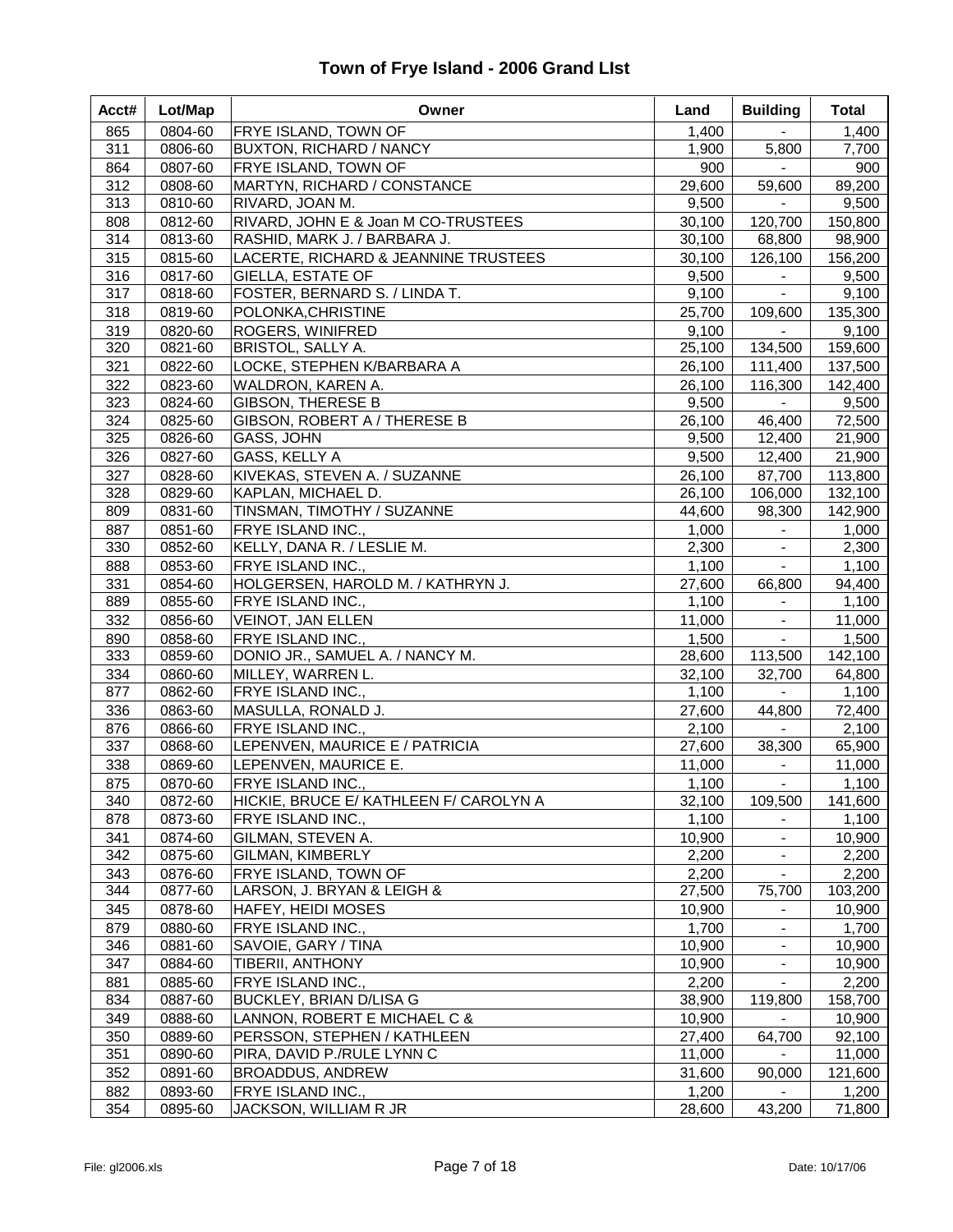| 13,700<br>355<br>0896-60<br><b>BUSSOLARI, ROBERT A</b>                               |                          | <b>Total</b>      |
|--------------------------------------------------------------------------------------|--------------------------|-------------------|
|                                                                                      |                          | 13,700            |
| 356<br>0897-60<br>KOCHON, KENT L<br>11,000                                           | $\blacksquare$           | 11,000            |
| PETERSON, CARL / PATRICIA<br>357<br>0898-60<br>11,000                                | $\blacksquare$           | 11,000            |
| 358<br>0899-60<br>FOSHER, CATHERINE A.<br>28,400                                     | 41,800                   | 70,200            |
| 359<br>0900-60<br>SPITZ, S. LEONARD / IRENE E.<br>28,700                             | 64,000                   | 92,700            |
| 360<br>0901-60<br>ROBERTS, PAUL A / LINDA L<br>11,000                                | $\blacksquare$           | 11,000            |
| 799<br>0902-60<br>11,000<br><b>HAFEY, HEIDI MOSES</b>                                |                          | 11,000            |
| 361<br>0903-60<br>REMILLARD, ALPHONSE / JEANNETTE<br>3,600                           | $\blacksquare$           | 3,600             |
| 362<br>0904-60<br>HARTLEY, CAMERON F/KELLY M<br>11,000                               | $\blacksquare$           | 11,000            |
| 363<br>0905-60<br>11,000<br>SULLIVAN, MARK W. / MARILYN A.                           |                          | 11,000            |
| 871<br>1,100<br>0906-60<br>FRYE ISLAND INC.,                                         | $\blacksquare$           | 1,100             |
| 364<br>0907-60<br>LACERTE, JEFFREY P/PAMELA J<br>27,600                              | 84,300                   | 111,900           |
| 1,100<br>870<br>0908-60<br>FRYE ISLAND INC.,                                         | $\blacksquare$           | 1,100             |
| 365<br>0909-60<br>ANTIGNANI, STEPHEN R.<br>15,400                                    | $\blacksquare$           | 15,400            |
| 869<br>0911-60<br>FRYE ISLAND INC.,<br>500                                           | $\blacksquare$           | 500               |
| <b>BARNES, GILFORD</b><br>2,700<br>366<br>0912-60                                    | $\blacksquare$           | 2,700             |
| 367<br>HALL, STACY L. / JANE J.<br>0914-60<br>31,400                                 | 120,000                  | 151,400           |
| 369<br>WALSH, PATRICIA P.<br>30,300<br>0916-60                                       | 56,300                   | 86,600            |
| 370<br>0917-60<br>CARRIER, RONALD H.<br>11,300                                       | $\sim$                   | 11,300            |
| 371<br>0918-60<br>HANLON, FRANK M. / PAMELA M.<br>27,900                             | 128,500                  | 156,400           |
| 868<br>0919-60<br><b>FRYE ISLAND, TOWN OF</b><br>1,000                               | $\blacksquare$           | 1,000             |
| 372<br>0920-60<br>KALITA, JOSEPH S. / MARJORY B.<br>9,500                            | $\blacksquare$           | 9,500             |
| 0921-60<br>373<br>HEALEY, RAYMOND C. / IRMA S.<br>9,500                              | $\blacksquare$           | 9,500             |
| 374<br>0922-60<br><b>BARNES, GAIL &amp; RAYMOND</b><br>9,500                         | $\blacksquare$           | 9,500             |
| 375<br>0923-60<br>ASLANIAN, GREGORY J/JANET M<br>9,500                               | $\blacksquare$           | 9,500             |
| 376<br>0924-60<br>KOCH, WILLIAM / LADONNA<br>9,500                                   | $\blacksquare$           | 9,500             |
| 377<br>0925-60<br>RADUNE, KARL F. / ELIZABETH D.<br>29,200                           | 69,500                   | 98,700            |
| 872<br>0926-60<br>FRYE ISLAND, TOWN OF<br>1,400                                      | $\blacksquare$           | 1,400             |
| 378<br>0927-60<br>KELLY, STEPHEN J. / MARILYN D.<br>13,200                           | $\sim$                   | 13,200            |
| 379<br>0928-60<br>KANE, CATHERINE KANE ASPINWALL TRUST<br>11,100                     | 18,500                   | 29,600            |
| 380<br>0929-60<br>FRYE ISLAND INC.,<br>2,700                                         | $\mathbf{r}$             | 2,700             |
| 381<br>0930-60<br>STENZ, ROGER H. / CAROL D.<br>28,400                               | 128,000                  | 156,400           |
| 382<br>0931-60<br>STENZ, CHRISTOPHER S/TODD D<br>12,300<br>0932-60                   |                          | 12,300            |
| 383<br><b>TIBERII, ANTHONY</b><br>16,400<br>384<br>0934-60<br>MCOSKER, TOM<br>28,700 | $\blacksquare$<br>77,300 | 16,400<br>106,000 |
| 385<br>1001-60<br>DUDICS, JOSEPH R. / JERI L.<br>29,700                              | 69,400                   | 99,100            |
| 909<br>1,300<br>1004-60<br>FRYE ISLAND INC.,                                         | $\blacksquare$           | 1,300             |
| 386<br>1005-60<br>CUOCO, CHERYL A. / GREGORY<br>29,500                               | 53,700                   | 83,200            |
| 387<br>1006-60<br><b>BATES, DONNA M TRUSTEE</b><br>25,000                            | 118,200                  | 143,200           |
| 1007-60<br>AMERO, STEPHEN & CAROL<br>388<br>7,800                                    | $\blacksquare$           | 7,800             |
| 910<br>1008-60<br>FRYE ISLAND INC.,<br>900                                           | $\blacksquare$           | 900               |
| 389<br>1009-60<br>MARTIN, TIMOTHY R.<br>9,800                                        | $\blacksquare$           | 9,800             |
| 390<br>1010-60<br>GARDNER, STEVEN & SCHNAUCK MARGAR<br>26,100                        | 87,300                   | 113,400           |
| 391<br>1011-60<br>CARRIER, RONALD H.<br>9,500                                        | $\blacksquare$           | 9,500             |
| 908<br>1012-60<br>FRYE ISLAND INC.,<br>2,000                                         |                          | 2,000             |
| 392<br>CUOCO, JOHN B<br>9,500<br>1014-60                                             |                          | 9,500             |
| 393<br>1015-60<br>THIBODEAU, RICHARD<br>1,900                                        | $\blacksquare$           | 1,900             |
| 907<br>1016-60<br><b>FRYE ISLAND INC.,</b><br>900                                    |                          | 900               |
| 26,100<br>394<br>1017-60<br>HERGET, BARBARA D.                                       | 80,300                   | 106,400           |
| 395<br>1018-60<br>MCMAHON JR., FRANCIS M. / ANN I.<br>9,500                          |                          | 9,500             |
| 396<br>25,300<br>1022-60<br>OXMAN, ROBERT / NATALIE                                  | 51,400                   | 76,700            |
| 904<br>1025-60<br>FRYE ISLAND INC.,<br>900                                           |                          | 900               |
| 398<br>26,100<br>1026-60<br>DAVENPORT II, BURT / SHARON                              | 95,000                   | 121,100           |
| 399<br>1027-60<br>DAVENPORT, SHARON<br>9,500                                         |                          | 9,500             |
| 400<br>1029-60<br>1,900<br>BRENNAN, JOHN P.                                          | $\blacksquare$           | 1,900             |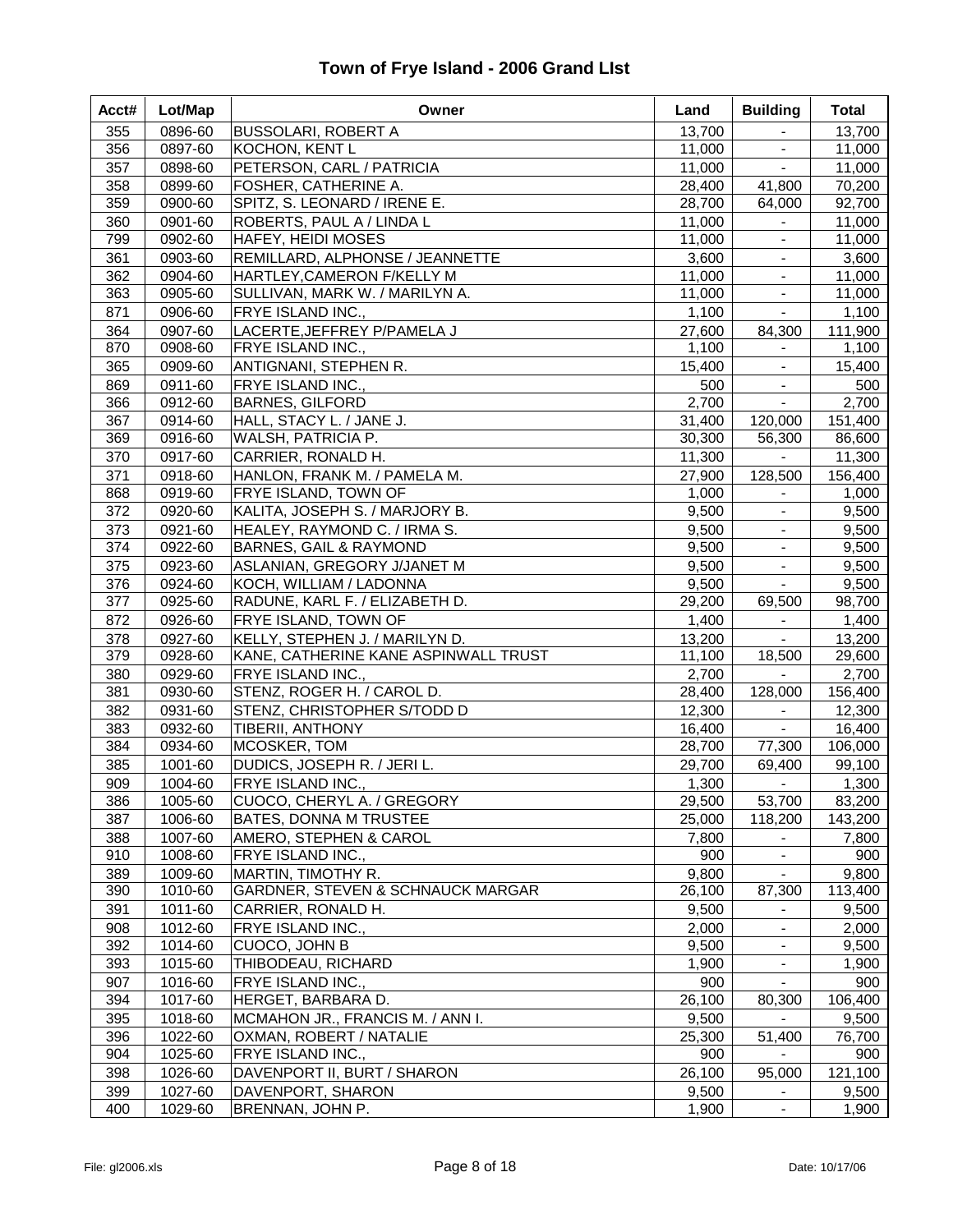| Acct# | Lot/Map | Owner                                   | Land   | <b>Building</b> | Total   |
|-------|---------|-----------------------------------------|--------|-----------------|---------|
| 401   | 1030-60 | ROBINSON, THOMAS                        | 1,900  | $\blacksquare$  | 1,900   |
| 402   | 1032-60 | FRYE ISLAND INC.,                       | 2,000  | $\blacksquare$  | 2,000   |
| 403   | 1033-60 | SEGEE, DAVID M/JOYCE SEANNETTE A.       | 26,100 | 58,000          | 84,100  |
| 404   | 1036-60 | HAM II, WILLIAM                         | 9,500  | $\blacksquare$  | 9,500   |
| 905   | 1037-60 | FRYE ISLAND INC.,                       | 1,000  |                 | 1,000   |
| 1063  | 1041-60 | FRYE ISLAND, TOWN OF                    | 3,100  |                 | 3,100   |
| 405   | 1044-60 | ALLYN JR., FRED B. / JEANNE S.          | 8,700  | $\blacksquare$  | 8,700   |
| 406   | 1045-60 | <b>GRIFFIN, JAMES G.</b>                | 1,800  | $\blacksquare$  | 1,800   |
| 894   | 1046-60 | FRYE ISLAND INC.,                       | 1,500  | $\blacksquare$  | 1,500   |
| 407   | 1048-60 | WILLIAMSON, BRIAN / MARIBETH M.         | 9,100  |                 | 9,100   |
| 408   | 1049-60 | WETSON, JOHN L.                         | 9,100  | $\blacksquare$  | 9,100   |
| 409   | 1050-60 | <b>WETSON, JOHN LEIGHTON</b>            | 25,800 | 74,400          | 100,200 |
| 895   | 1051-60 | FRYE ISLAND INC.,                       | 900    |                 | 900     |
| 923   | 1052-61 | FRYE ISLAND INC.,                       | 900    | $\blacksquare$  | 900     |
| 410   | 1053-61 | PALMISANO, RICHARD J.                   | 25,900 | 63,800          | 89,700  |
| 411   | 1054-61 | OCONNOR, JAMES E. / SYLVIA A.           | 25,900 | 110,800         | 136,700 |
| 412   | 1055-61 | AMATO, GREGORY                          | 25,900 | 89,000          | 114,900 |
| 413   | 1057-61 | FRYE ISLAND INC.,                       | 900    | $\blacksquare$  | 900     |
| 414   | 1058-61 | PEARSON, MICHAEL I. / BETSY J.          | 1,800  | $\sim$          | 1,800   |
| 415   | 1059-61 | MANNING, MARK                           | 25,800 | 58,100          | 83,900  |
| 416   | 1060-61 | TYACK, ALISON M                         | 29,700 | 61,600          | 91,300  |
| 418   | 1064-61 | FRYE ISLAND, TOWN OF                    | 1,800  |                 | 1,800   |
| 1025  | 1065-61 | FRYE ISLAND, TOWN OF                    | 900    |                 | 900     |
| 419   | 1066-61 | FRYE ISLAND, TOWN OF                    | 1,600  | $\blacksquare$  | 1,600   |
| 1026  | 1067-61 | FRYE ISLAND, TOWN OF                    | 800    | $\blacksquare$  | 800     |
| 420   | 1068-61 | TETLER, ERIC                            | 25,800 | 43,200          | 69,000  |
| 421   | 1069-61 | MANNING, MARK                           | 9,100  | $\blacksquare$  | 9,100   |
| 423   | 1075-61 | TENNEY, TRACY A. & LOXTERKAMP EDW TTEES | 29,300 | 143,300         | 172,600 |
| 424   | 1076-61 | GLEYSTEEN, ERIC A. / BETSY B.           | 25,700 | 78,900          | 104,600 |
| 425   | 1079-60 | WHITE, KAREN L/MATTHEW B                | 29,400 | 127,000         | 156,400 |
| 426   | 1082-60 | CAWLEY JR., WALTER G. / PATRICIA        | 25,600 | 77,900          | 103,500 |
| 427   | 1083-60 | FENCER, MICHAEL / MARION                | 9,100  | $\sim$          | 9,100   |
| 428   | 1084-60 | ANGELO, LEONARD M & DANIELLE            | 25,700 | 117,600         | 143,300 |
| 429   | 1087-60 | KEEGAN JR., JAMES J. / MARIE B.         | 11,700 | $\blacksquare$  | 11,700  |
| 430   | 1088-60 | MAYNARD, ROBERT L/KELLI O'CONNOR        | 15,000 | 26,200          | 41,200  |
| 432   | 1090-61 | BORYSEWICZ, CHARLES                     | 9,300  | $\blacksquare$  | 9,300   |
| 433   | 1091-61 | GLENN, BRIAN J.                         | 9,400  | $\sim$          | 9,400   |
| 434   | 1092-61 | TERRACCIANO, EDMUND H. / MARY R.        | 9,400  | $\sim$          | 9,400   |
| 435   | 1093-61 | BUTTRICK, DANIEL H/DIANNE L.            | 26,100 | 121,400         | 147,500 |
| 436   | 1094-61 | STEVENS, CAROLINE R.                    | 9,500  |                 | 9,500   |
| 437   | 1095-61 | WALKER, BRIAN W & SUSAN L               | 29,500 | 88,700          | 118,200 |
| 924   | 1098-61 | FRYE ISLAND INC.,                       | 1,500  |                 | 1,500   |
| 438   | 1099-61 | DRAKE, DWIGHT J. / CLAIRE S.            | 30,100 | 126,000         | 156,100 |
| 439   | 1101-61 | CAUTERUCCI, FRANK P                     | 9,400  |                 | 9,400   |
| 925   | 1102-61 | FRYE ISLAND INC.,                       | 900    |                 | 900     |
| 440   | 1103-61 | OCONNOR, JAMES E. / SYLVIA A.           | 9,300  | 27,100          | 36,400  |
| 441   | 1104-61 | RIVARD, RICHARD                         | 25,900 | 77,600          | 103,500 |
| 442   | 1105-61 | RICHARDSON, CHERYL                      | 9,400  |                 | 9,400   |
| 443   | 1106-61 | DIGREGORIO, DAVID L.                    | 26,000 | 87,800          | 113,800 |
| 839   | 1107-61 | KALITA, JOSEPH S / MARJORY B            | 9,500  | $\blacksquare$  | 9,500   |
| 1043  | 1108-61 | FRYE ISLAND, TOWN OF                    | 9,400  | $\blacksquare$  | 9,400   |
| 444   | 1109-61 | FARNSWORTH, CURTIS R./CHARLOTTE P.      | 9,500  | $\blacksquare$  | 9,500   |
| 445   | 1110-61 | BLACKMORE, GERALD / JOANNE              | 31,000 | 112,300         | 143,300 |
| 446   | 1111-61 | PLOSKER, RYAN A & KELLY ANN             | 10,500 |                 | 10,500  |
| 447   | 1112-61 | OGRADY, DAVID S. / DOREEN R.            | 9,600  | $\blacksquare$  | 9,600   |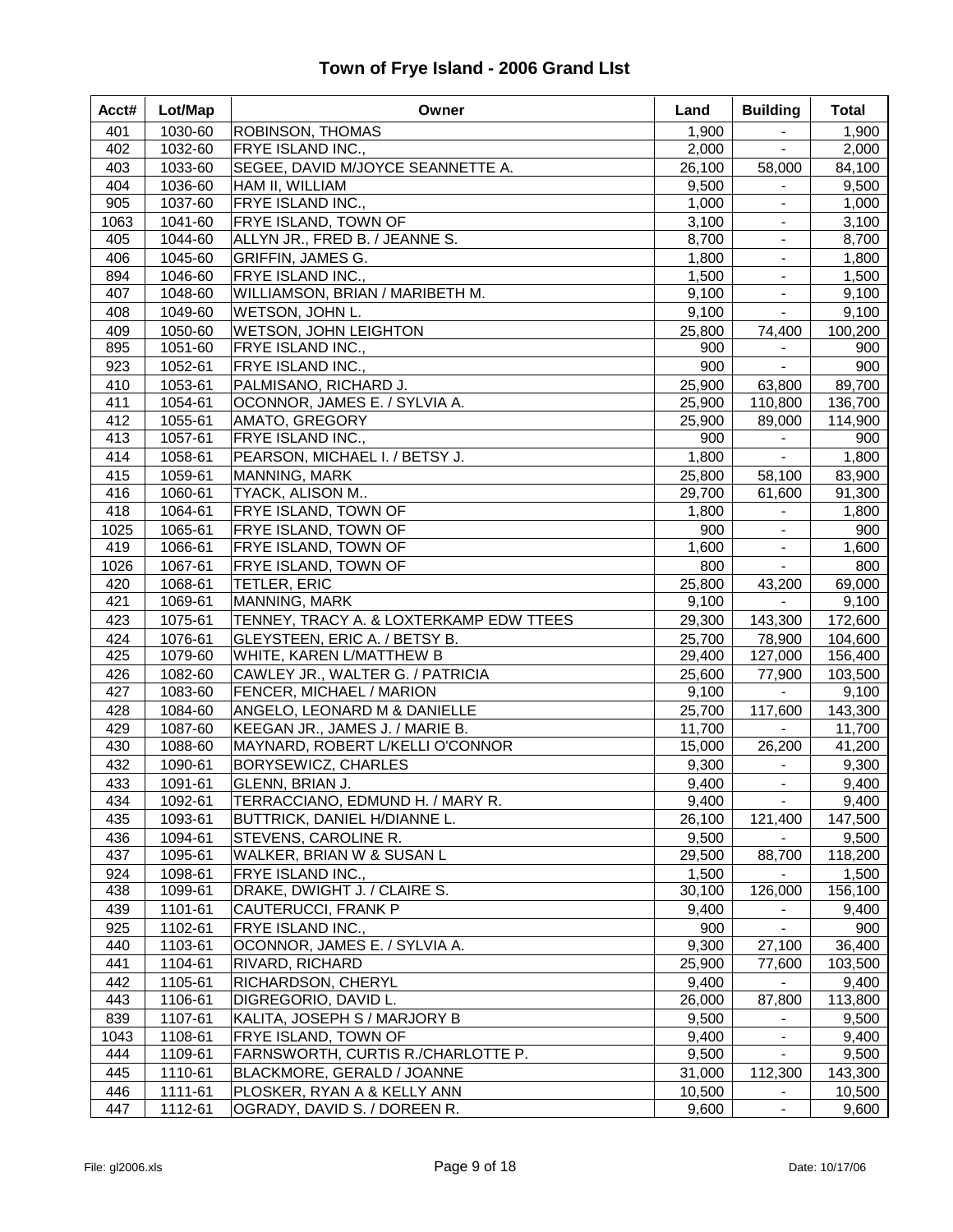| Acct#      | Lot/Map            | Owner                                               | Land            | <b>Building</b>             | <b>Total</b>      |
|------------|--------------------|-----------------------------------------------------|-----------------|-----------------------------|-------------------|
| 448        | 1113-61            | FOURNIER, WAYNE M. / NANCY L.                       | 26,100          | 122,800                     | 148,900           |
| 926        | 1114-61            | <b>FOURNIER, ERIC &amp; LISA</b>                    | 9,500           | $\blacksquare$              | 9,500             |
| 449        | 1115-61            | CHALMERS JR., EDWARD                                | 9,500           | $\blacksquare$              | 9,500             |
| 450        | 1116-61            | <b>ERNST, MARK</b>                                  | 9,400           | $\sim$                      | 9,400             |
| 451        | 1117-61            | AMERO, STEPHEN W. & CAROL A.                        | 26,000          | 80,300                      | 106,300           |
| 927        | 1118-61            | FRYE ISLAND INC.,                                   | 1,300           | $\blacksquare$              | 1,300             |
| 935        | 1120-61            | FRYE ISLAND INC.,                                   | 2,200           | $\blacksquare$              | 2,200             |
| 452        | 1121-61            | BELLANTONE, MARC / ANGELA                           | 26,000          | 57,600                      | 83,600            |
| 453        | 1122-61            | ANTONELLIS, JAMES                                   | 9,500           |                             | 9,500             |
| 454        | 1123-61            | MORROW, MICHAEL J.                                  | 25,700          | 49,100                      | 74,800            |
| 455        | 1124-61            | LAVALLEE, ROBERT L.                                 | 9,200           | 1,100                       | 10,300            |
| 934<br>456 | 1125-61<br>1126-61 | FRYE ISLAND INC.,<br>FRYE ISLAND INC.,              | 900<br>9,500    | $\sim$                      | 900<br>9,500      |
| 457        | 1132-61            | SPOSATO, STEPHEN J                                  | 12,000          | $\blacksquare$              | 12,000            |
| 1023       | 1134-61            | FRYE ISLAND INC.,                                   | 3,800           | $\blacksquare$              | 3,800             |
| 458        | 1136-61            | LOVELY, DANA A/MARY B                               | 13,300          |                             | 13,300            |
| 1024       | 1138-61            | FRYE ISLAND INC.,                                   | 1,700           | $\blacksquare$              | 1,700             |
| 459        | 1139-61            | <b>FRYE ISLAND INC.,</b>                            | 2,700           | $\blacksquare$              | 2,700             |
| 460        | 1140-61            | HEBERT, RICHARD M. / RONALD R.                      | 26,100          | 100,000                     | 126,100           |
| 936        | 1141-61            | FRYE ISLAND INC.,                                   | 900             | $\sim$                      | 900               |
| 461        | 1142-61            | RHODES, ROBERT E.                                   | 9,800           | $\blacksquare$              | 9,800             |
| 937        | 1143-61            | FRYE ISLAND INC.,                                   | 3,800           | $\sim$                      | 3,800             |
| 462        | 1144-61            | OLSEN, WALTER / JUDITH                              | 26,100          | 75,100                      | 101,200           |
| 463        | 1148-61            | KING, DOUGLAS H.                                    | 1,900           | $\sim$                      | 1,900             |
| 464        | 1151-61            | MORIN, NICHOLAS / GLORIA                            | 26,100          | 45,300                      | 71,400            |
| 465        | 1154-61            | <b>HERZOG II, WILLIAM R &amp; MARY A</b>            | 15,900          | $\sim 100$                  | 15,900            |
| 466        | 1155-61            | MAGSAMEN, RON                                       | 26,100          | 81,000                      | 107,100           |
| 467        | 1156-61            | FRYE ISLAND, TOWN OF                                | 1,000           | $\sim$ $-$                  | 1,000             |
| 468        | 1157-61            | COOK, VICTORIA L.                                   | 27,600          | 41,000                      | 68,600            |
| 469        | 1159-61            | SPEED, WILLIAM J                                    | 11,000          | $\blacksquare$              | 11,000            |
| 470        | 1201-61            | HADLEY, HAROLD A                                    | 2,300           |                             | 2,300             |
| 471        | 1202-61            | REALI, DEBORAH                                      | 11,100          |                             | 11,100            |
| 472        | 1203-61            | MORRILL, MICHAEL P                                  | 11,400          |                             | 11,400            |
| 949        | 1204-61            | FRYE ISLAND INC.,                                   | 1,500           | $\mathcal{L}_{\mathcal{A}}$ | 1,500             |
| 473        | 1206-61            | STAFFORD. CATHERINE LEE STAFFORD TTE                | 36,800          | 90,600                      | 127,400           |
| 474        | 1207-61            | ARONSON, M HOLLY                                    | 13,700          | $\sim$                      | 13,700            |
| 475        | 1208-61            | CHLAPOWSKI, ANTHONY J. / ESTHER                     | 29,700          | 74,500                      | 104,200           |
| 476        | 1209-61            | ROY, RICHARD J.                                     | 13,100          | $\blacksquare$              | 13,100            |
| 477        | 1210-61            | SPEED, WILLIAM J                                    | 11,000          | $\blacksquare$              | 11,000            |
| 478        | 1211-61            | FOGG, ROBERT L                                      | 11,000          | $\blacksquare$              | 11,000            |
| 479        | 1212-61            | ARONSON, M HOLLY                                    | 36,700          | 86,200                      | 122,900           |
| 480        | 1213-61            | TOOMEY, TIMOTHY / JEANNE                            | 30,600          | 117,200                     | 147,800           |
| 481        | 1214-61            | MCCARTY, HARRY B.                                   | 37,900          | 67,200                      | 105,100           |
| 482        | 1216-61            | MCCARTY, HARRY B.                                   | 11,300          |                             | 11,300            |
| 950        | 1218-61            | <b>MCCARTY, HARRY B</b>                             | 13,400          |                             | 13,400            |
| 483        | 1219-61            | PINETTE, CYNTHIA P.                                 | 30,400          | 118,600                     | 149,000           |
| 484        | 1220-61            | ALLEN, HELEN                                        | 28,000          | 61,100                      | 89,100            |
| 485        | 1221-61            | AMATO, GEORGE S. / PIRJO R.                         | 31,900          | 237,000                     | 268,900           |
| 486        | 1222-61            | DOLLOFF JR., KENNETH W CO-TRUSTEE                   | 46,100          | 67,200                      | 113,300           |
| 487        | 1224-61            | BURBANK, JOHN E. / PEGGY A.                         | 13,300          |                             | 13,300            |
| 488<br>951 | 1225-61            | BURBANK III, JOHN E. / PEGGY A.                     | 29,600          | 100,200                     | 129,800           |
| 489        | 1226-61<br>1227-61 | FRYE ISLAND INC.,<br>GAUDET, RICHARD A / VIRGINIA F | 1,100<br>27,900 | 130,200                     | 1,100             |
| 490        | 1228-61            | TOMS, CLARENCE M. / VIRGINIA                        | 11,000          |                             | 158,100<br>11,000 |
| 952        | 1230-61            | FRYE ISLAND INC.,                                   | 1,900           | $\blacksquare$              | 1,900             |
|            |                    |                                                     |                 |                             |                   |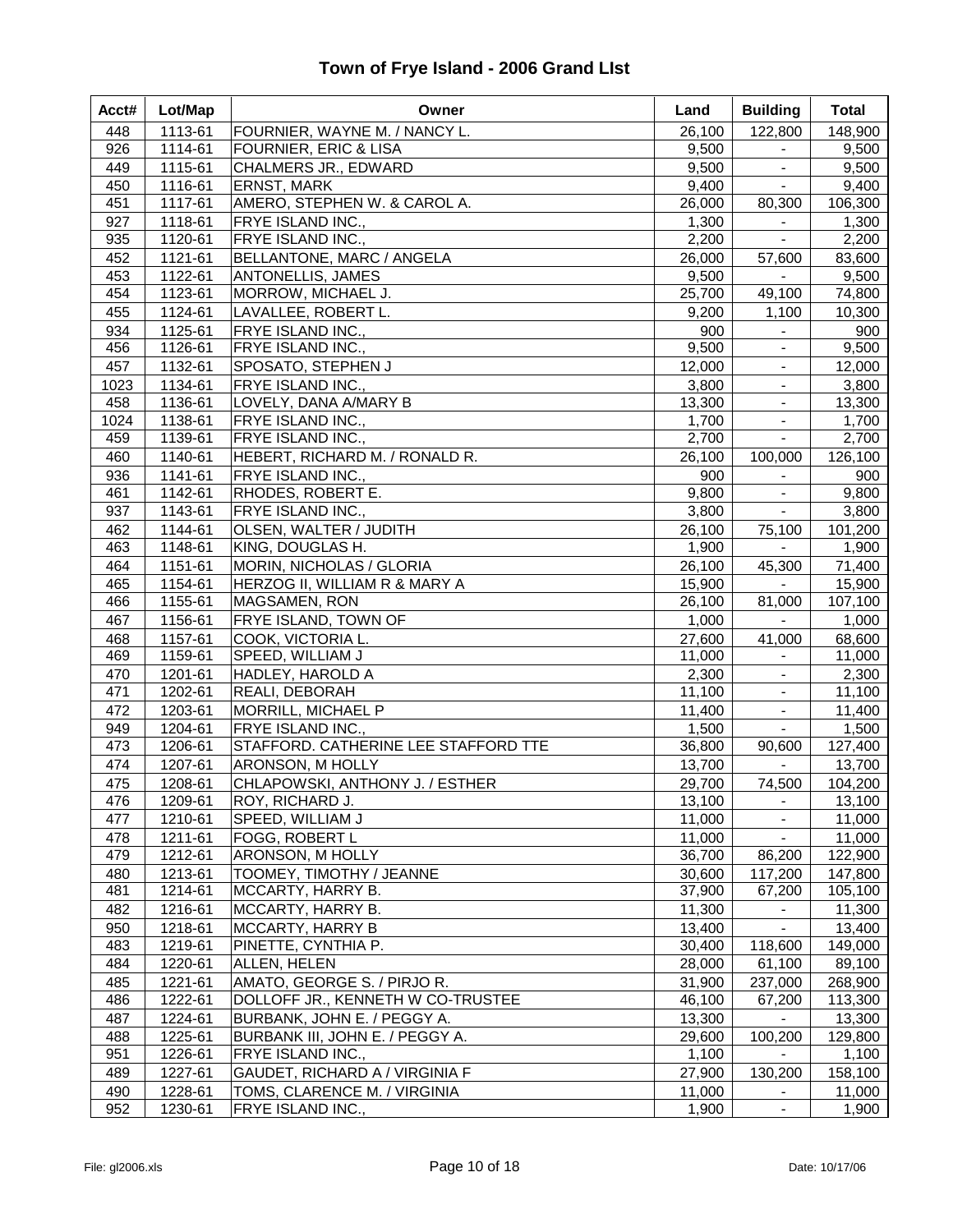| Acct# | Lot/Map | Owner                                 | Land   | <b>Building</b> | <b>Total</b> |
|-------|---------|---------------------------------------|--------|-----------------|--------------|
| 491   | 1231-61 | BELL, GEORGE C. / JOY A.              | 12,700 | $\blacksquare$  | 12,700       |
| 492   | 1232-61 | FOLEY, THOMAS A.                      | 14,700 | $\blacksquare$  | 14,700       |
| 493   | 1234-61 | HAYDEN, MARK D & COLLEEN M            | 11,800 | $\blacksquare$  | 11,800       |
| 494   | 1235-61 | FLAHIVE, PAUL                         | 28,200 | 102,700         | 130,900      |
| 953   | 1240-61 | <b>FRYE ISLAND INC.,</b>              | 2,800  | $\blacksquare$  | 2,800        |
| 495   | 1241-61 | O'REGAN, KEVIN M & TERRI L            | 13,300 | $\blacksquare$  | 13,300       |
| 954   | 1242-61 | <b>FRYE ISLAND INC.,</b>              | 2,300  | $\blacksquare$  | 2,300        |
| 496   | 1245-61 | <b>MCKEE, SCOTT N &amp; ELLEN M</b>   | 12,300 | $\blacksquare$  | 12,300       |
| 956   | 1246-61 | <b>FRYE ISLAND INC.,</b>              | 1,100  | $\blacksquare$  | 1,100        |
| 497   | 1247-61 | CUSTER, MARGO                         | 11,800 |                 | 11,800       |
| 955   | 1248-61 | <b>FRYE ISLAND INC.,</b>              | 1,600  | $\blacksquare$  | 1,600        |
| 498   | 1249-61 | ROCKWELL, THOMAS P.                   | 11,300 | $\blacksquare$  | 11,300       |
| 957   | 1250-61 | <b>FRYE ISLAND INC.,</b>              | 1,200  | $\blacksquare$  | 1,200        |
| 499   | 1251-61 | FRYE ISLAND, TOWN OF                  | 11,900 |                 | 11,900       |
| 500   | 1252-61 | HANSEN, ROBERT W.                     | 13,100 | $\blacksquare$  | 13,100       |
| 501   | 1255-61 | COOKE, STEPHEN M./HARRINGTON ROSE     | 9,800  | $\blacksquare$  | 9,800        |
| 502   | 1258-61 | LEWIS III, DOUGLAS R/DARBY-SUE        | 28,900 | 46,800          | 75,700       |
| 958   | 1259-61 | <b>FRYE ISLAND INC.,</b>              | 1,200  | $\blacksquare$  | 1,200        |
| 959   | 1260-61 | <b>FRYE ISLAND INC.,</b>              | 1,200  | $\blacksquare$  | 1,200        |
| 503   | 1261-61 | NOONAN, THOMAS / JANE                 | 11,200 | $\blacksquare$  | 11,200       |
| 960   | 1264-61 | <b>FRYE ISLAND INC.,</b>              | 2,300  | $\blacksquare$  | 2,300        |
| 961   | 1266-61 | <b>FRYE ISLAND INC.,</b>              | 1,600  | $\sim$          | 1,600        |
| 504   | 1268-62 | HAYNES, MARK / RUTH                   | 28,700 | 86,300          | 115,000      |
| 505   | 1269-62 | NOREN, CARL W & PATRICIA              | 28,900 | 44,200          | 73,100       |
| 962   | 1270-62 | FRYE ISLAND INC.,                     | 2,300  | $\blacksquare$  | 2,300        |
| 506   | 1273-62 | MARKOS, PETER J.                      | 28,200 | 143,800         | 172,000      |
| 507   | 1274-62 | BISHOP, DEBORAH & SAINT MARTIN BETH M | 10,900 | $\blacksquare$  | 10,900       |
| 508   | 1275-62 | BISHOP, JOSEPH R & DEBORAH M          | 28,100 | 119,800         | 147,900      |
| 509   | 1276-62 | VON HUSEN, JOHN/SALLY FORD VON HUSEN  | 11,500 | 16,100          | 27,600       |
| 510   | 1278-61 | RAY, STEPHEN / MARIA                  | 12,900 |                 | 12,900       |
| 1029  | 1279-62 | <b>FRYE ISLAND INC.,</b>              | 600    | $\blacksquare$  | 600          |
| 963   | 1280-61 | <b>FRYE ISLAND INC.,</b>              | 3,400  | $\sim$          | 3,400        |
| 511   | 1283-61 | MICUE III, JOHN                       | 28,700 | 92,800          | 121,500      |
| 512   | 1284-61 | WILLIAMS, JAMES/RALPH ALAN            | 29,200 | 85,000          | 114,200      |
| 513   | 1286-61 | BISHOP, THOMAS J. / NANCY L.          | 28,500 | 73,300          | 101,800      |
| 514   | 1287-61 | SPEED, WILLIAM J                      | 12,300 | $\blacksquare$  | 12,300       |
| 515   | 1288-61 | FOLEY, THOMAS A. / KAREN M.           | 12,100 | $\blacksquare$  | 12,100       |
| 516   | 1289-61 | FOLEY, KAREN M.                       | 28,300 | 47,200          | 75,500       |
| 517   | 1291-61 | WALKER, JAMES L. / JEANNE E.          | 28,100 | 155,800         | 183,900      |
| 518   | 1292-61 | CANTY, THOMAS J.                      | 29,100 | 108,100         | 137,200      |
| 519   | 1293-61 | FLAHIVE, CHARLES W SR & GLORIA C      | 11,600 |                 | 11,600       |
| 520   | 1294-61 | LEVESQUE, LAWRENCE A.                 | 25,200 | 83,800          | 109,000      |
| 521   | 1301-62 | <b>FRYE ISLAND INC.,</b>              | 28,300 |                 | 28,300       |
| 522   | 1302-62 | HARTMAN, PETER J & WALSH JOANNA M     | 29,000 | 103,300         | 132,300      |
| 1007  | 1303-62 | FRYE ISLAND INC.,                     | 1,200  |                 | 1,200        |
| 523   | 1304-62 | GILMAN, KIMBERLY                      | 11,200 |                 | 11,200       |
| 524   | 1305-62 | <b>ZEA, ALISON</b>                    | 35,400 | 89,500          | 124,900      |
| 841   | 1307-62 | <b>ZEA, ALISON</b>                    |        | $\blacksquare$  |              |
| 526   | 1308-62 | KELLEY, JAMES J & JENNIFER            | 12,300 |                 | 12,300       |
| 527   | 1309-62 | KEUP, WILLIAM K. / NANCY A.           | 29,700 | 78,700          | 108,400      |
| 528   | 1310-62 | SULLIVAN, MARK W                      | 12,100 |                 | 12,100       |
| 529   | 1311-62 | COSTA, STEPHEN A & SHANNON M          | 12,400 | $\blacksquare$  | 12,400       |
| 842   | 1312-62 | BOMBACI, LOUIS / ELSIE M              | 15,800 | $\blacksquare$  | 15,800       |
| 1008  | 1314-62 | FRYE ISLAND INC.,                     | 1,200  |                 | 1,200        |
| 530   | 1315-62 | MARTINEZ, DANIEL J/MELISSA E          | 28,000 | 136,300         | 164,300      |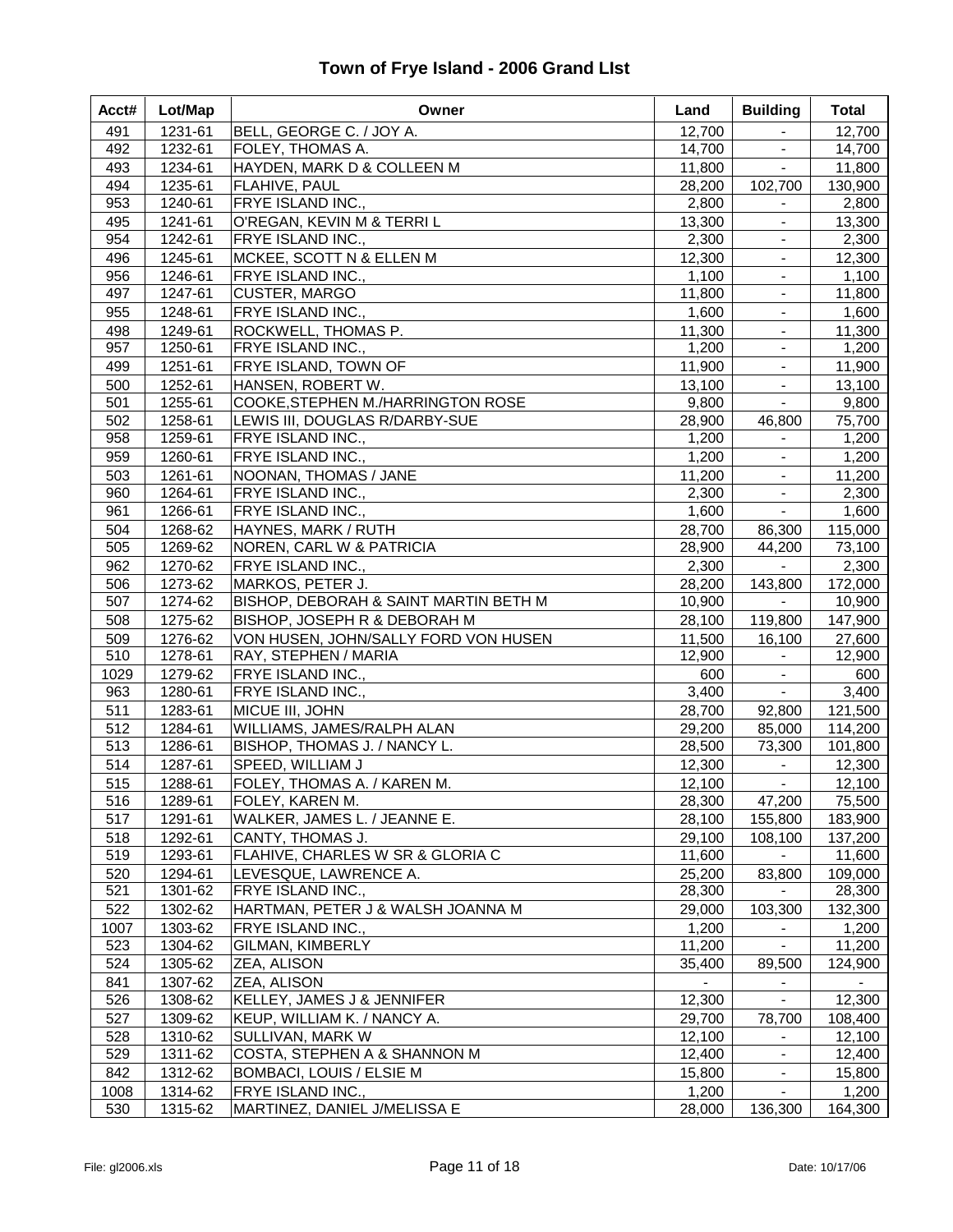| Acct#      | Lot/Map            | Owner                                                       | Land             | <b>Building</b>          | <b>Total</b>     |
|------------|--------------------|-------------------------------------------------------------|------------------|--------------------------|------------------|
| 531        | 1316-62            | REALI, JAMES V & DEBORAH A                                  | 26,200           | 107,100                  | 133,300          |
| 532        | 1317-62            | REALI, DEBORAH A.                                           | 11,800           | $\blacksquare$           | 11,800           |
| 533        | 1318-62            | DIMOND, WILLIAM C.                                          | 11,900           | $\sim$                   | 11,900           |
| 534        | 1319-62            | REALI, VINCENZO JAMES                                       | 11,400           | $\blacksquare$           | 11,400           |
| 535        | 1320-62            | ASLANIAN, GREGORY/JANET                                     | 11,800           | $\sim$                   | 11,800           |
| 536        | 1321-62            | PEDERSEN, DONNA E. & ASLANIAN GREG                          | 29,800           | 88,000                   | 117,800          |
| 1013       | 1322-62            | FRYE ISLAND INC.,                                           | 1,700            |                          | 1,700            |
| 537        | 1323-62            | LEVESQUE, JOANN                                             | 11,400           | $\blacksquare$           | 11,400           |
| 538        | 1324-62            | SAMPSON, JOHN H. / JOANNE                                   | 29,400           | 60,300                   | 89,700           |
| 539        | 1325-62            | COULTER, HOLLY                                              | 11,100           | $\blacksquare$           | 11,100           |
| 844        | 1326-62            | TROY, LISA & QUINN JAMES                                    | 11,700           | $\sim$                   | 11,700           |
| 540        | 1327-62            | CARON, HEIDI / DAVID                                        | 11,200           | $\blacksquare$           | 11,200           |
| 541        | 1328-62            | HEMMERLING, DAVID H & CORNO MEGIN L                         | 33,000           | 123,900                  | 156,900          |
| 543        | 1331-62            | OSBORN, ERNEST C & KAREN                                    | 15,100           | $\sim$                   | 15,100           |
| 544        | 1332-62            | SOLIMINI, VITO J. / MAUREEN                                 | 11,900           | $\equiv$                 | 11,900           |
| 545        | 1333-62            | SOLIMINI, VITO J. / MAUREEN A.                              | 28,900           | 166,200                  | 195,100          |
| 1010       | 1334-62            | FRYE ISLAND INC.,                                           | 1,100            | $\equiv$                 | 1,100            |
| 546        | 1335-62            | DEPIETRO, JOSEPH & RENEE                                    | 28,800           | 165,800                  | 194,600          |
| 547        | 1336-62            | BARKER, MARCY L & MORRILL MICHAEL P                         | 28,600           | 95,700                   | 124,300          |
| 548        | 1337-62            | THURSTON, ROBERT E. / SHARON P.                             | 27,700           | 80,200                   | 107,900          |
| 1011       | 1340-62            | FRYE ISLAND INC.,                                           | 3,200            | $\sim$                   | 3,200            |
| 1012       | 1345-62            | FRYE ISLAND INC.,                                           | 6,400            | $\sim$                   | 6,400            |
| 549        | 1346-62            | SANSONE, AGNES E & LEONARD NEIL H                           | 28,400           | 138,400                  | 166,800          |
| 550        | 1347-62            | BOYD, KEVIN E. & ELIZABETH D.                               | 16,000           | 22,100                   | 38,100           |
| 551        | 1350-62            | MESERVE, ALLEN L/DENISE M                                   | 28,100           | 147,000                  | 175,100          |
| 1014       | 1352-62            | FRYE ISLAND INC.,                                           | 1,500            | $\blacksquare$           | 1,500            |
| 552        | 1353-62            | POOR, DAVID J. / MICHELLE M.                                | 32,500           | 99,500                   | 132,000          |
| 553        | 1355-62            | COLLIGAN, JOAN MARIE & DONALD S                             | 13,700           | $\sim$                   | 13,700           |
| 1059       | 1356-62            | MUSOROFITI, CORY J. / ERIN E.                               | 13,200           | $\sim 100$               | 13,200           |
| 554        | 1357-62            | TREACY, JAMES F. /JEAN C.                                   | 12,000           | 78,400                   | 90,400           |
| 1015       | 1358-62            | FRYE ISLAND INC.,                                           | 1,600            | $\sim$                   | 1,600            |
| 555        | 1360-62            | DUPONT, GEORGE / PAM                                        | 28,700           | 145,000                  | 173,700          |
| 556        | 1361-62            | FRYE ISLAND INC.,                                           | 1,300            | $\blacksquare$           | 1,300            |
| 1030       | 1380-62            | FRYE ISLAND, TOWN OF                                        | 8,000            | $\equiv$                 | 8,000            |
| 557        | 1381-62            | BRALEY, WILLIAM / CHARLEEN                                  | 38,500           | 115,100                  | 153,600          |
| 558        | 1382-62            | DAVISON, GLENN & SARAH                                      | 36,900           | 72,900                   | 109,800          |
| 946        | 1383-62            | FRYE ISLAND INC.,                                           | 1,300            | $\sim 100$               | 1,300            |
| 559        | 1384-62            | HINGSTON, WAYNE R & KATHERYN W                              | 13,800           | $\blacksquare$           | 13,800           |
| 797        | 1385-62            | KANNIARD, RANDY / KATHY                                     | 14,100           | $\blacksquare$           | 14,100           |
| 945        | 1386-62            | FRYE ISLAND INC.,                                           | 2,300            | $\blacksquare$           | 2,300            |
| 560        | 1389-62            | THOMAS, WILLIAM / GRACE                                     | 9,900            | $\blacksquare$           | 9,900            |
| 561        | 1390-62<br>1391-62 | SULLIVAN, MARK W                                            | 12,000           | $\blacksquare$           | 12,000           |
| 562        |                    | VOLTZ, TODD D & DEBRA L                                     | 28,500           | 107,400                  | 135,900          |
| 944        | 1392-62            | FRYE ISLAND INC.,                                           | 1,200            | $\blacksquare$           | 1,200            |
| 943<br>563 | 1393-62<br>1394-62 | FRYE ISLAND INC.,<br>SCHRAFFT, PETER R / KRISTEN A          | 1,300<br>13,100  | 61,600                   | 1,300<br>74,700  |
| 942        |                    |                                                             |                  |                          |                  |
|            | 1395-62            | FRYE ISLAND INC.,                                           | 1,400            |                          | 1,400<br>120,500 |
| 564<br>565 | 1396-62<br>1397-62 | TAYLOR, GEORGE L. / FRANCES<br>ANDERSON, JAMES W./YVETTE L. | 30,800<br>30,000 | 89,700<br>115,600        |                  |
|            |                    |                                                             |                  |                          | 145,600          |
| 566        | 1398-62            | <b>HELBICK, KIM B</b>                                       | 12,600           |                          | 12,600           |
| 941<br>567 | 1400-62<br>1401-62 | FRYE ISLAND INC.,<br>FRYE ISLAND, TOWN OF                   | 1,600<br>12,800  | $\blacksquare$           | 1,600<br>12,800  |
| 940        |                    |                                                             |                  | $\blacksquare$           |                  |
| 568        | 1402-62<br>1403-62 | FRYE ISLAND INC.,<br>MACKEY, GEORGE F. / SANDRA A.          | 1,400<br>29,400  |                          | 1,400<br>107,000 |
| 569        | 1404-62            | RICHMOND, JAMES M. / SUSAN                                  | 12,700           | 77,600<br>$\blacksquare$ | 12,700           |
|            |                    |                                                             |                  |                          |                  |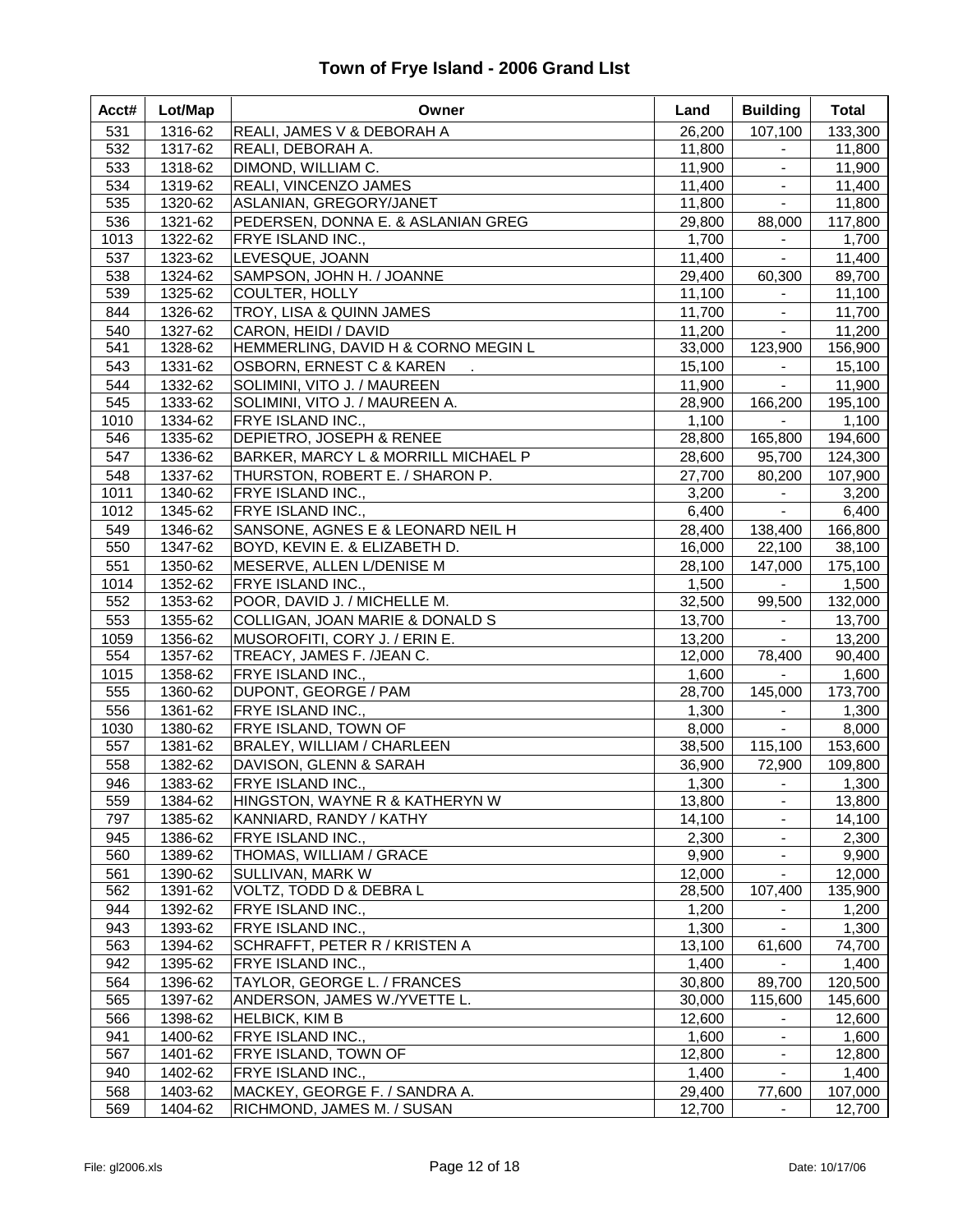| Acct#      | Lot/Map            | Owner                                            | Land                      | <b>Building</b>             | <b>Total</b>              |
|------------|--------------------|--------------------------------------------------|---------------------------|-----------------------------|---------------------------|
| 570        | 1405-62            | ZITOLI, GERARD & SAVOIE NANCY M.                 | 30,600                    | 109,700                     | 140,300                   |
| 571        | 1406-62            | EZZIO, TRACIE G.                                 | 28,000                    | 124,500                     | 152,500                   |
| 572        | 1407-62            | ORLOV, ROBERT / LAURIE M                         | 37,000                    | 114,600                     | 151,600                   |
| 573        | 1408-62            | DINANNO, RICHARD J.                              | 12,500                    | $\blacksquare$              | 12,500                    |
| 574        | 1409-62            | MARCIONEK, DAVID J. / DEBORAH M.                 | 28,200                    | 36,000                      | 64,200                    |
| 575        | 1410-62            | HADLEY, HAROLD A                                 | 11,300                    | $\blacksquare$              | 11,300                    |
| 576        | 1411-62            | NYE, DAVID B. / PATRICIA M.                      | 10,000                    | $\blacksquare$              | 10,000                    |
| 577        | 1412-62            | LEVASSEUR, DICK                                  | 1,800                     | $\blacksquare$              | 1,800                     |
| 1017       | 1500-61            | FRYE ISLAND, TOWN OF                             | 32,000                    | $\blacksquare$              | 32,000                    |
| 967        | 1506-61            | FRYE ISLAND, TOWN OF                             | 2,200                     | $\blacksquare$              | 2,200                     |
| 964        | 1514-62            | FRYE ISLAND, TOWN OF                             | 2,100                     | $\blacksquare$              | 2,100                     |
| 578        | 1522-62            | <b>BROWN, SCOTT</b>                              | 12,300                    | $\blacksquare$              | 12,300                    |
| 579        | 1523-61            | D'ORAZIO, LAURETTA                               | 11,900                    | $\blacksquare$              | 11,900                    |
| 580        | 1524-61            | KARWON, WALTER A & MELINDA S.                    | 32,600                    | 43,300                      | 75,900                    |
| 581        | 1526-61            | KARWON, WALTER A & MELINDA S.                    | 11,900                    | $\blacksquare$              | 11,900                    |
| 582        | 1528-61            | KARWON, WALTER A & MELINDA S.                    | 11,300                    |                             | 11,300                    |
| 583        | 1529-61            | KARWON, WALTER A & MELINDA S.                    | 15,200                    |                             | 15,200                    |
| 584        | 1535-61            | DAIGLE, STEPHEN J. / ARLENE                      | 27,600                    | 119,200                     | 146,800                   |
| 965        | 1540-61            | FRYE ISLAND, TOWN OF                             | 4,000                     | $\sim$                      | 4,000                     |
| 585        | 1545-61            | PENDER, BERNARD A & ANN MARIE                    | 2,800                     | $\blacksquare$              | 2,800                     |
| 966        | 1550-61            | FRYE ISLAND, TOWN OF                             | 2,800                     | $\blacksquare$              | 2,800                     |
| 586        | 1552-61            | MITCHELL, HAROLD I.                              | 11,000                    | $\blacksquare$              | 11,000                    |
| 587        | 1553-61            | JOYCE, DENISE M & JAMES & JOSEPH F               | 27,600                    | 72,000                      | 99,600                    |
| 588        | 1554-61            | ILICH, ROBERT                                    | 29,100                    | 121,100                     | 150,200                   |
| 589        | 1555-61            | LEAVITT, JAMES A.                                | 12,300                    | $\blacksquare$              | 12,300                    |
| 590<br>968 | 1600-62            | HIGGINS, THOMAS M.                               | 44,100                    | 1,800                       | 45,900                    |
|            | 1601-62            | FRYE ISLAND INC.,                                | 16,500                    | $\sim$                      | 16,500                    |
| 591        | 1603-62            | MELANSON, DONNA L R & RONALD                     | 143,000                   | 103,800                     | 246,800                   |
| 592<br>848 | 1604-62<br>1606-62 | CASAZZA, JAMES/SHAREN<br>CASAZZA, JAMES & SHAREN | 215,400<br>$\blacksquare$ | 118,900                     | 334,300<br>$\blacksquare$ |
| 969        | 1610-62            | FRYE ISLAND, TOWN OF                             | 28,500                    | $\blacksquare$              | 28,500                    |
| 1062       | 1613-62            | FRYE ISLAND INC.,                                | 12,000                    | $\blacksquare$              | 12,000                    |
| 593        | 1615-62            | WALL, EDWARD F & JULIA M LE                      | 179,600                   | 99,500                      | 279,100                   |
| 970        | 1618-62            | FRYE ISLAND INC.,                                | 88,200                    | $\blacksquare$              | 88,200                    |
| 595        | 1620-62            | HUNT, ROBERT A. & MARY C./HUNT REA               | 164,600                   | 117,900                     | 282,500                   |
| 596        | 1621-62            | OSBORN, PAUL J. / LORI F.                        | 122,000                   | $\mathcal{L}_{\mathcal{A}}$ | 122,000                   |
| 597        | 1622-62            | NILES, JAY R. / MARY ANN                         | 138,600                   | 66,000                      | 204,600                   |
| 598        | 1623-62            | MOLLOY, HAROLD J. / KATHLEEN G.                  | 140,600                   | 74,500                      | 215,100                   |
| 599        | 1624-62            | KAPLAN, RICHARD N. / DENISE HORNE                | 140,600                   | 164,600                     | 305,200                   |
| 600        | 1625-62            | WRIGHT, ANDREW / CYNTHIA A. TTEES                | 147,800                   | 181,100                     | 328,900                   |
| 601        | 1626-62            | GORDON, JAMES W.                                 | 145,800                   | 229,900                     | 375,700                   |
| 602        | 1627-62            | <b>TSOPANIDES, RENA</b>                          | 130,000                   |                             | 130,000                   |
| 603        | 1628-62            | DEMARCO, RICHARD K. / NANCY H.                   | 156,600                   | 120,200                     | 276,800                   |
| 604        | 1629-62            | MONTVILLE, LEIGH J. / DIANE                      | 158,400                   | 51,300                      | 209,700                   |
| 605        | 1630-62            | DONOHUE, GARY M. / DIANE R.                      | 147,400                   | 113,800                     | 261,200                   |
| 606        | 1631-62            | HANNAH, BARBARA M./ Trustee                      | 144,200                   | 90,900                      | 235,100                   |
| 607        | 1632-62            | HANCHETT, KENNETH E.                             | 142,600                   | 114,200                     | 256,800                   |
| 608        | 1633-62            | POTTS, KATHLEEN A / JOSEPH J                     | 148,200                   | 123,200                     | 271,400                   |
| 609        | 1634-62            | ARONSON, BARBARA S.                              | 147,000                   | 88,000                      | 235,000                   |
| 610        | 1635-62            | BEAR, ADAM J. / MARYANNE                         | 148,200                   | 57,000                      | 205,200                   |
| 611        | 1636-62            | HOOPER, ALLEN L. / SHERRY A.                     | 148,600                   | 90,100                      | 238,700                   |
| 612        | 1637-62            | STEISS, JAMES E. / HOLLY A.                      | 148,600                   | 54,300                      | 202,900                   |
| 613        | 1638-62            | <b>GORRA, FERRIS G. TRUSTEE</b>                  | 151,000                   | 73,100                      | 224,100                   |
| 614        | 1639-61            | PRIESTLEY, LORNA B. FAMILY TRUST                 | 148,600                   | 55,800                      | 204,400                   |
| 615        | 1640-61            | SIMPSON, EDWIN / GRAYCE                          | 145,800                   | 145,200                     | 291,000                   |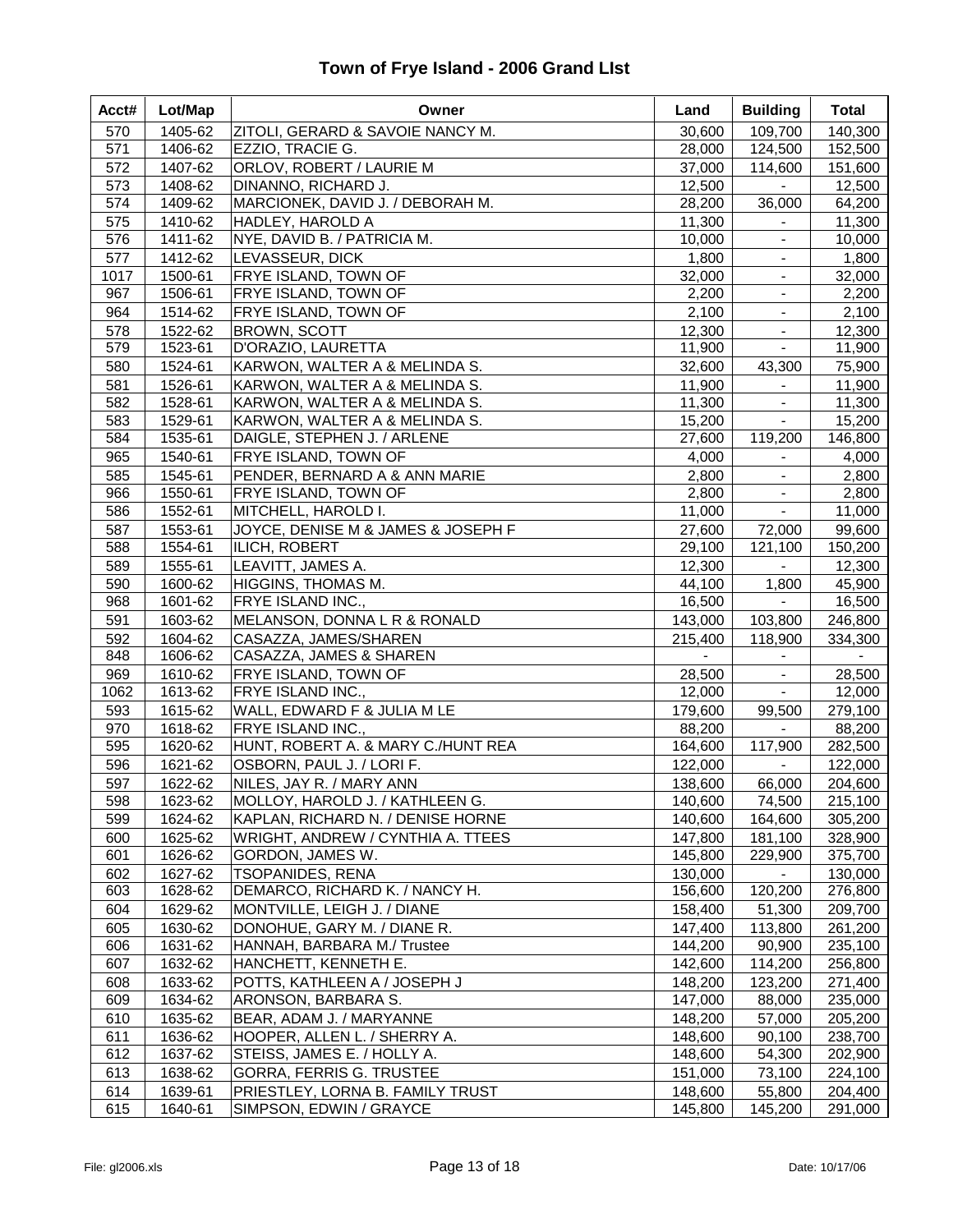| Acct#      | Lot/Map            | Owner                                                      | Land               | <b>Building</b>   | <b>Total</b>       |
|------------|--------------------|------------------------------------------------------------|--------------------|-------------------|--------------------|
| 616        | 1641-61            | LENEHAN, GARY / JANICE                                     | 141,000            | 141,000           | 282,000            |
| 971        | 1642-61            | <b>FRYE ISLAND INC.,</b>                                   | 16,000             |                   | 16,000             |
| 972        | 1646-61            | FRYE ISLAND INC.,                                          | 17,400             |                   | 17,400             |
| 617        | 1648-61            | HYVONEN, EERO J.                                           | 47,600             | $\blacksquare$    | 47,600             |
| 618        | 1649-61            | MAZZOLA, MIKE / KIRSI                                      | 196,600            | 117,800           | 314,400            |
| 620        | 1651-61            | KOKARAS JR., PETER A. / JUNE L. TTEES                      | 148,600            | 72,900            | 221,500            |
| 621        | 1652-61            | DABRITZ, KARL / KAREN                                      | 152,600            | 172,900           | 325,500            |
| 801        | 1653-61            | SEAWARD, DANIEL O JR / LINDA P                             | 172,000            | $\sim$            | 172,000            |
| 622        | 1655-61            | BOVAIRD, NEILL L. / JADWIGA M.                             | 136,600            | 132,500           | 269,100            |
| 974        | 1656-61            | CRIVELLARO, CHARLES P./ANN E. TTEES                        | 12,500             |                   | 12,500             |
| 623        | 1657-61            | CRIVELLARO, CHARLES P. & ANN E./TH                         | 138,600            | 98,000            | 236,600            |
| 806        | 1659-61            | FRYE ISLAND, TOWN OF                                       | 127,200            |                   | 127,200            |
| 975        | 1660-61            | <b>FRYE ISLAND INC.,</b>                                   | 40,000             | $\sim$            | 40,000             |
| 624        | 1667-61            | THIBODEAU, MICHAEL                                         | 152,600            | 56,300            | 208,900            |
| 625        | 1668-61            | ELINOFF, WILLIAM C / JANICE L                              | 152,600            | 157,000           | 309,600            |
| 626        | 1669-61            | JACARUSO, JOSEPH M. / ELEANOR S.                           | 134,000            | $\blacksquare$    | 134,000            |
| 976        | 1670-61            | FRYE ISLAND INC.,                                          | 13,000             | $\blacksquare$    | 13,000             |
| 627        | 1671-61            | <b>WEISE, E.F. CHRISTIAN</b>                               | 144,600            | 95,300            | 239,900            |
| 628        | 1672-61            | WEISE, E.F. CHRISTIAN / MARIANNE                           | 130,400            | $\omega_{\rm c}$  | 130,400            |
| 629        | 1673-61            | ANSON, KENT F & ELIZABETH M                                | 144,600            | 158,600           | 303,200            |
| 630        | 1674-61            | ANSON, KENT F                                              | 122,400            | $\sim$            | 122,400            |
| 977        | 1675-61            | <b>FRYE ISLAND INC.,</b>                                   | 13,400             | $\sim$            | 13,400             |
| 631        | 1676-61            | DEMING, ROBERT N. / MARY A.                                | 141,800<br>148,600 | 116,300           | 258,100            |
| 632        | 1677-61            | SCHUTZ, JOHN E. / CAROL A.                                 |                    | 117,600           | 266,200            |
| 633        | 1678-61            | DECKER, C DAVID                                            | 175,600            | 178,900           | 354,500            |
| 634<br>635 | 1679-61<br>1680-61 | LEMIEUX, GERARD<br>OSSI, MICHAEL J. / JACQUELINE W.        | 164,200<br>150,600 | 91,700<br>87,400  | 255,900            |
| 636        | 1681-61            | JOHNSON, EDWARD P. / KAREN M.                              |                    | 93,300            | 238,000<br>235,100 |
|            |                    |                                                            | 141,800            |                   |                    |
| 637<br>638 | 1682-61<br>1683-61 | BOURQUE, PAUL L. / RUTH A.<br>WILSON JR., MALCOLM / NELLIE | 157,000<br>141,200 | 145,600<br>57,800 | 302,600<br>199,000 |
| 639        | 1684-61            | PALLI, DEAN                                                | 30,400             | $\blacksquare$    | 30,400             |
| 640        | 1685-61            | WEIDNER, WILLIAM A.                                        | 12,500             |                   | 12,500             |
| 982        | 1686-60            | FRYE ISLAND INC.,                                          | 20,600             | $\blacksquare$    | 20,600             |
| 641        | 1689-60            | TALMADGE, PATRICIA A                                       | 139,200            | $\blacksquare$    | 139,200            |
| 642        | 1690-60            | TALMADGE, PAUL C. & PATRICIA A.                            | 164,600            | 108,900           | 273,500            |
| 900        | 1692-60            | FRYE ISLAND INC.,                                          | 16,800             | $\blacksquare$    | 16,800             |
| 849        | 1694-60            | GARDINI, LAWRENCE E / JAYNE E                              | 185,200            | 64,100            | 249,300            |
| 644        | 1695-60            | GARDINI, LAWRENCE E. / JAYNE E.                            | 16,800             | 24,200            | 41,000             |
| 901        | 1696-60            | FRYE ISLAND, TOWN OF                                       | 1,600              | $\blacksquare$    | 1,600              |
| 645        | 1697-60            | YULE, LANCE S.                                             | 11,200             | $\blacksquare$    | 11,200             |
| 646        | 1698-60            | PHILBRICK, WESLEY A/NELSA W                                | 33,400             | 86,100            | 119,500            |
| 647        | 1699-60            | RUCCI, JACQUELINE M.                                       | 12,700             | $\blacksquare$    | 12,700             |
| 983        | 1700-61            | FRYE ISLAND INC.,                                          | 3,700              | $\blacksquare$    | 3,700              |
| 984        | 1706-61            | FRYE ISLAND INC.,                                          | 1,500              | $\blacksquare$    | 1,500              |
| 648        | 1708-61            | <b>WILLETTE, ROBERT</b>                                    | 12,300             |                   | 12,300             |
| 649        | 1711-61            | KETT, JOHN B. / THERESA M.                                 | 32,400             | 118,500           | 150,900            |
| 650        | 1712-61            | FRYE ISLAND, TOWN OF                                       | 12,900             | $\blacksquare$    | 12,900             |
| 651        | 1713-61            | SANVILLE, CHARLES J                                        | 13,000             | $\blacksquare$    | 13,000             |
| 985        | 1716-61            | FRYE ISLAND INC.,                                          | 3,200              |                   | 3,200              |
| 652        | 1719-61            | <b>HIGGINS, THOMAS M</b>                                   | 14,100             |                   | 14,100             |
| 986        | 1720-61            | <b>HIGGINS, THOMAS M</b>                                   | 1,900              |                   | 1,900              |
| 987        | 1723-61            | FRYE ISLAND INC.,                                          | 1,200              |                   | 1,200              |
| 653        | 1724-61            | MURPHY, PAUL / ANN MARIE                                   | 15,100             |                   | 15,100             |
| 988        | 1725-61            | FRYE ISLAND INC.,                                          | 1,700              | $\blacksquare$    | 1,700              |
| 654        | 1726-61            | WALBOURNE, MARY                                            | 12,700             | $\blacksquare$    | 12,700             |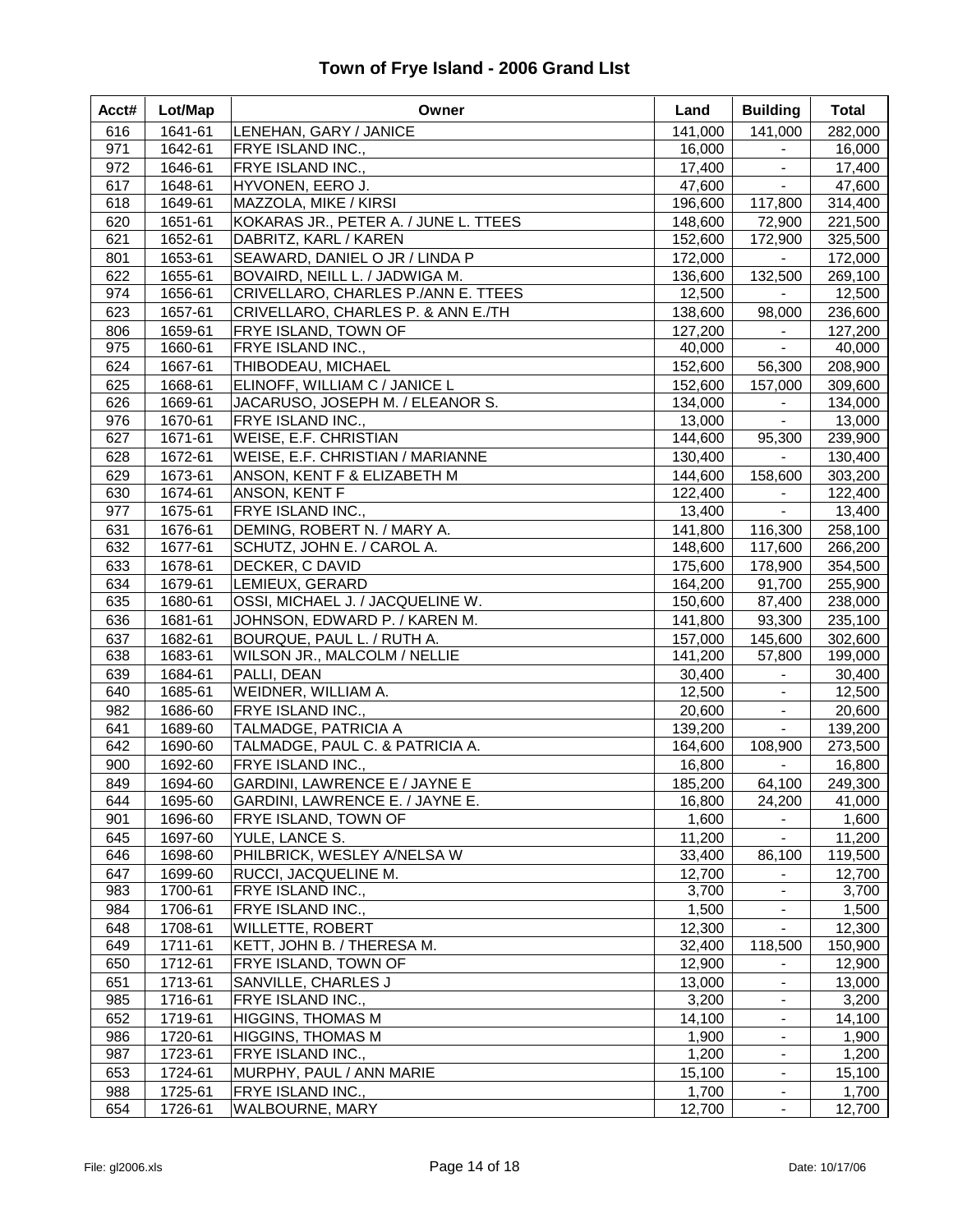| Acct# | Lot/Map | Owner                             | Land   | <b>Building</b>     | <b>Total</b> |
|-------|---------|-----------------------------------|--------|---------------------|--------------|
| 655   | 1727-62 | QUIST, BERTIL G. / CAROL D.       | 29,600 | 64,500              | 94,100       |
| 656   | 1729-62 | TALVY, PETER R./NANCY L.          | 13,000 | 10,100              | 23,100       |
| 657   | 1730-62 | HANSEN, ROBERT W.                 | 12,700 | $\sim$              | 12,700       |
| 658   | 1731-62 | CHARRETTE, EDMOND / ANNIE         | 12,800 | $\blacksquare$      | 12,800       |
| 659   | 1732-62 | SPEED, WILLIAM J.                 | 13,000 | $\blacksquare$      | 13,000       |
| 660   | 1733-62 | BARRINGER, JOHN E. / CATHERINE M. | 30,400 | 95,500              | 125,900      |
| 661   | 1734-62 | BRUMAGHIM, MILTON W.              | 19,600 |                     | 19,600       |
| 662   | 1736-62 | MAZZOLA, MICHAEL S & KIRSI S      | 14,700 | $\blacksquare$      | 14,700       |
| 663   | 1737-62 | LYONS, LORRAINE A.                | 14,300 | $\blacksquare$      | 14,300       |
| 664   | 1738-62 | LYONS, PAUL J.                    | 30,200 | 178,700             | 208,900      |
| 666   | 1740-62 | AMBROZAVITCH, PETER W./SUSAN M.   | 35,900 | 102,800             | 138,700      |
| 667   | 1741-62 | SOLIMINI, VITO                    | 13,700 | $\blacksquare$      | 13,700       |
| 668   | 1745-62 | PARADIS, CHRISTOPHER / ZOANNE     | 12,900 |                     | 12,900       |
| 669   | 1746-62 | SULLIVAN, JAMES J. JR.            | 12,900 | $\blacksquare$      | 12,900       |
| 670   | 1749-62 | TOOMEY, JAMES M / DEBORAH LEE     | 30,800 | 45,600              | 76,400       |
| 672   | 1752-62 | FAULK, HERMAN A. / DORIS C.       | 36,400 | 53,000              | 89,400       |
| 673   | 1753-62 | HIGGINS, THOMAS M.                | 30,200 | 37,600              | 67,800       |
| 674   | 1754-62 | MCCRILLIS, ROBERT                 | 13,500 | 1,800               | 15,300       |
| 675   | 1755-62 | <b>BRUMAGHIM, MILTON W.</b>       | 19,000 | $\omega_{\rm{max}}$ | 19,000       |
| 676   | 1757-62 | KELLS, KERRY J./LENORE K. TTEES   | 36,400 | 91,000              | 127,400      |
| 677   | 1758-62 | RICHARDSON, CHERYL                | 17,100 | $\sim$              | 17,100       |
| 678   | 1759-62 | TABOR, JOHN C / ALLYSON M         | 13,500 | $\blacksquare$      | 13,500       |
| 679   | 1760-62 | POWERS, TIMOTHY M. / NANCY A.     | 13,400 | $\blacksquare$      | 13,400       |
| 680   | 1761-62 | FLYNN, ROBERT P & PATRICIA A      | 13,200 | $\blacksquare$      | 13,200       |
| 681   | 1762-62 | OHARA II, JAMES F & MICHELE A     | 18,100 | $\blacksquare$      | 18,100       |
| 989   | 1764-62 | FRYE ISLAND INC.,                 | 3,000  | $\blacksquare$      | 3,000        |
| 682   | 1767-62 | STEVENS III, WILLIAM / LOUISE     | 32,400 | 146,800             | 179,200      |
| 1057  | 1768-62 | FRYE ISLAND INC.,                 | 1,800  | $\blacksquare$      | 1,800        |
| 990   | 1770-62 | MARTELL, ROBIN A                  | 24,800 | $\blacksquare$      | 24,800       |
| 683   | 1771-62 | FRYE ISLAND, TOWN OF              | 11,400 |                     | 11,400       |
| 684   | 1772-62 | <b>BOULANGER, PRISCILLA</b>       | 11,400 | $\blacksquare$      | 11,400       |
| 991   | 1773-62 | FRYE ISLAND, TOWN OF              | 1,100  | $\blacksquare$      | 1,100        |
| 685   | 1774-62 | CHRISTY, KRISTOPHER M/DIANE M     | 11,200 | 107,800             | 119,000      |
| 686   | 1775-62 | PHILLIPS, RUSSELL/CHRISTINE       | 27,700 | 95,300              | 123,000      |
| 687   | 1776-62 | DRISCOLL, EUGENE C. & HART ELLEN  | 11,400 | $\sim$              | 11,400       |
| 688   | 1778-62 | MESSER SR., DANIEL L.             | 29,500 | 42,500              | 72,000       |
| 992   | 1780-62 | FRYE ISLAND INC.,                 | 3,900  | $\blacksquare$      | 3,900        |
| 689   | 1786-62 | PARASILITI, CLAIRE                | 2,600  | $\blacksquare$      | 2,600        |
| 993   | 1788-62 | FRYE ISLAND INC.,                 | 1,800  | $\blacksquare$      | 1,800        |
| 690   | 1789-62 | BOYD, BRIAN R & BRETT             | 12,600 | $\blacksquare$      | 12,600       |
| 691   | 1790-62 | MCKEE, JOHN H. / HELEN H.         | 29,400 | 55,500              | 84,900       |
| 692   | 1791-62 | NADEAU, SCOTT/JULIE               | 29,900 | 117,000             | 146,900      |
| 994   | 1794-62 | FRYE ISLAND INC.,                 | 2,800  |                     | 2,800        |
| 995   | 1796-62 | FRYE ISLAND, TOWN OF              | 2,500  | $\blacksquare$      | 2,500        |
| 693   | 1800-62 | MACOMBER, ROBERT T.               | 18,900 |                     | 18,900       |
| 996   | 1802-62 | FRYE ISLAND, TOWN OF              | 2,600  |                     | 2,600        |
| 1061  | 1804-62 | FRYE ISLAND INC.,                 | 1,800  |                     | 1,800        |
| 694   | 1805-62 | FRYE ISLAND INC.,                 | 9,500  |                     | 9,500        |
| 695   | 1806-62 | OSBORN, PAUL J. / LORI F.         | 32,400 | 137,800             | 170,200      |
| 696   | 1807-62 | WITTLIFF, DAVID S./CATHERINE N.   | 32,400 | 107,800             | 140,200      |
| 697   | 1808-62 | ADAMS, PHILLIP L. / MARIANNE      | 33,700 | 138,000             | 171,700      |
| 997   | 1809-62 | FRYE ISLAND INC.,                 | 1,600  | $\blacksquare$      | 1,600        |
| 698   | 1810-62 | GORDON, JAMES W                   | 17,000 | $\blacksquare$      | 17,000       |
| 699   | 1811-62 | DONOHUE, GARY M. / DIANE R.       | 6,300  |                     | 6,300        |
| 700   | 1812-62 | POTTS, KATHLEEN A. & POTTS JOSEPH | 23,500 | $\blacksquare$      | 23,500       |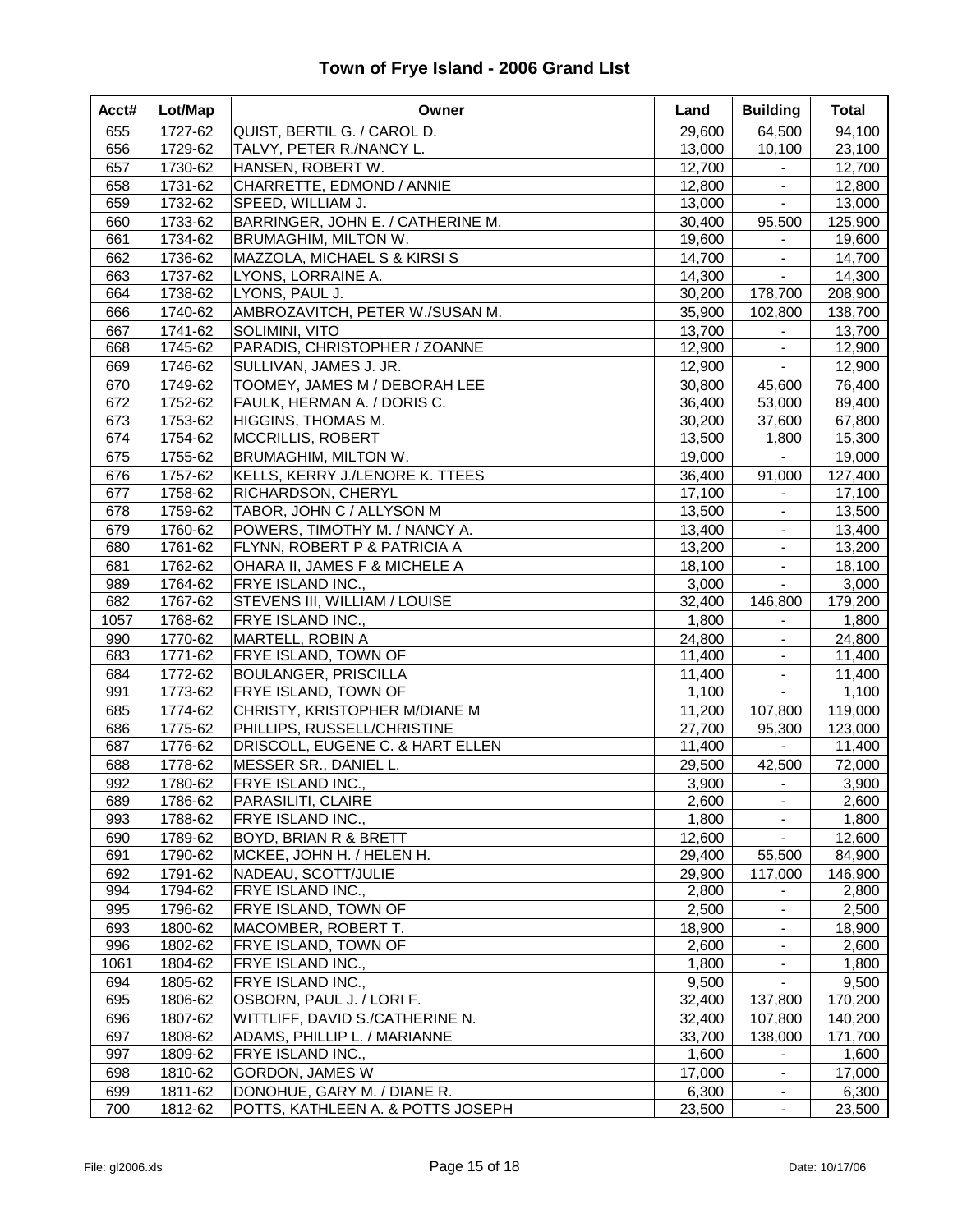| Acct#      | Lot/Map            | Owner                                            | Land             | <b>Building</b>     | <b>Total</b>     |
|------------|--------------------|--------------------------------------------------|------------------|---------------------|------------------|
| 702<br>703 | 1814-62            | RILEY, HEATHER<br>PIERTER, MICHAEL M. / SUSAN E. | 37,200           | 41,900<br>$\sim$    | 79,100           |
| 704        | 1815-62<br>1816-62 | MOSES, JAMES P.                                  | 15,900<br>15,900 | $\omega_{\rm{eff}}$ | 15,900<br>15,900 |
| 705        | 1817-62            | SAVAGE, TODD S. & LINDA M. & PRENT               | 15,900           | $\blacksquare$      | 15,900           |
| 706        | 1818-62            | CORNUT, CHARLES L. / SHIRLEY E.                  | 15,900           | $\blacksquare$      | 15,900           |
| 998        | 1822-61            | FRYE ISLAND INC.,                                | 6,700            | $\blacksquare$      | 6,700            |
| 707        | 1828-61            | HYVONEN, EERO J.                                 | 28,000           | 92,500              | 120,500          |
| 708        | 1829-61            | GATELY, WILLIAM / ELAINE                         | 32,400           | 134,800             | 167,200          |
| 709        | 1831-61            | SMALL, SUSAN S/STANLEY ELLEN B.                  | 32,300           | 68,400              | 100,700          |
| 710        | 1832-61            | BURGESS, THOMAS A. / JUDITH A.                   | 32,400           | 81,400              | 113,800          |
| 711        | 1833-61            | PORT HARBOR REALTY LLC, PORT HARBOR REALTY LLC   | 16,000           | $\sim$              | 16,000           |
| 712        | 1834-61            | FLANNERY, JACQUELINE A.                          | 32,400           | 48,300              | 80,700           |
| 713        | 1835-61            | BOVAIRD, NEILL L. / JADWIGA M.                   | 3,200            | $\blacksquare$      | 3,200            |
| 1000       | 1836-61            | CRIVELLARO, CHARLES P./ANN E. TTEES              | 1,600            | $\blacksquare$      | 1,600            |
| 714        | 1837-61            | BARTLETT JR., JOHN S. / CAMILLE E                | 1,600            | $\blacksquare$      | 1,600            |
| 715        | 1838-61            | LOWE, ELAINE                                     | 3,200            | $\blacksquare$      | 3,200            |
| 716        | 1839-61            | LOWE, DAVID C. / ELAINE                          | 32,400           | 114,800             | 147,200          |
| 1001       | 1842-61            | FRYE ISLAND INC.,                                | 5,500            | $\sim 100$          | 5,500            |
| 717        | 1846-61            | BOYD, JOHN / ROSEMARIE                           | 15,900           | $\sim$              | 15,900           |
| 718        | 1847-61            | BOYD, JOHN R. / ROSEMARIE A.                     | 37,800           | 107,800             | 145,600          |
| 1002       | 1848-61            | FRYE ISLAND INC.,                                | 1,700            | $\sim$              | 1,700            |
| 719        | 1849-61            | PELISSIER, RICHARD L TRUSTEE                     | 33,800           | 139,200             | 173,000          |
| 720        | 1850-61            | HALADUN, WILLIAM G / JOANN D                     | 17,600           | $\sim$              | 17,600           |
| 1003       | 1851-61            | FRYE ISLAND INC.,                                | 1,800            |                     | 1,800            |
| 721        | 1852-61            | HICKS, KENNETH C.                                | 18,500           | $\blacksquare$      | 18,500           |
| 722        | 1853-61            | <b>T-12 LLC,</b>                                 | 35,500           | 93,000              | 128,500          |
| 723        | 1854-61            | PORT HARBOR REALTY LLC, PORT HARBOR REALTY LLC   | 25,000           | $\sim$              | 25,000           |
| 1004       | 1855-61            | FRYE ISLAND INC.,                                | 2,000            | $\blacksquare$      | 2,000            |
| 724        | 1856-61            | HARRIS, DUNCAN B. / BETH O.                      | 19,500           | $\sim$              | 19,500           |
| 725        | 1857-61            | FRYE ISLAND INC.,                                | 7,800            | $\sim$              | 7,800            |
| 726        | 1858-61            | SCHUTZ, CAROL A.                                 | 19,100           | 84,000              | 103,100          |
| 11         | 1859-61            | DECKER, C DAVID                                  | 7,800            |                     | 7,800            |
| 727        | 1860-61            | PIPER, GREGORY W. / ELIZABETH L.                 | 17,700           |                     | 17,700           |
| 978        | 1861-61            | FRYE ISLAND INC.,                                | 1,800            | $\blacksquare$      | 1,800            |
| 728        | 1862-61            | POOLER, ADAM / JACOB / PATRICK                   | 17,200           | $\blacksquare$      | 17,200           |
| 729        | 1863-61            | POOLER, ANN MARIE                                | 11,900           | $\blacksquare$      | 11,900           |
| 1005       | 1864-61            | FRYE ISLAND INC.,                                | 8,400            | $\omega$ .          | 8,400            |
| 812        | 1865-61            | FRYE ISLAND INC.,                                | 7,600            | $\sim$              | 7,600            |
| 730        | 1866-61            | ALEXANDER, FRANCIS E. / SHORT MARY               | 28,200           | 138,500             | 166,700          |
| 979        | 1867-61            | FRYE ISLAND INC.,                                | 1,200            | $\blacksquare$      | 1,200            |
| 731        | 1868-61            | FRYE ISLAND, TOWN OF                             | 2,300            |                     | 2,300            |
| 980        | 1870-61            | FRYE ISLAND INC.,                                | 2,300            |                     | 2,300            |
| 732        | 1872-61            | HOLGERSEN, STEVEN M                              | 32,500           | 6,300               | 38,800           |
| 733        | 1874-61            | GAUDET, ANNE N & SAVOIE DENISE J                 | 35,400           | 189,900             | 225,300          |
| 734        | 1875-61            | COULSEY, RAMONA A.                               | 32,100           | 120,700             | 152,800          |
| 981        | 1876-61            | PALLI, DEAN                                      | 15,500           |                     | 15,500           |
| 810        | 1877-61            | FRYE ISLAND INC.,                                | 1,600            |                     | 1,600            |
| 811        | 1878-61            | FRYE ISLAND INC.,                                | 6,200            |                     | 6,200            |
| 735        | 1879-61            | FRYE ISLAND INC.,                                | 1,600            |                     | 1,600            |
| 899        | 1880-60            | FRYE ISLAND INC.,                                | 1,600            |                     | 1,600            |
| 736        | 1881-60            | BATES, CLIFFORD S & THERESA L                    | 32,100           | 161,200             | 193,300          |
| 898        | 1882-60            | FRYE ISLAND INC.,                                | 2,300            | $\blacksquare$      | 2,300            |
| 737        | 1884-60            | SHORTILL, THOMAS F.                              | 15,500           | $\blacksquare$      | 15,500           |
| 897        | 1886-60            | FRYE ISLAND, TOWN OF                             | 2,500            | $\blacksquare$      | 2,500            |
| 738        | 1887-60            | YULE, LANCE S.                                   | 12,400           | 35,400              | 47,800           |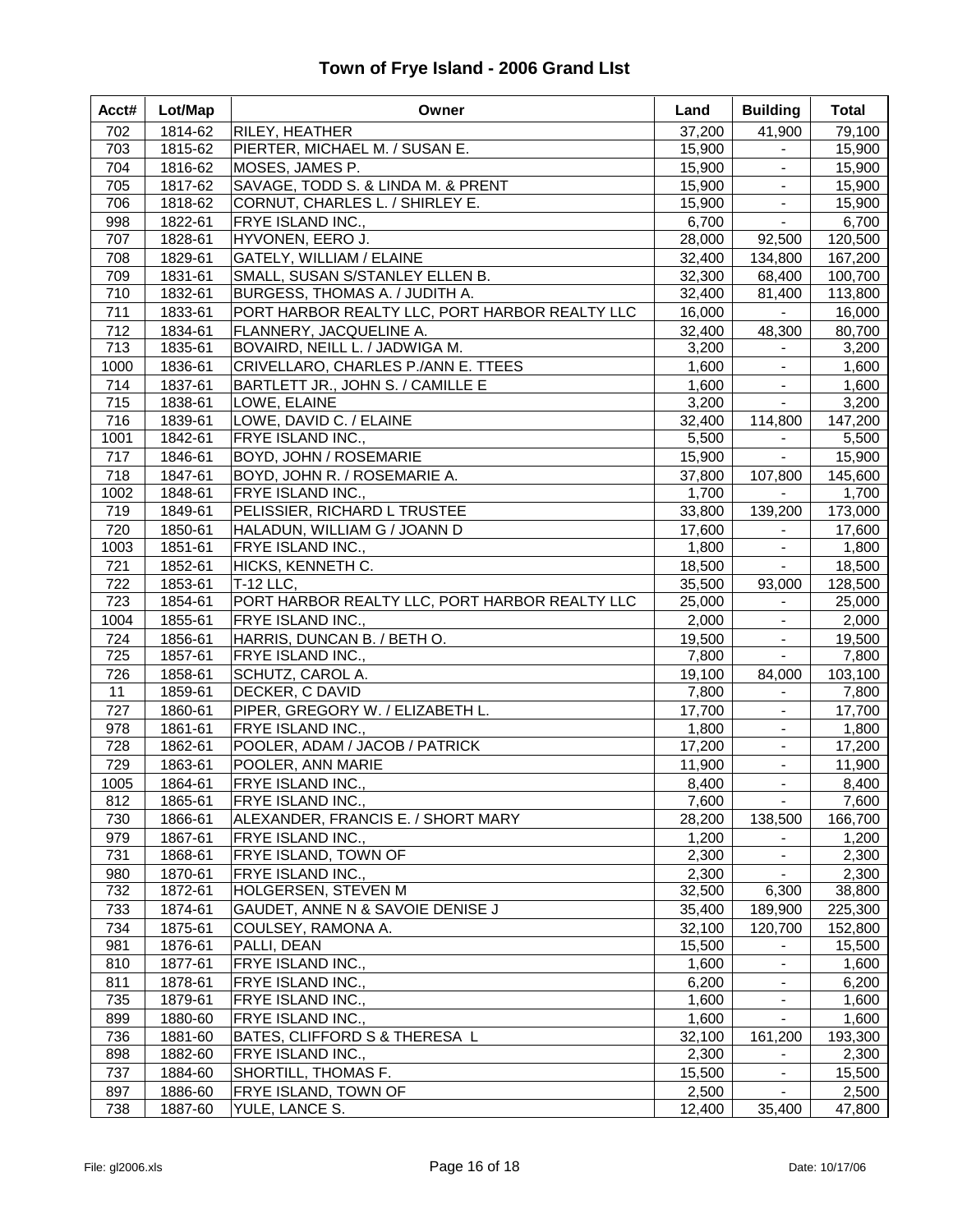| Acct#       | Lot/Map            | Owner                                  | Land            | <b>Building</b>                  | <b>Total</b>    |
|-------------|--------------------|----------------------------------------|-----------------|----------------------------------|-----------------|
| 739         | 1888-60            | TORRA, ANTHONY N. / MARY L.            | 28,100          | 142,000                          | 170,100         |
| 740         | 1889-60            | DISALVO, ANDREW J. / CELINE M.         | 28,100          | 115,900                          | 144,000         |
| 741         | 1890-60            | MESSERVEY, AMBROSE H                   | 32,400          | 166,200                          | 198,600         |
| 743         | 1892-60            | NOBLE, SHIRLEY                         | 28,400          | 124,000                          | 152,400         |
| 744         | 1896-60            | ROOS, MARTIN F.                        | 12,000          | $\blacksquare$                   | 12,000          |
| 896         | 1898-60            | FRYE ISLAND INC.,                      | 2,900           | $\blacksquare$                   | 2,900           |
| 745         | 1900-60            | <b>BISHOP, THOMAS &amp; NANCY</b>      | 28,600          | 153,000                          | 181,600         |
| 851         | 1901-61            | BROWN, MICHAEL J / SHARON D            | 34,600          | 140,000                          | 174,600         |
| 746         | 1903-61            | ROCKWELL, THOMAS P.                    | 12,000          |                                  | 12,000          |
| 932         | 1904-61            | FRYE ISLAND INC.,                      | 1,900           | $\blacksquare$                   | 1,900           |
| 747         | 1906-61            | REALI, JAMES                           | 12,000          | 11,800                           | 23,800          |
| 748         | 1907-61            | PENDER, BERNARD A/ANN MARIE            | 12,000          | $\blacksquare$                   | 12,000          |
| 933         | 1908-61            | FRYE ISLAND INC.,                      | 1,400           | $\blacksquare$                   | 1,400           |
| 1018        | 1910-61            | FRYE ISLAND INC.,                      | 1,400           |                                  | 1,400           |
| 749         | 1911-61<br>1914-61 | MACVANE, ERIC J/GINA L                 | 12,000          | $\blacksquare$<br>$\blacksquare$ | 12,000          |
| 1019        |                    | FRYE ISLAND INC.,                      | 3,900           |                                  | 3,900           |
| 1020<br>750 | 1920-61<br>1921-61 | FRYE ISLAND INC.,<br>FRYE ISLAND INC., | 1,900<br>12,400 | $\blacksquare$<br>$\blacksquare$ | 1,900<br>12,400 |
| 751         | 1922-61            | YANICKY, JOHN F. / ALICE R.            | 2,400           | $\blacksquare$                   | 2,400           |
| 752         | 1923-61            | <b>FRYE ISLAND, TOWN OF</b>            | 605,000         | 109,700                          | 714,700         |
| 852         | 1924-61            | <b>FRYE ISLAND INC.,</b>               | 1,700           | $\blacksquare$                   | 1,700           |
| 753         | 1925-61            | KIRK, JOHN M & LINDA J                 | 11,400          | $\sim$                           | 11,400          |
| 853         | 1926-61            | TYACK, WILLIAM J                       | 29,200          | 51,900                           | 81,100          |
| 754         | 1927-61            | CLAYTON, KENNETH J/CHRISTINE M         | 12,300          | $\blacksquare$                   | 12,300          |
| 755         | 1928-61            | HELBICK JR., JOSEPH J.                 | 29,700          | 130,300                          | 160,000         |
| 756         | 1929-61            | HELBICK JR., JOSEPH J.                 | 13,100          |                                  | 13,100          |
| 757         | 1930-61            | HELBICK JR., JOSEPH J.                 | 12,400          | $\blacksquare$                   | 12,400          |
| 1022        | 1936-61            | FRYE ISLAND INC.,                      | 4,100           | $\blacksquare$                   | 4,100           |
| 758         | 1939-61            | MORSE III, JAMES H. / SALLY E.         | 12,900          | $\blacksquare$                   | 12,900          |
| 759         | 1940-61            | RENZ, WILLIAM F.                       | 12,400          | $\blacksquare$                   | 12,400          |
| 928         | 1941-61            | YATES, DEREK L                         | 14,300          | $\blacksquare$                   | 14,300          |
| 760         | 1943-61            | GASCO, BRUCE A./TARA A                 | 29,500          | 77,800                           | 107,300         |
| 761         | 1944-61            | BEAUDOIN, RICHARD R. / DIANE M.        | 29,000          | 39,000                           | 68,000          |
| 762         | 1945-61            | RUBIN, DAVID V. L.                     | 12,400          | $\blacksquare$                   | 12,400          |
| 763         | 1946-61            | KAKITIS, LEON H/SALLY E.               | 12,400          | 76,700                           | 89,100          |
| 765         | 1948-60            | MYATT, JOHN                            | 32,000          | 95,900                           | 127,900         |
| 766         | 1949-60            | MYATT, JOHN/ROBERTA L.                 | 12,000          | $\sim$                           | 12,000          |
| 903         | 1950-60            | FRYE ISLAND INC.,                      | 2,200           | $\blacksquare$                   | 2,200           |
| 880         | 1957-60            | FRYE ISLAND INC.,                      | 1,200           | $\blacksquare$                   | 1,200           |
| 767         | 1958-60            | LIBBY, ROBERT W & CYNTHIA F            | 2,400           | $\blacksquare$                   | 2,400           |
| 768         | 1959-60            | LIBBY, ROBERT W/CYNTHIA F              | 28,700          | 59,500                           | 88,200          |
| 902         | 1960-60            | FRYE ISLAND INC.,                      | 1,600           |                                  | 1,600           |
| 769         | 1962-60            | MADORE, RICHARD H. / SHIRLEY S.        | 28,300          | 115,900                          | 144,200         |
| 770         | 1963-60            | BLOOM, DEBORAH A                       | 28,300          | 39,700                           | 68,000          |
| 771         | 1964-60            | RUCCI, RONALD S. / JACQUELINE M.       | 29,700          | 101,200                          | 130,900         |
| 772         | 1967-61            | MCLATCHY, PAUL / ELIZABETH             | 2,400           |                                  | 2,400           |
| 1027        | 1970-61            | FRYE ISLAND INC.,                      | 3,900           |                                  | 3,900           |
| 938         | 1972-61            | FRYE ISLAND INC.,                      | 3,000           |                                  | 3,000           |
| 773         | 1978-61            | DEL CAMP, BRIAN J.                     | 11,000          |                                  | 11,000          |
| 774         | 1982-61            | TRITCH, TODD A & DAWN H                | 27,800          | 137,100                          | 164,900         |
| 775         | 1984-61            | REBUCK, BERNICE                        | 11,500          |                                  | 11,500          |
| 776         | 1985-61            | FRYE ISLAND, TOWN OF                   | 2,400           | $\blacksquare$                   | 2,400           |
| 777         | 1986-62            | CHAPIN, JULIE                          | 184,600         | 175,500                          | 360,100         |
| 778         | 1987-62            | ROGERS, WINIFRED J                     | 184,600         | 131,400                          | 316,000         |
| 779         | 1988-62            | ASHLEY, MICHAEL A. / JUDITH L. TTEES   | 178,400         | 165,900                          | 344,300         |